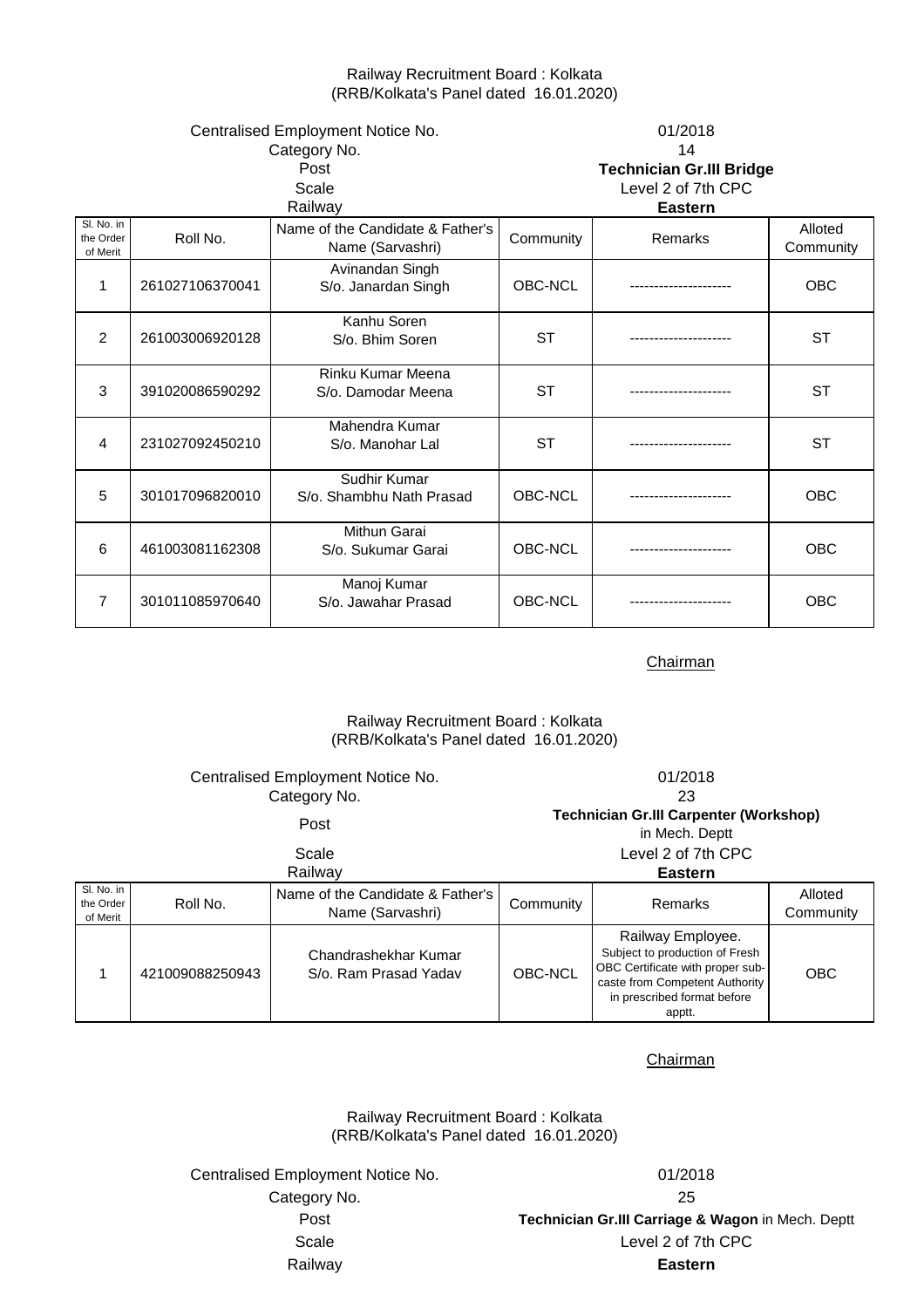| SI. No. in<br>the Order<br>of Merit | Roll No.        | Name of the Candidate & Father's<br>Name (Sarvashri) | Community | Remarks                                                                                                                                       | Alloted<br>Community |
|-------------------------------------|-----------------|------------------------------------------------------|-----------|-----------------------------------------------------------------------------------------------------------------------------------------------|----------------------|
| 1                                   | 421025088250374 | Kundan Kumar<br>S/o. Rajendra Prasad                 | OBC-NCL   |                                                                                                                                               | <b>UR</b>            |
| 2                                   | 421021088260119 | Rajeev Kumar<br>S/o. Suresh Prasad Malakar           | OBC-NCL   |                                                                                                                                               | <b>UR</b>            |
| 3                                   | 151006086690206 | Rajvir Kumar<br>S/o. Devendra Singh                  | OBC-NCL   |                                                                                                                                               | OBC                  |
| 4                                   | 391002086100603 | Sohan Lal Meena<br>S/o. Parshu Ram Meena             | ST        |                                                                                                                                               | UR.                  |
| 5                                   | 461010079320364 | Vijay Gupta<br>S/o. Radha Kishan Gupta               | OBC-NCL   | Railway Employee.                                                                                                                             | <b>OBC</b>           |
| 6                                   | 461006081162549 | Souvik Sanyal<br>S/o. Sankar Sanyal                  | <b>UR</b> |                                                                                                                                               | UR.                  |
| 7                                   | 361007003850099 | Ratnakar Sahoo<br>S/o. Batakrushna Sahoo             | <b>UR</b> |                                                                                                                                               | <b>UR</b>            |
| 8                                   | 461030018970265 | Suman Roy<br>S/o. Shyamapada Roy                     | <b>UR</b> |                                                                                                                                               | <b>UR</b>            |
| 9                                   | 261014096220033 | Rupesh Kumar<br>S/o. Channu Mahto                    | OBC-NCL   |                                                                                                                                               | <b>UR</b>            |
| 10                                  | 421021088220456 | Om Prakash<br>S/o. Gorath Nath Singh                 | OBC-NCL   |                                                                                                                                               | <b>UR</b>            |
| 11                                  | 171006083870118 | Rachit<br>S/o. Umesh Prasad Yadav                    | OBC-NCL   | Subject to production of Fresh<br>OBC Certificate with proper sub-<br>caste from Competent Authority<br>in prescribed format before<br>apptt. | <b>UR</b>            |
| 12                                  | 151008087880054 | Manish Kumar<br>S/o. Chandeshwar Paswan              | <b>SC</b> |                                                                                                                                               | SC                   |
| 13                                  | 421023095770117 | <b>Binay Kumar Singh</b><br>S/o. Dhanbir Mahto       | OBC-NCL   |                                                                                                                                               | OBC                  |
| 14                                  | 441008096810118 | Ram Narayan<br>S/o. Ram Kailash                      | UR        |                                                                                                                                               | <b>UR</b>            |
| 15                                  | 301022088610002 | Chandan Kumar<br>S/o. Shaligram Singh                | OBC-NCL   | Govt. Employee.                                                                                                                               | OBC                  |
| 16                                  | 461030079330212 | Avijit Adak<br>S/o. Nitai Adak                       | <b>UR</b> |                                                                                                                                               | <b>UR</b>            |
| 17                                  | 461005079320205 | Chandan Kumar Ram<br>S/o. Sipahi Ram                 | <b>UR</b> |                                                                                                                                               | <b>UR</b>            |
| 18                                  | 461008084450010 | Santanu Roy Barman<br>S/o. Tapesh Roy Barman         | <b>UR</b> |                                                                                                                                               | <b>UR</b>            |
| 19                                  | 461004018970152 | <b>Bappa Chakrabortty</b><br>S/o. Jiten Chakrabortty | <b>UR</b> |                                                                                                                                               | <b>UR</b>            |
| 20                                  | 361014079060050 | Gapabandhu Behera<br>S/o. Yajneswar Behera           | OBC-NCL   |                                                                                                                                               | <b>UR</b>            |
| 21                                  | 261026083200359 | Sujeet Kumar<br>S/o. Umesh Prasad                    | <b>UR</b> |                                                                                                                                               | <b>UR</b>            |
| 22                                  | 441026086940151 | Arun Meena<br>S/o. Tejpal Singh                      | <b>UR</b> |                                                                                                                                               | UR.                  |
| 23                                  | 441020080440518 | <b>Sumit Prasad</b><br>S/o. Balbir Prasad            | OBC-NCL   |                                                                                                                                               | <b>UR</b>            |
| 24                                  | 441007094790036 | Nitish Kumar Yadav<br>S/o. Manoj Prasad Yadav        | OBC-NCL   |                                                                                                                                               | UR.                  |
| 25                                  | 461011028500114 | Bangshidhari Modak<br>S/o. Shambhunath Modak         | OBC-NCL   |                                                                                                                                               | <b>UR</b>            |
| 26                                  | 121022085800169 | Deepak Kumar Akela<br>S/o. Vijay Kumar Singh         | <b>UR</b> |                                                                                                                                               | <b>UR</b>            |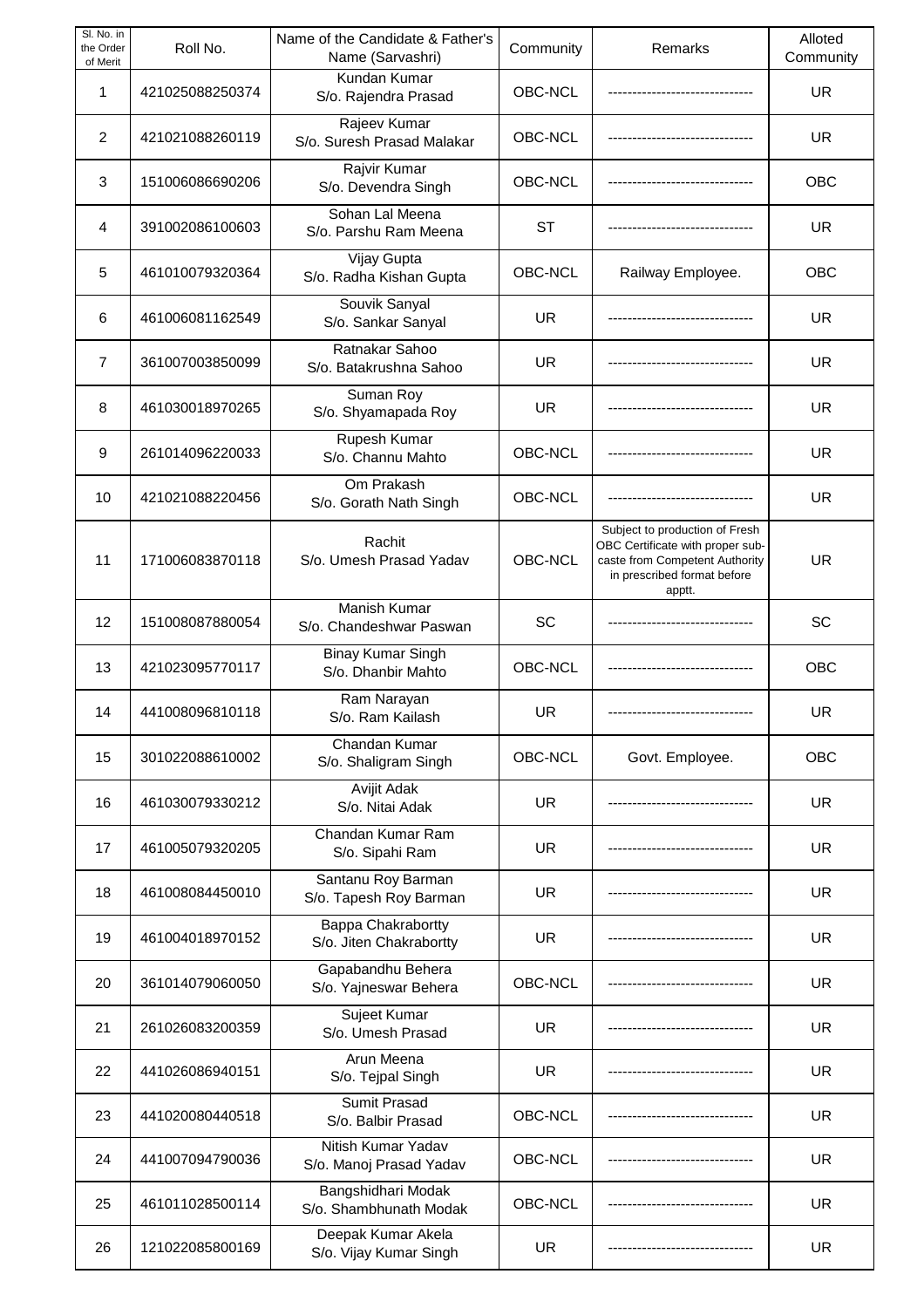| 27 | 461022019420041 | Koushik Paul<br>S/o. Kishore Paul                   | <b>UR</b> |                                                                                    | <b>UR</b>  |
|----|-----------------|-----------------------------------------------------|-----------|------------------------------------------------------------------------------------|------------|
| 28 | 261010027900120 | <b>Ishwar Chandra Tirwar</b><br>S/o. Devendra Mahto | OBC-NCL   |                                                                                    | UR         |
| 29 | 261002083720276 | Jay Kumar Mahato<br>S/o. Banshi Mahato              | <b>UR</b> |                                                                                    | <b>UR</b>  |
| 30 | 171024087470042 | Praveen Kumar<br>S/o. Chandra Bhushan Prasad        | OBC-NCL   |                                                                                    | <b>OBC</b> |
| 31 | 461023079310136 | Susanta Maity<br>S/o. Kashinath Maity               | <b>UR</b> |                                                                                    | <b>UR</b>  |
| 32 | 461027079320404 | Mukesh Jaiswar<br>S/o. Niranjan Jaiswar             | SC        | Railway Employee.                                                                  | <b>UR</b>  |
| 33 | 261019083890106 | Rajiv Kumar Pradhan<br>S/o. Basudev Pradhan         | OBC-NCL   |                                                                                    | <b>UR</b>  |
| 34 | 151021006730189 | Deepak Kumar<br>S/o. Manoj Kumar                    | OBC-NCL   |                                                                                    | <b>UR</b>  |
| 35 | 151028086690015 | <b>Vishal Kumar</b><br>S/o. Ramsogarth Mahto        | OBC-NCL   |                                                                                    | <b>UR</b>  |
| 36 | 261030091370081 | Junaid Ansari<br>S/o. Mukhtar Ansari                | OBC-NCL   |                                                                                    | <b>UR</b>  |
| 37 | 441021080430005 | Abhishek Kumar<br>S/o. Pankaj Kumar Pandit          | OBC-NCL   |                                                                                    | <b>UR</b>  |
| 38 | 361015080460042 | Sunil Padhan<br>S/o. Shankaru Padhan                | OBC-NCL   |                                                                                    | <b>OBC</b> |
| 39 | 361022025780033 | Deepak Kumar Gouda<br>S/o. Purushottam Gouda        | OBC-NCL   |                                                                                    | <b>OBC</b> |
| 40 | 301014085760018 | Manikant Mishra<br>S/o. Vinay Kumar Mishra          | <b>UR</b> |                                                                                    | <b>UR</b>  |
| 41 | 361014080460030 | Sanjeeb Kheti<br>S/o. Tankadhara Kheti              | OBC-NCL   |                                                                                    | <b>UR</b>  |
| 42 | 461002081160452 | <b>Sunny Kumar</b><br>S/o. Prem Kumar Singh         | OBC-NCL   |                                                                                    | OBC        |
| 43 | 301016078720468 | Vikash Kumar<br>S/o. Gopal Mahto                    | OBC-NCL   |                                                                                    | <b>UR</b>  |
| 44 | 461017079310184 | Bidyut Jana<br>S/o. Sukumar Jana                    | <b>UR</b> |                                                                                    | <b>UR</b>  |
| 45 | 461026081162798 | Amit Kumar Singh<br>S/o. Balindra Pratap Singh      | UR/ExSM   |                                                                                    | UR/ExSM    |
| 46 | 421009087530107 | Sumit Kumar<br>S/o. Chandeshwar Sharma              | OBC-NCL   |                                                                                    | <b>UR</b>  |
| 47 | 361016079060157 | Goutam Kumar Sethi<br>S/o. Padmalochan Sethi        | SC        |                                                                                    | SC         |
| 48 | 461025079330038 | Panchanan Saha<br>S/o. Ujjawl Saha                  | OBC-NCL   |                                                                                    | <b>OBC</b> |
| 49 | 461025079300128 | Abhijit Ghosh<br>S/o. Late Ashok Ghosh              | OBC-NCL   |                                                                                    | OBC        |
| 50 | 301008085970044 | Pravesh Kumar Yadav<br>S/o. Vilash Yadav            | OBC-NCL   | Subject to production of Affidavit<br>regarding his Mother's name<br>before apptt. | <b>OBC</b> |
| 51 | 421017088220585 | Raghunath Kumar<br>S/o. Janki Yadav                 | OBC-NCL   |                                                                                    | OBC        |
| 52 | 171013083870215 | Sahil Kumar<br>S/o. Garib Paswan                    | SC        |                                                                                    | <b>SC</b>  |
| 53 | 171020083870045 | Nitish Kumar<br>S/o. Kamal Kishor Tanti             | SC        |                                                                                    | SC         |
| 54 | 261016083200384 | <b>Keshaw Kumar</b><br>S/o. Sabha Sah               | OBC-NCL   |                                                                                    | OBC        |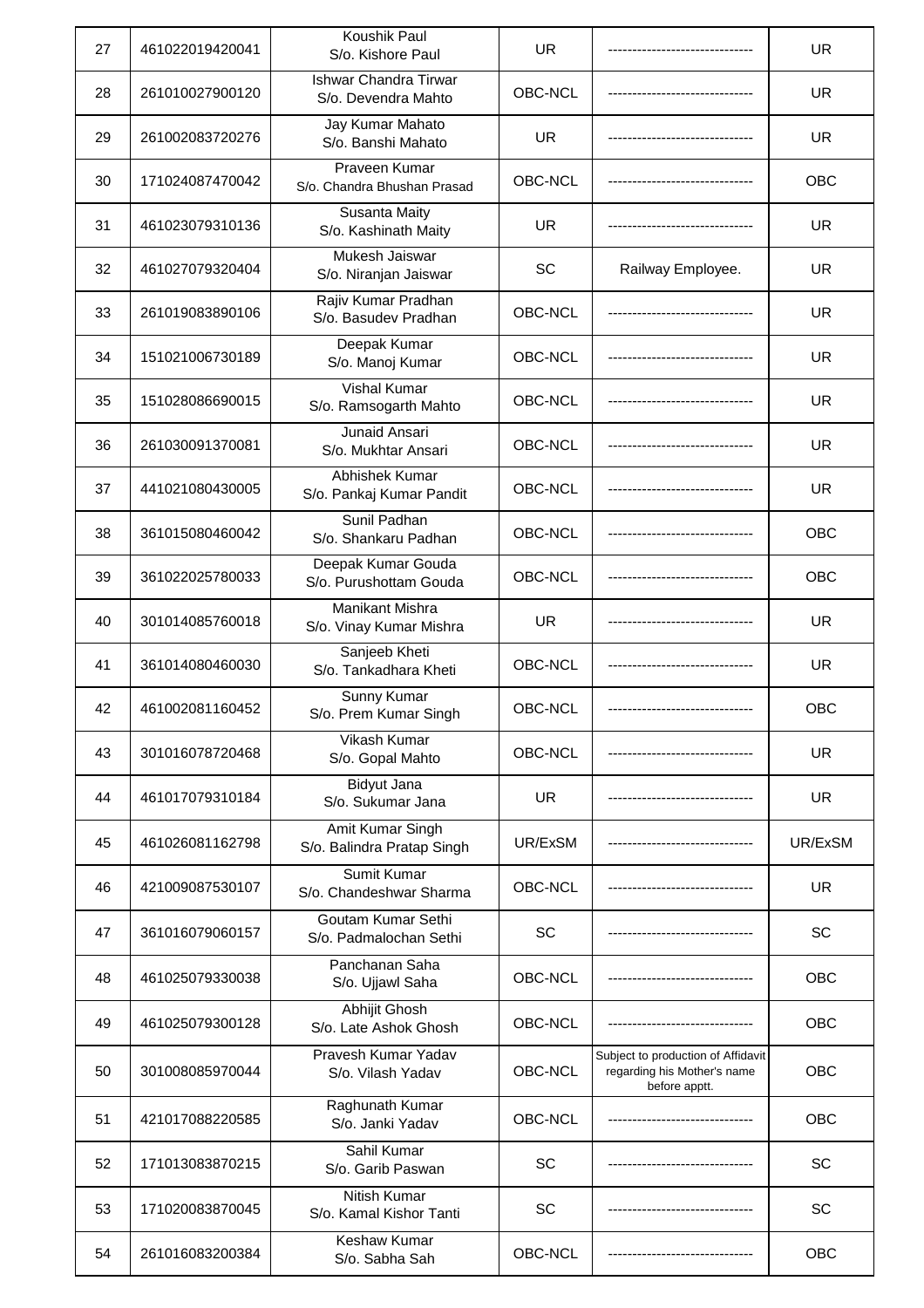| 55 | 301018078660917 | Udai Veer Singh<br>S/o. Birendra Singh       | OBC-NCL        |                                                                                                                                               | <b>OBC</b> |
|----|-----------------|----------------------------------------------|----------------|-----------------------------------------------------------------------------------------------------------------------------------------------|------------|
| 56 | 421014088260141 | Ritesh Kumar Yadav<br>S/o. Ganga Sagar Yadav | OBC-NCL        | Railway Employee.                                                                                                                             | <b>OBC</b> |
| 57 | 171003042460364 | Vinod Kumar Pal<br>S/o. Siyaram Pal          | OBC-NCL        |                                                                                                                                               | <b>OBC</b> |
| 58 | 361021088940014 | Raman Kumar Sahoo<br>S/o. Bhagabana Sahoo    | OBC-NCL        |                                                                                                                                               | <b>OBC</b> |
| 59 | 441021087650165 | Ravi Kumar<br>S/o. Jakhi Lal                 | <b>SC</b>      |                                                                                                                                               | <b>SC</b>  |
| 60 | 461008079320200 | Kishan Kumar<br>S/o. Lakhi Pandit            | OBC-NCL        | Subject to production of Fresh<br>OBC Certificate with proper sub-<br>caste from Competent Authority<br>in prescribed format before<br>apptt. | <b>OBC</b> |
| 61 | 261020083720156 | Krishna Kumar Mahato<br>S/o. Shankar Mahato  | <b>OBC-NCL</b> |                                                                                                                                               | <b>OBC</b> |
| 62 | 301010077590025 | Deepak Kumar<br>S/o. Chandradip Ram          | OBC-NCL        | Railway Employee.                                                                                                                             | <b>OBC</b> |
| 63 | 461012081162269 | Pintu Shaw<br>S/o. Gopal Shaw                | <b>SC</b>      |                                                                                                                                               | <b>SC</b>  |

# Railway Recruitment Board : Kolkata (RRB/Kolkata's Panel dated 16.01.2020)

Centralised Employment Notice No. 01/2018 Category No. 25

Scale Level 2 of 7th CPC Post **Technician Gr.III Carriage & Wagon** in Mech. Deptt

| Railway                             |                 |                                                      |           | <b>South Eastern</b> |                      |
|-------------------------------------|-----------------|------------------------------------------------------|-----------|----------------------|----------------------|
| Sl. No. in<br>the Order<br>of Merit | Roll No.        | Name of the Candidate & Father's<br>Name (Sarvashri) | Community | Remarks              | Alloted<br>Community |
| 1                                   | 171004083870194 | Rakesh Ranjan<br>S/o. Vimal Yadav                    | OBC-NCL   |                      | <b>UR</b>            |
| 2                                   | 301003085760248 | Ramekbal Singh<br>S/o. Prasidh Singh                 | <b>UR</b> |                      | <b>UR</b>            |
| 3                                   | 461010079300155 | Subhankar Das<br>S/o. Sital Das                      | <b>UR</b> |                      | <b>UR</b>            |
| 4                                   | 461016081162489 | Shibdarsan Dhara<br>S/o. Amar Dhara                  | <b>UR</b> |                      | <b>UR</b>            |
| 5                                   | 461019086660052 | Sk Sahir<br>S/o. Sk Sattar                           | <b>UR</b> |                      | <b>UR</b>            |
| 6                                   | 361025079820015 | Madhusudan Sahoo<br>S/o. Satrughna Sahoo             | <b>UR</b> | Govt. Employee.      | <b>UR</b>            |
| 7                                   | 461017003620013 | Animesh Ganguly<br>S/o. Ashim Ganguly                | UR.       |                      | UR.                  |

**Chairman** 

Railway Recruitment Board : Kolkata (RRB/Kolkata's Panel dated 16.01.2020)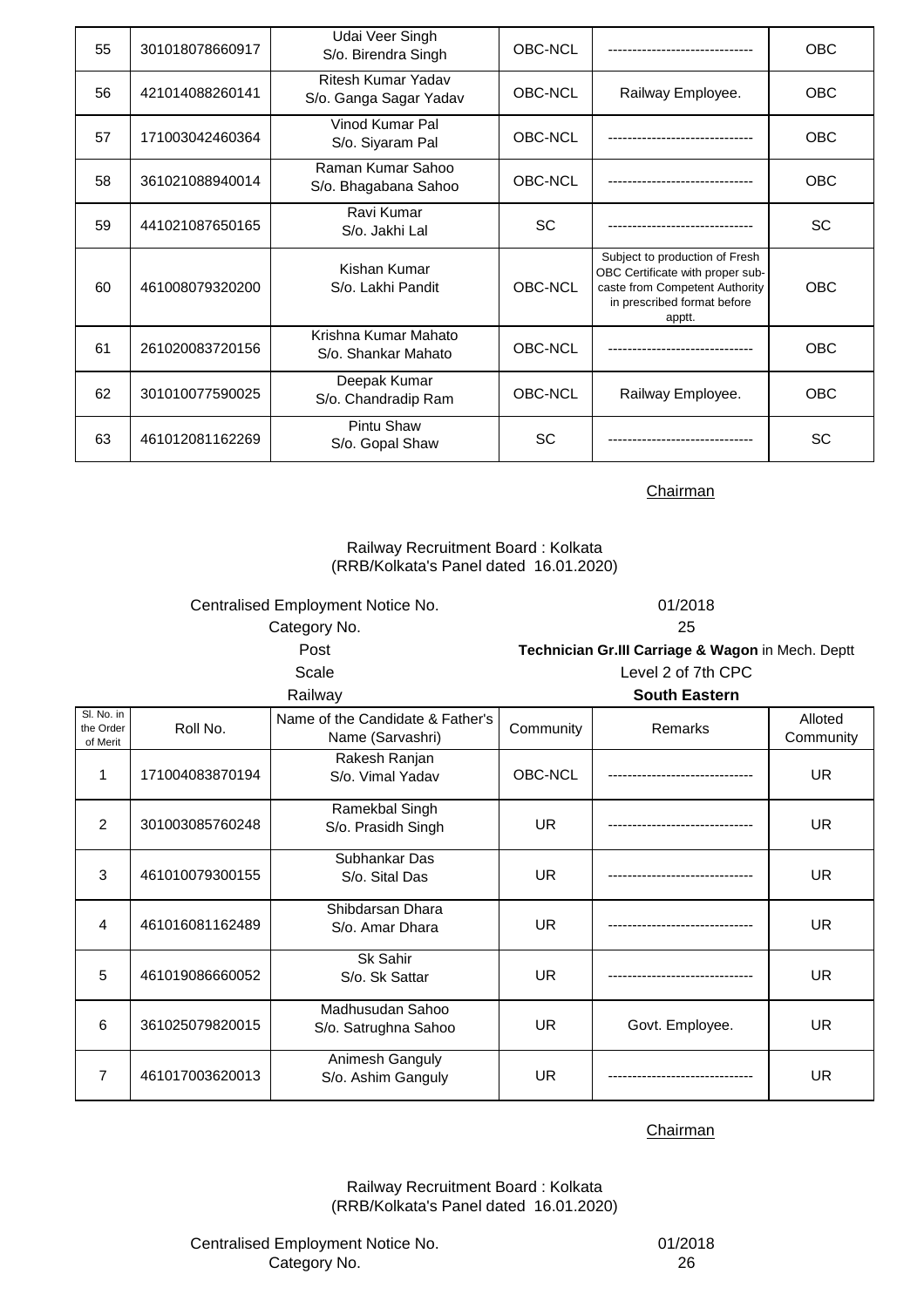# Post **Technician Gr.III Crane Driver** in Electrical Deptt. Scale Level 2 of 7th CPC

|                                     |                 | Railway                                              |           | <b>Eastern</b>                                                                     |                      |
|-------------------------------------|-----------------|------------------------------------------------------|-----------|------------------------------------------------------------------------------------|----------------------|
| SI. No. in<br>the Order<br>of Merit | Roll No.        | Name of the Candidate & Father's<br>Name (Sarvashri) | Community | Remarks                                                                            | Alloted<br>Community |
|                                     | 461015081162806 | Sourav Das<br>S/o. Nikhil Das                        | UR        | Subject to production of Affidavit<br>regarding his Mother's name<br>before apptt. | UR                   |
| 2                                   | 461003019420137 | Safikul Mondal<br>S/o. Ali Hosen Mondal              | UR        |                                                                                    | UR                   |

## **Chairman**

# (RRB/Kolkata's Panel dated 16.01.2020) Railway Recruitment Board : Kolkata

| Centralised Employment Notice No.   |                 |                                                      | 01/2018            |                                                     |                      |
|-------------------------------------|-----------------|------------------------------------------------------|--------------------|-----------------------------------------------------|----------------------|
|                                     |                 | Category No.                                         |                    | 26                                                  |                      |
|                                     |                 | Post                                                 |                    | Technician Gr.III Crane Driver in Electrical Deptt. |                      |
| Scale                               |                 |                                                      | Level 2 of 7th CPC |                                                     |                      |
| Railway                             |                 | <b>Chittaranjan Locomotive Works</b>                 |                    |                                                     |                      |
| SI. No. in<br>the Order<br>of Merit | Roll No.        | Name of the Candidate & Father's<br>Name (Sarvashri) | Community          | Remarks                                             | Alloted<br>Community |
|                                     | 461010079290099 | Kamal Das<br>S/o. Ranjit Das                         | <b>SC</b>          |                                                     | <b>SC</b>            |

# Chairman

# Railway Recruitment Board : Kolkata (RRB/Kolkata's Panel dated 16.01.2020)

|                                     | Centralised Employment Notice No.<br>Category No. |                                                                     | 01/2018<br>27      |         |                      |  |
|-------------------------------------|---------------------------------------------------|---------------------------------------------------------------------|--------------------|---------|----------------------|--|
| Post                                |                                                   | <b>Technician Gr.III Crane Driver</b><br>in Electrical (TRS) Deptt. |                    |         |                      |  |
| Scale                               |                                                   |                                                                     | Level 2 of 7th CPC |         |                      |  |
| Railway                             |                                                   |                                                                     | <b>Eastern</b>     |         |                      |  |
| Sl. No. in<br>the Order<br>of Merit | Roll No.                                          | Name of the Candidate & Father's<br>Name (Sarvashri)                | Community          | Remarks | Alloted<br>Community |  |
|                                     | 261024079090254                                   | Bikram Kumar Kushwaha<br>S/o. Angrej Manjhi                         | OBC-NCL            |         | UR                   |  |

## Chairman

# Railway Recruitment Board : Kolkata (RRB/Kolkata's Panel dated 16.01.2020)

# Centralised Employment Notice No. 01/2018<br>Category No. 28 Category No.

Post **Technician Gr.III Crane Driver** 

in Electrical (Workshop) Deptt.

# Scale Level 2 of 7th CPC

| Railwav                             |                 | <b>Eastern</b>                                       |           |         |                      |
|-------------------------------------|-----------------|------------------------------------------------------|-----------|---------|----------------------|
| Sl. No. in<br>the Order<br>of Merit | Roll No.        | Name of the Candidate & Father's<br>Name (Sarvashri) | Community | Remarks | Alloted<br>Community |
|                                     | 361014088940026 | Khirod Behera<br>S/o. Sadananda Behera               | OBC-NCL   |         | <b>OBC</b>           |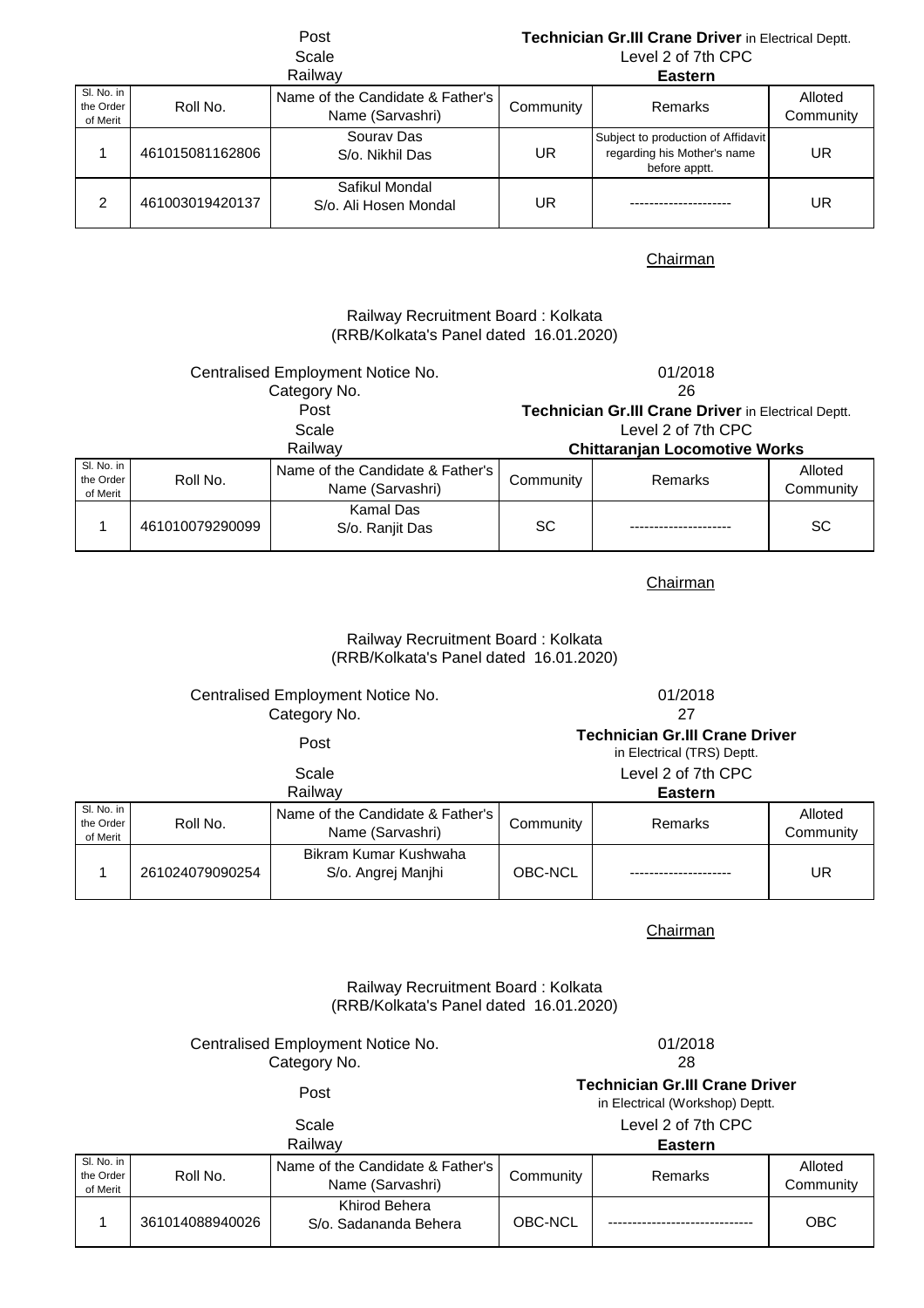| $\mathcal{P}$  | 301027085970447 | Anuj Kumar<br>S/o. Raju Prasad              | OBC-NCL   | Subject to production of Fresh<br>OBC Certificate with proper sub-<br>caste from Competent Authority<br>in prescribed format before<br>apptt. | <b>UR</b>  |
|----------------|-----------------|---------------------------------------------|-----------|-----------------------------------------------------------------------------------------------------------------------------------------------|------------|
| 3              | 441018093130054 | Sanjay Yadav<br>S/o. Ram Awadh Yadav        | OBC-NCL   |                                                                                                                                               | <b>UR</b>  |
| 4              | 461013028500013 | Dinesh Prasad<br>S/o. Harish Chandra Prasad | OBC-NCL   | Govt. Employee.                                                                                                                               | <b>UR</b>  |
| 5              | 151026090580122 | Navin Raj<br>S/o. Ram Vijay Sharma          | UR.       |                                                                                                                                               | <b>UR</b>  |
| 6              | 461007079290016 | Debashish Paul<br>S/o. Samaresh Paul        | OBC-NCL   | Subject to production of Affidavit<br>regarding his Father's name<br>before apptt.                                                            | <b>UR</b>  |
| $\overline{7}$ | 461027084450082 | Amit Paul<br>S/o. Tapan Paul                | OBC-NCL   |                                                                                                                                               | <b>UR</b>  |
| 8              | 461009081163106 | Manoj Ghosh<br>S/o. Bipad Taran Ghosh       | OBC-NCL   |                                                                                                                                               | <b>OBC</b> |
| 9              | 461024079290003 | Apurba Sarkar<br>S/o. Akhil Sarkar          | <b>SC</b> |                                                                                                                                               | SC         |

# Railway Recruitment Board : Kolkata (RRB/Kolkata's Panel dated 16.01.2020)

# Centralised Employment Notice No. 01/2018 Category No. 31

Post **Technician Gr.III Diesel Electrical** 

in Mechanical Deptt.

|                                     |                 | Scale                                                |           | Level 2 of 7th CPC |                      |
|-------------------------------------|-----------------|------------------------------------------------------|-----------|--------------------|----------------------|
|                                     |                 | Railway                                              |           | <b>Eastern</b>     |                      |
| SI. No. in<br>the Order<br>of Merit | Roll No.        | Name of the Candidate & Father's<br>Name (Sarvashri) | Community | <b>Remarks</b>     | Alloted<br>Community |
|                                     | 441002080441026 | <b>Dharmendr Kumar</b><br>S/o. Hansraj               | <b>SC</b> |                    | <b>SC</b>            |
| 2                                   | 391029077450155 | Narsimha Meena<br>S/o. Kajod Mal Meena               | SТ        |                    | ST                   |

**Chairman** 

# Railway Recruitment Board : Kolkata (RRB/Kolkata's Panel dated 16.01.2020)

Centralised Employment Notice No. 01/2018

Post Category No. 34

Scale Level 2 of 7th CPC **Technician Gr.III Diesel Mechanical** in Mech Deptt.

**Eastern**

| Railway                             |                 |                                                      | <b>Eastern</b> |                |                      |
|-------------------------------------|-----------------|------------------------------------------------------|----------------|----------------|----------------------|
| SI. No. in<br>the Order<br>of Merit | Roll No.        | Name of the Candidate & Father's<br>Name (Sarvashri) | Community      | <b>Remarks</b> | Alloted<br>Community |
|                                     | 461016081162796 | Gouranga Mondal<br>S/o. Tarak Mondal                 | <b>SC</b>      |                | <b>SC</b>            |
| 2                                   | 441003080440609 | Chandrashekhar Kumar<br>S/o. Dinesh Prasad Sah       | OBC-NCL        |                | <b>OBC</b>           |
| 3                                   | 301003085970518 | Duryodhan Kumar<br>S/o. Ajay Prashad                 | OBC-NCL        |                | <b>OBC</b>           |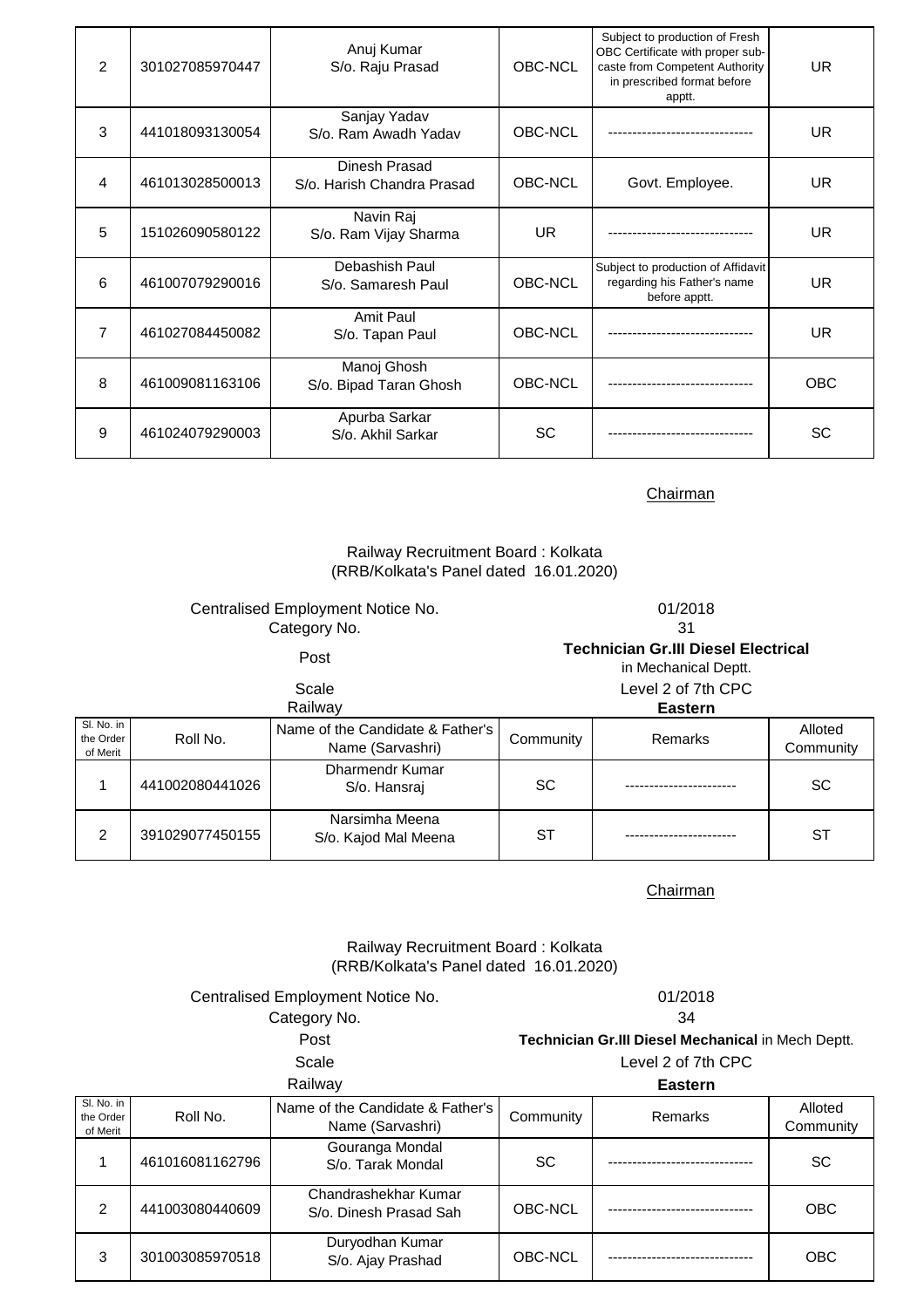| 4              | 461029081160355 | Sushil Kumar<br>S/o. Sudhir Prasad Gupta                 | OBC-NCL   |                                                                             | <b>OBC</b> |
|----------------|-----------------|----------------------------------------------------------|-----------|-----------------------------------------------------------------------------|------------|
| 5              | 361004079860167 | Pankaj Kumar<br>S/o. Bholanath Pandit                    | OBC-NCL   |                                                                             | <b>OBC</b> |
| 6              | 461012081160137 | Roshan Kumar<br>S/o. Birendra Paswan                     | <b>SC</b> | Subject to production of<br><b>SCVT/NCVT Certificate before</b><br>apptt.   | <b>SC</b>  |
| $\overline{7}$ | 461030079320162 | <b>Tahir Ansary</b><br>S/o. Muslem Ansary                | OBC-NCL   |                                                                             | OBC        |
| 8              | 461023081161869 | Prasenjit Bag<br>S/o. Panu Bag                           | <b>SC</b> |                                                                             | <b>SC</b>  |
| 9              | 121020085800186 | <b>Bhim Kumar Chaudhary</b><br>S/o. Ramchandra Chaudhary | SC        |                                                                             | <b>SC</b>  |
| 10             | 461007019420136 | Subhadip Halder<br>S/o. Nikhil Halder                    | SC        |                                                                             | <b>SC</b>  |
| 11             | 461023005700022 | Surajit Dakua<br>S/o. Sudhir Rajan Dakua                 | SC        | Subject to production of ITI<br>Certificate from SCVT/NCVT<br>before apptt. | <b>SC</b>  |
| 12             | 461030079290141 | Litan Majumder<br>S/o. Khirad Majumder                   | SC        | Govt. Employee.                                                             | <b>SC</b>  |
| 13             | 391023011990134 | Robin Lodwal<br>S/o. Vimal Kumar Lodwal                  | <b>SC</b> |                                                                             | SC         |
| 14             | 461011079320428 | Mukesh Paswan<br>S/o. Dilip Kumar Paswan                 | SC        | Railway Employee.                                                           | <b>SC</b>  |

# Railway Recruitment Board : Kolkata (RRB/Kolkata's Panel dated 16.01.2020)

| Centralised Employment Notice No. | 01/2018                                                   |
|-----------------------------------|-----------------------------------------------------------|
| Category No.                      | 34                                                        |
| Post                              | <b>Technician Gr.III Diesel Mechanical in Mech Deptt.</b> |
| Scale                             | Level 2 of 7th CPC                                        |
| Railway                           | <b>South Eastern</b>                                      |

| SI. No. in<br>the Order<br>of Merit | Roll No.        | Name of the Candidate & Father's<br>Name (Sarvashri) | Community | <b>Remarks</b> | Alloted<br>Community |
|-------------------------------------|-----------------|------------------------------------------------------|-----------|----------------|----------------------|
|                                     | 461009079310228 | Suprokash Mondal<br>S/o. Sukumar Mondal              | UR.       |                | UR.                  |
| 2                                   | 261023083200519 | Krishna Kumar<br>S/o. Bhagwan Prasad                 | OBC-NCL   |                | <b>OBC</b>           |
| 3                                   | 261024083890009 | Manoj Kumar<br>S/o. Sitaram Vishwakarma              | UR.       |                | UR.                  |
| 4                                   | 461006013590083 | <b>Bijoy Show</b><br>S/o. Nanda Kumar Show           | <b>SC</b> |                | <b>SC</b>            |
| 5                                   | 301014084810333 | Satish Kumar<br>S/o. Bisheshwar Yadav                | OBC-NCL   |                | <b>OBC</b>           |
| 6                                   | 461009081162161 | Chandan Sau<br>S/o. Narayan Chandra Sau              | OBC-NCL   |                | <b>OBC</b>           |

# **Chairman**

Railway Recruitment Board : Kolkata (RRB/Kolkata's Panel dated 16.01.2020)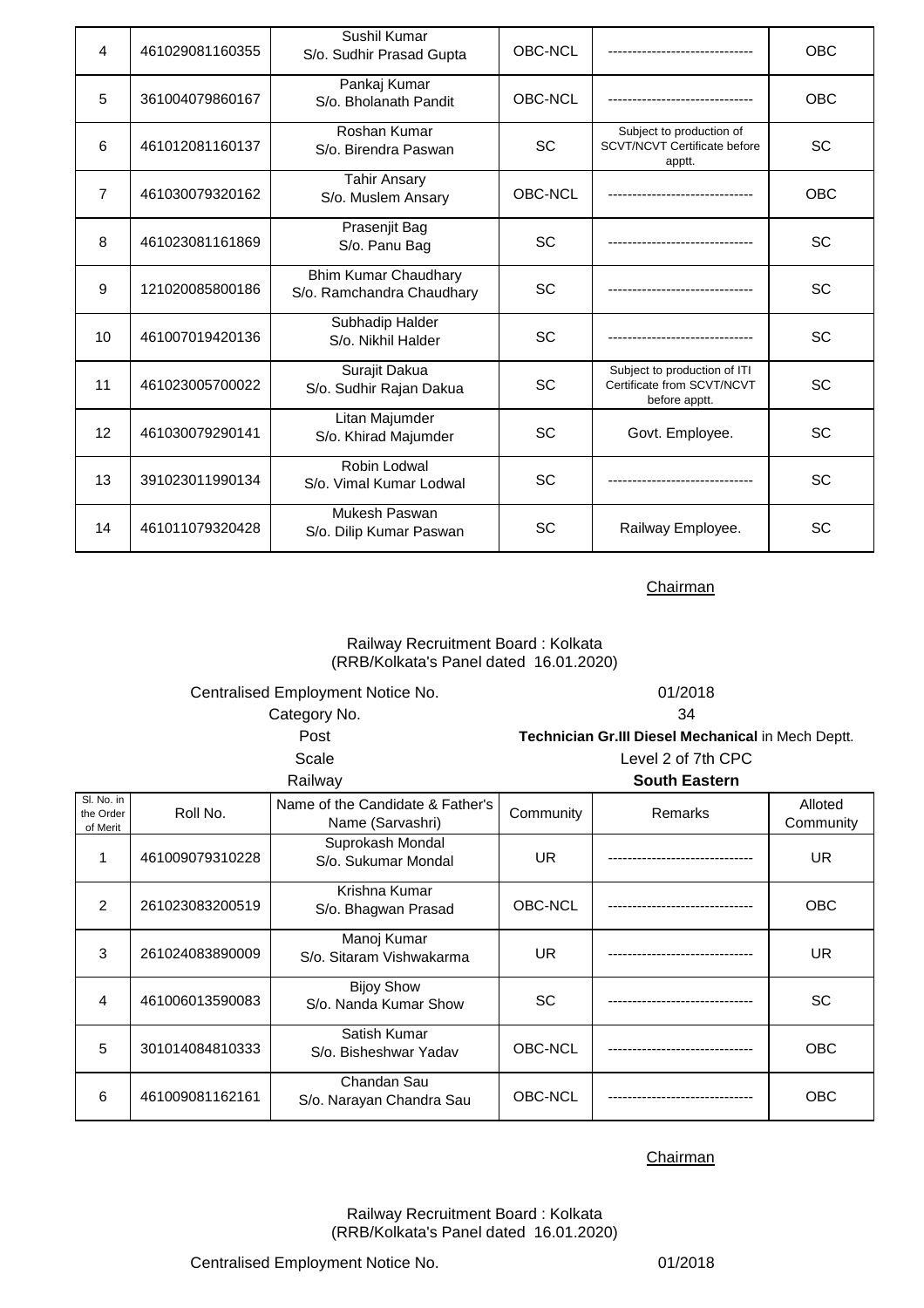Post **Technician Gr.III Diesel Mechanical (Ancillary)**  in Mech Deptt. Scale Level 2 of 7th CPC

# **Railway**

|  | r. | . . | r |  |
|--|----|-----|---|--|

| SI. No. in<br>the Order<br>of Merit | Roll No.        | Name of the Candidate & Father's<br>Name (Sarvashri) | Community      | Remarks                                                                   | Alloted<br>Community |
|-------------------------------------|-----------------|------------------------------------------------------|----------------|---------------------------------------------------------------------------|----------------------|
| 1                                   | 151016086690020 | Chandan Kumar<br>S/o. Kanchan Singh                  | OBC-NCL        |                                                                           | <b>UR</b>            |
| $\overline{2}$                      | 171020087470582 | Nishant Sagar<br>S/o. Triveni Prasad                 | OBC-NCL        |                                                                           | OBC                  |
| 3                                   | 461028079320319 | <b>SM</b> Ansar<br>S/o. Sm Izhar                     | UR             | Govt. Employee.                                                           | UR.                  |
| 4                                   | 261011034930122 | Shiv Narayan Singh<br>S/o. Indrajit Singh            | OBC-NCL        | Subject to production of<br><b>SCVT/NCVT Certificate before</b><br>apptt. | <b>UR</b>            |
| 5                                   | 461008019420307 | Sujoy Bhowmick<br>S/o. Samir Bhowmick                | <b>UR</b>      |                                                                           | <b>UR</b>            |
| 6                                   | 461001018970171 | Shankha Subhra Paul<br>S/o. Madhab Paul              | UR             |                                                                           | <b>UR</b>            |
| $\overline{7}$                      | 441024080440816 | Shubham Kumar<br>S/o. Late Gopal Pandit              | <b>OBC-NCL</b> | Govt. Employee.                                                           | <b>UR</b>            |
| 8                                   | 461027018970128 | Subhamoy Maji<br>S/o. Dakshineswar Maji              | OBC-NCL        |                                                                           | OBC                  |
| 9                                   | 461020028500022 | Rana Karmakar<br>S/o. Nivas Chandra Karmakar         | OBC-NCL        |                                                                           | <b>OBC</b>           |
| 10                                  | 301012077590091 | Raman Kumar Sharma<br>S/o. Deonandan Sharma          | OBC-NCL        |                                                                           | <b>UR</b>            |
| 11                                  | 421010088220782 | Shishupal Kumar<br>S/o. Nagendra Prasad              | OBC-NCL        |                                                                           | OBC                  |
| 12                                  | 421014088220710 | <b>Pritam Kumar</b><br>S/o. Harinandan Yadav         | OBC-NCL        |                                                                           | <b>UR</b>            |
| 13                                  | 201023081600186 | Naresh Kumar Mandal<br>S/o. Mahendra Mandal          | OBC-NCL        |                                                                           | UR.                  |
| 14                                  | 461027019420178 | Goutam Das<br>S/o. Gour Chandra Das                  | OBC-NCL        | Railway Employee.                                                         | <b>OBC</b>           |
| 15                                  | 461023019420092 | Selim Mondal<br>S/o. Mahatab Mondal                  | <b>UR</b>      |                                                                           | UR.                  |
| 16                                  | 461002081162474 | Sk Nazimuddin<br>S/o. Late Sk Akkash Uddin           | <b>UR</b>      |                                                                           | UR.                  |
| 17                                  | 461001081162302 | Debdatta Das<br>S/o. Gobinda Das                     | OBC-NCL        |                                                                           | <b>UR</b>            |
| 18                                  | 461004079310005 | <b>Rahul Biswas</b><br>S/o. Monoranjan Kumar Biswas  | OBC-NCL        |                                                                           | <b>UR</b>            |
| 19                                  | 461011079320338 | Subrata Dey<br>S/o. Nepal Chandra Dey                | <b>UR</b>      |                                                                           | UR.                  |
| 20                                  | 461006018970129 | Ayan Sham<br>S/o. Ashis Baron Sham                   | <b>UR</b>      |                                                                           | <b>UR</b>            |
| 21                                  | 461007081162263 | Shubham Sarkar<br>S/o. Sitanath Sarkar               | SC             |                                                                           | SC                   |
| 22                                  | 461010019420174 | Sourav Mondal<br>S/o. Sahadeb Mondal                 | SC             |                                                                           | <b>UR</b>            |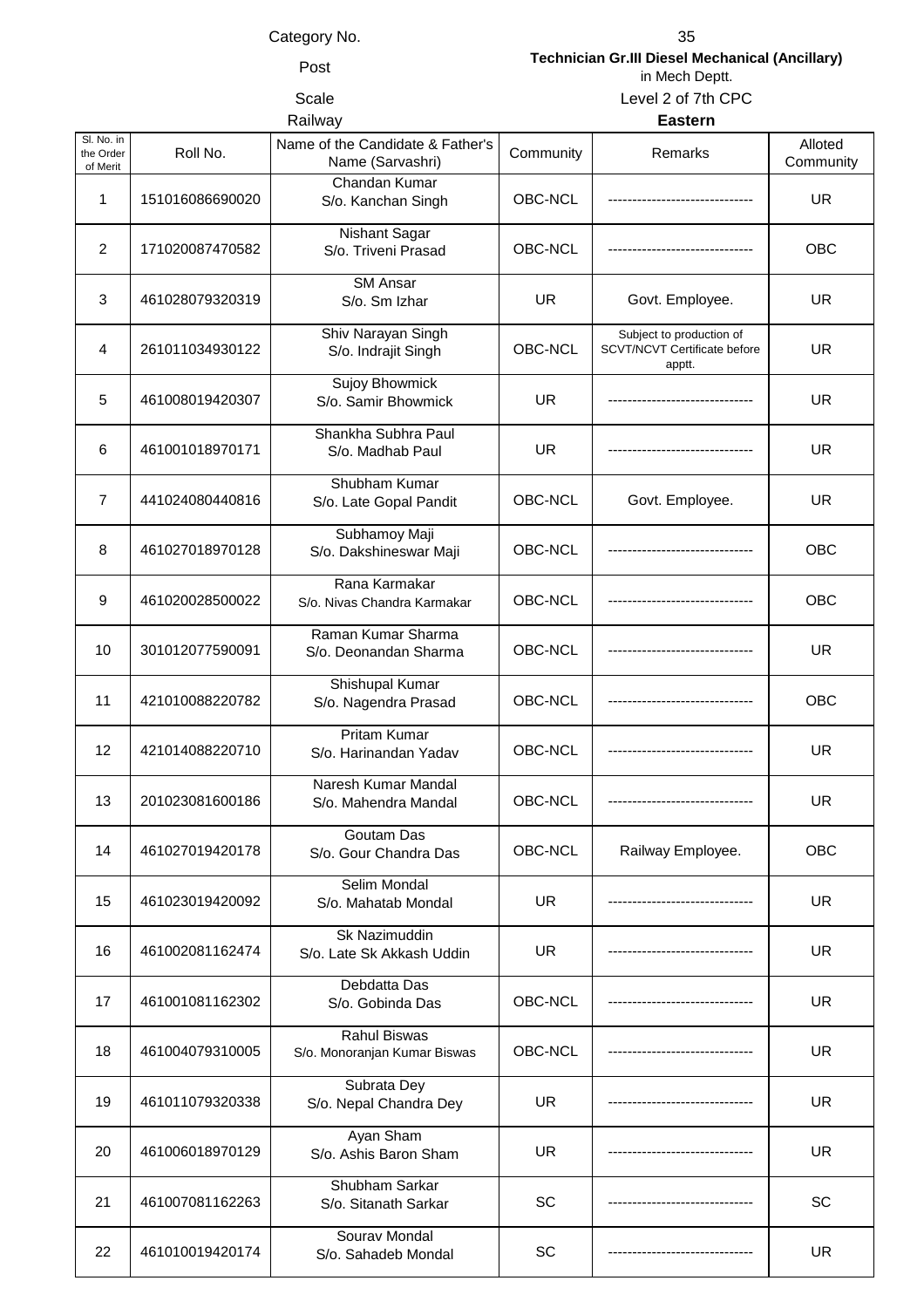| 23 | 301005094660329 | Deepak Kumar<br>S/o. Rajaram Prasad            | OBC-NCL   | Railway Employee.    | <b>OBC</b> |
|----|-----------------|------------------------------------------------|-----------|----------------------|------------|
| 24 | 461001019420259 | Sujay Dutta<br>S/o. Late Arun Dutta            | OBC-NCL   | Railway Employee.    | UR         |
| 25 | 301006094650253 | Raj Aryan<br>S/o. Wakil Prasad Singh           | OBC-NCL   | -------------------- | UR.        |
| 26 | 171021087470126 | Dhananjay Choudhary<br>S/o. Girdhari Choudhary | <b>SC</b> |                      | <b>SC</b>  |
| 27 | 441005080440294 | Ratnesh Kumar Tiwari<br>S/o. Janakdhari Tiwari | UR        |                      | UR         |

|                                     |                 | Railway Recruitment Board: Kolkata<br>(RRB/Kolkata's Panel dated 16.01.2020) |                                                                          |                      |                      |
|-------------------------------------|-----------------|------------------------------------------------------------------------------|--------------------------------------------------------------------------|----------------------|----------------------|
|                                     |                 | Centralised Employment Notice No.                                            | 01/2018                                                                  |                      |                      |
|                                     |                 | Category No.                                                                 |                                                                          | 35                   |                      |
| Post                                |                 |                                                                              | <b>Technician Gr.III Diesel Mechanical (Ancillary)</b><br>in Mech Deptt. |                      |                      |
|                                     |                 | Scale                                                                        | Level 2 of 7th CPC                                                       |                      |                      |
|                                     |                 | Railway                                                                      |                                                                          | <b>South Eastern</b> |                      |
| Sl. No. in<br>the Order<br>of Merit | Roll No.        | Name of the Candidate & Father's<br>Name (Sarvashri)                         | Community                                                                | Remarks              | Alloted<br>Community |
| 1                                   | 301018085760080 | Dileep Kumar<br>S/o. Nagendra Mahato                                         | OBC-NCL                                                                  |                      | <b>OBC</b>           |

Chairman

# (RRB/Kolkata's Panel dated 16.01.2020) Railway Recruitment Board : Kolkata

|             | Centralised Employment Notice No. | 01/2018                                                                |                |         |  |  |
|-------------|-----------------------------------|------------------------------------------------------------------------|----------------|---------|--|--|
|             | Category No.                      | 37                                                                     |                |         |  |  |
| Post        |                                   | Technician Gr.III Diesel Mechanical (Workshop) in<br>Mechanical Deptt. |                |         |  |  |
| Scale       |                                   | Level 2 of 7th CPC                                                     |                |         |  |  |
| Railway     |                                   |                                                                        | <b>Eastern</b> |         |  |  |
| $D = II N1$ | Name of the Candidate & Father's  | $O = max(1.1)$                                                         | Dama-ulis      | Alloted |  |  |

| SI. No. in<br>the Order<br>of Merit | Roll No.        | Name of the Candidate & Father's<br>Name (Sarvashri) | Community | Remarks         | Alloted<br>Community |
|-------------------------------------|-----------------|------------------------------------------------------|-----------|-----------------|----------------------|
|                                     | 461030079290221 | Dibakar Biswas<br>S/o. Anil Krishna Biswas           | <b>SC</b> |                 | <b>SC</b>            |
| 2                                   | 461030079300316 | Debasis Joddar<br>S/o. Ranjit Joddar                 | SC.       | Govt. Employee. | <b>SC</b>            |
| 3                                   | 461020079320355 | Manoj Kumar Mondal<br>S/o. Sahdeo Mondal             | <b>SC</b> |                 | <b>SC</b>            |

**Chairman** 

(RRB/Kolkata's Panel dated 16.01.2020) Railway Recruitment Board : Kolkata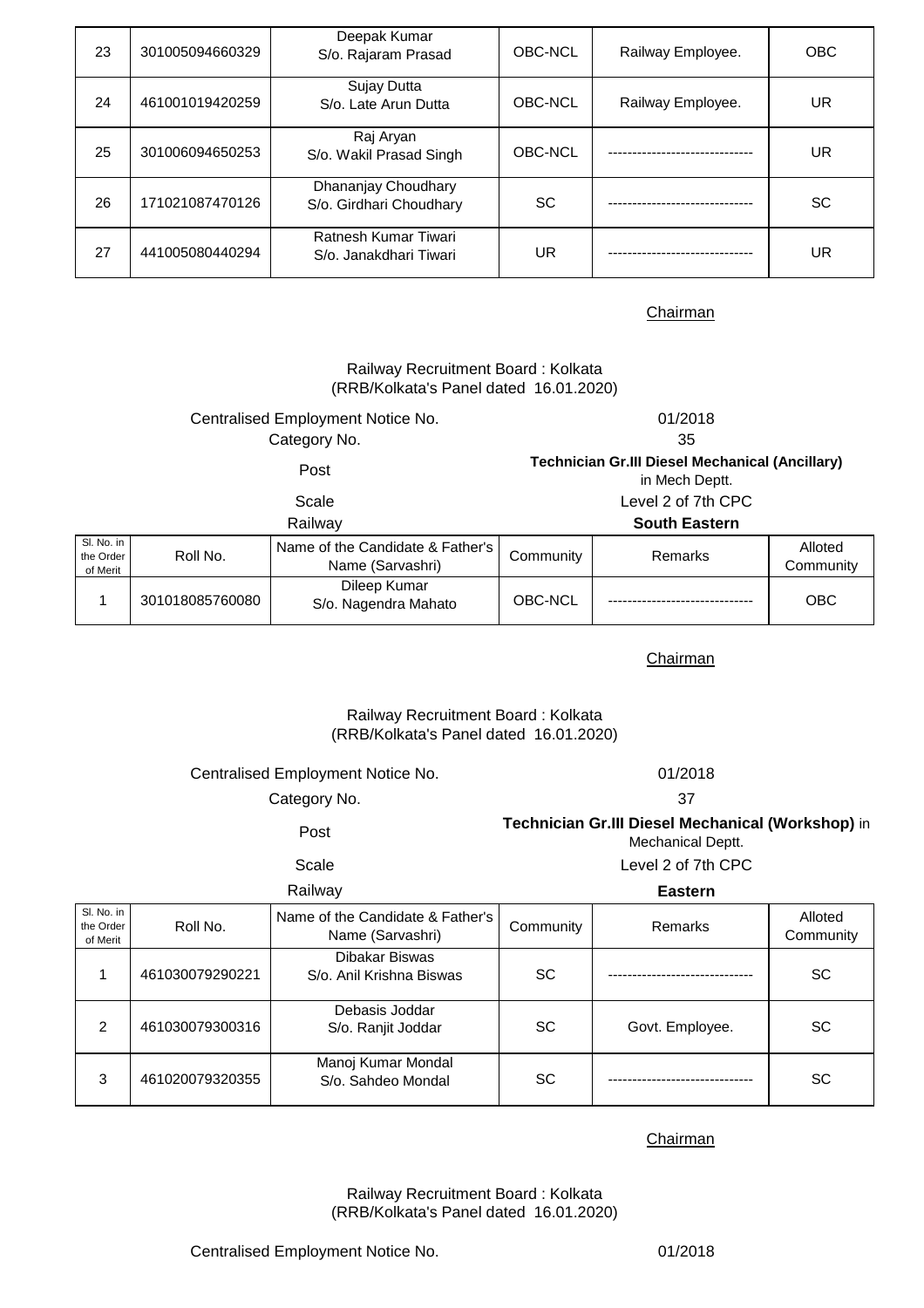Category No. 41

Post **Technician Gr.III Electrical** in Electrical Deptt.

Railway **Metro Railway/Kolkata** Scale Level 2 of 7th CPC

| SI. No. in<br>the Order<br>of Merit | Roll No.        | Name of the Candidate & Father's<br>Name (Sarvashri) | Community               | Remarks | Alloted<br>Community |
|-------------------------------------|-----------------|------------------------------------------------------|-------------------------|---------|----------------------|
| 1                                   | 461002079320191 | Sourav Bagdi<br>S/o. Santi Bagdi                     | <b>SC</b>               |         | SC                   |
| 2                                   | 461013081162288 | Amit Kumar Verma<br>S/o. Dayananda Verma             | SC                      |         | SC                   |
| 3                                   | 461027081162428 | Abhishek Sarkar<br>S/o. Avoy Sarkar                  | SC                      |         | SC                   |
| 4                                   | 461005079320083 | <b>Bimal Mondal</b><br>S/o. Dilip Kumar Mondal       | SC                      |         | SC                   |
| 5                                   | 421024088250203 | Sonu Kumar Paswan<br>S/o. Kaml Paswan                | SC                      |         | SC                   |
| 6                                   | 461026019420271 | Mintu Mandal<br>S/o. Jatindranath Mandal             | SC                      |         | SC                   |
| $\overline{7}$                      | 151011006730217 | Mukesh Kumar<br>S/o. Nabal Paswan                    | SC                      |         | SC                   |
| 8                                   | 461014003620032 | Sukanta Paul<br>S/o. Mahadev Paul                    | OBC-NCL/<br><b>ExSM</b> |         | OBC/ExSM             |
| 9                                   | 391010011990125 | Rameshwar Meena<br>S/o. Mangal Chand Meena           | <b>ST</b>               |         | <b>ST</b>            |
| 10                                  | 461003081162384 | Bidhu Bhushan Hembram<br>S/o. Ramdhan Hembram        | <b>ST</b>               |         | <b>ST</b>            |
| 11                                  | 221025083480475 | Shivraj Meena<br>S/o. Ramkaran Meena                 | <b>ST</b>               |         | <b>ST</b>            |
| 12                                  | 261012083890237 | <b>Tarun Balmuchu</b><br>S/o. Pradhan Balmuchu       | <b>ST</b>               |         | <b>ST</b>            |
| 13                                  | 221009083480246 | Shiv Chand Meena<br>S/o. Kalu Ram Meena              | <b>ST</b>               |         | <b>ST</b>            |
| 14                                  | 391020086100500 | Dhara Singh Meena<br>S/o. Girdhari Lal Meena         | <b>ST</b>               |         | <b>ST</b>            |
| 15                                  | 391001086100817 | Rajendra Prasad Meena<br>S/o. Jagdish Prasad Meena   | ST                      |         | <b>ST</b>            |
| 16                                  | 391028086590100 | Surendra Kumar Meena<br>S/o. Shri Narayan Meena      | <b>ST</b>               |         | <b>ST</b>            |
| 17                                  | 461019079330065 | Fagu Hembram<br>S/o. Mayadhar Hembram                | <b>ST</b>               |         | <b>ST</b>            |
| 18                                  | 151003006730016 | <b>Anand Kumar</b><br>S/o. Sury Kumar Singh          | UR/LD(OL)               |         | UR/LD(OL)            |
| 19                                  | 391016023980023 | Mohan Lal Meena<br>S/o. Revad Mal Meena              | ST                      |         | ST                   |
| 20                                  | 441026086990002 | Navin Kumar<br>S/o. Nanak Chand                      | SC/LD(OL)               |         | SC/LD(OL)            |
| 21                                  | 221016083480573 | Lokesh Kumar Meena<br>S/o. Ram Khiladi Meena         | <b>ST</b>               |         | ST                   |
| 22                                  | 231029092450274 | Lekhraj Meena<br>S/o. Kalu Ram Meena                 | <b>ST</b>               |         | <b>ST</b>            |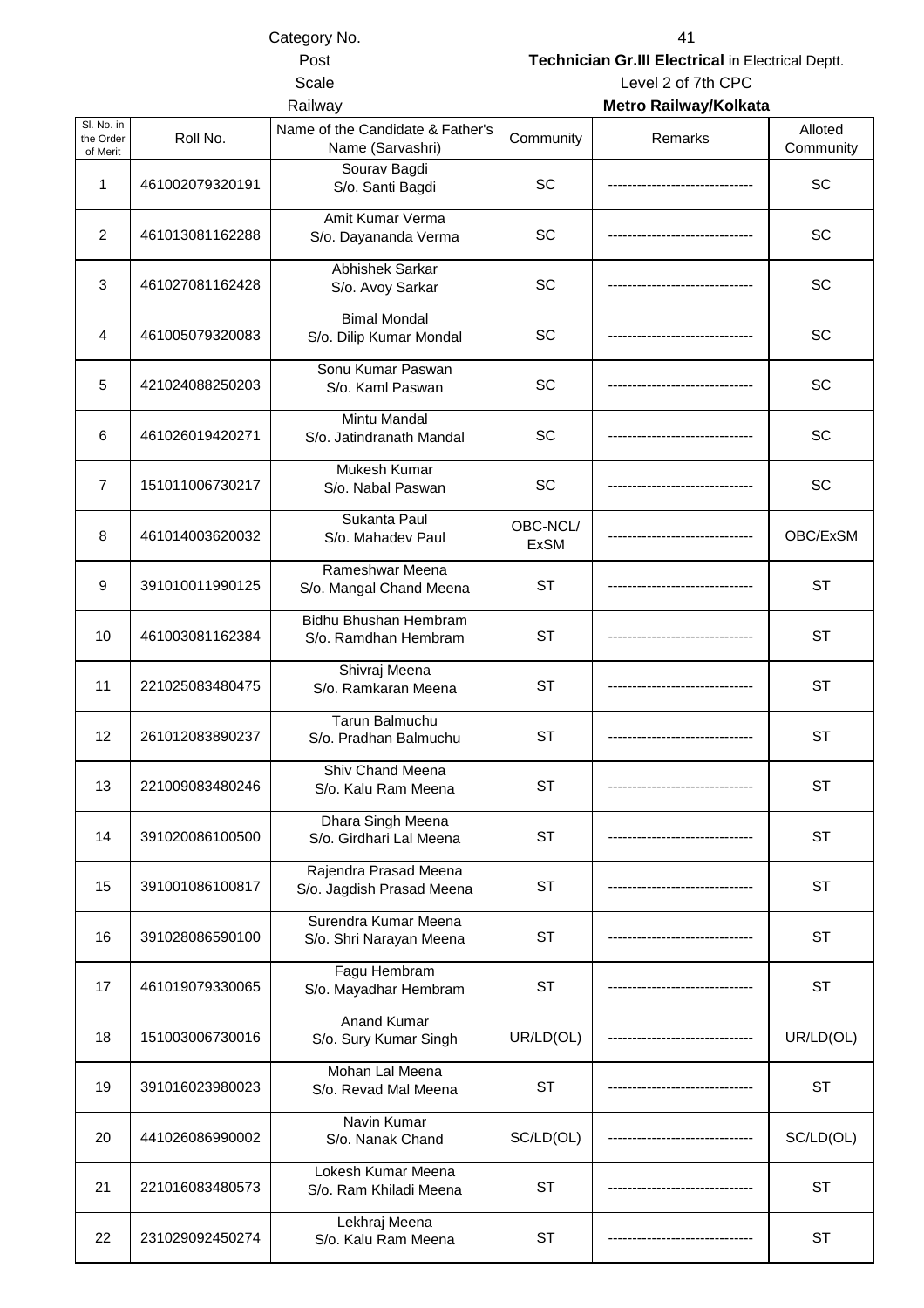| 23 | 391005086101008 | Samarth Lal Meena<br>S/o. Kailash Chandra Meena | ST | <b>ST</b> |
|----|-----------------|-------------------------------------------------|----|-----------|
| 24 | 391016086100157 | <b>Balram Meena</b><br>S/o. Suva Lal Meena      | ST | <b>ST</b> |
| 25 | 391026086101108 | Shivdayal Meena<br>S/o. Ramesh Chand Meena      | SТ | ST        |
| 26 | 391016012750206 | Pintu Lal Meena<br>S/o. Chhotu Lal Meena        | ST | ST        |
| 27 | 391030086100212 | Kalu Ram Meena<br>S/o. Kana Ram Meena           | ST | ST        |

# Railway Recruitment Board : Kolkata (RRB/Kolkata's Panel dated 16.01.2020)

# Centralised Employment Notice No. 01/2018

Category No. 44

Post **Technician Gr.III Electrical (Workshop)** 

in Electrical Deptt.

# Scale Level 2 of 7th CPC

|                                     |                 | Railway                                              |           | <b>Eastern</b> |                      |
|-------------------------------------|-----------------|------------------------------------------------------|-----------|----------------|----------------------|
| SI. No. in<br>the Order<br>of Merit | Roll No.        | Name of the Candidate & Father's<br>Name (Sarvashri) | Community | Remarks        | Alloted<br>Community |
|                                     | 391015011180118 | Sunil Mina<br>S/o. Banet Mina                        | SТ        |                | SТ                   |
| 2                                   | 221022083480379 | Ramhans Meena<br>S/o. Mathuralal Meena               | ST        |                | ST                   |

# **Chairman**

Railway Recruitment Board : Kolkata (RRB/Kolkata's Panel dated 16.01.2020)

# Centralised Employment Notice No. 01/2018

# Category No. 44

# Post **Technician Gr.III Electrical (Workshop)**  in Electrical Deptt.

# Scale Level 2 of 7th CPC

# Railway **South Eastern**

| SI. No. in<br>the Order<br>of Merit | Roll No.        | Name of the Candidate & Father's<br>Name (Sarvashri) | Community | Remarks | Alloted<br>Community |
|-------------------------------------|-----------------|------------------------------------------------------|-----------|---------|----------------------|
|                                     | 391026086100214 | Suraj Kumar Meena<br>S/o. Chiranji Lal Meena         | ST        |         | <b>ST</b>            |

# Chairman

(RRB/Kolkata's Panel dated 16.01.2020) Railway Recruitment Board : Kolkata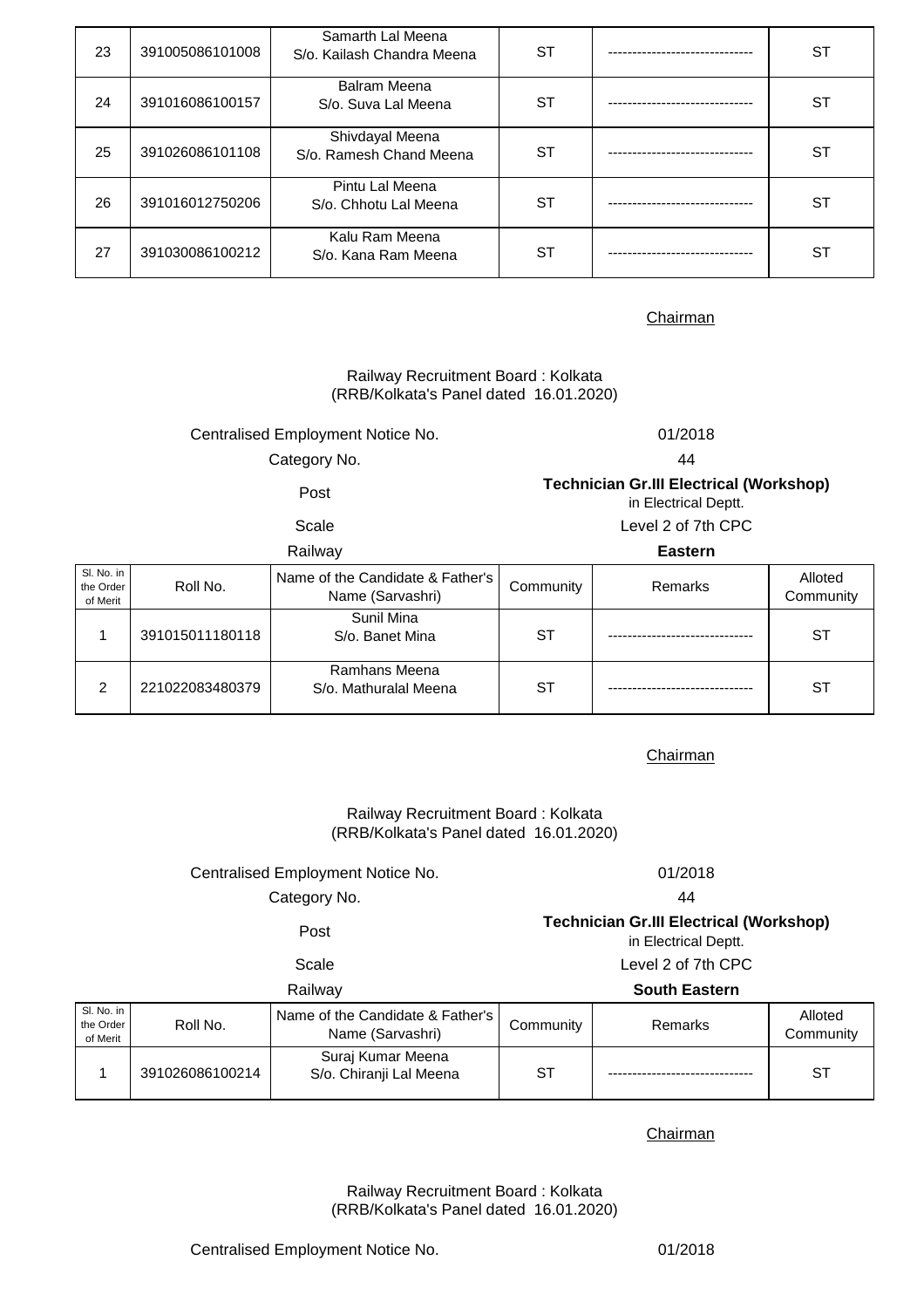Category No. 47

Post **Technician Gr.III Electrical / Power**  in Electrical Deptt.

# Scale Level 2 of 7th CPC

| Railway       |                         | <b>Eastern</b>  |                                                      |           |         |                      |
|---------------|-------------------------|-----------------|------------------------------------------------------|-----------|---------|----------------------|
| of Merit      | Sl. No. in<br>the Order | Roll No.        | Name of the Candidate & Father's<br>Name (Sarvashri) | Community | Remarks | Alloted<br>Community |
|               |                         | 461019019420078 | Ujjwal Mandal<br>S/o. Late Narayan Mandal            | <b>SC</b> |         | <b>SC</b>            |
| $\mathcal{P}$ |                         | 391015092060064 | Shakti Singh Meena<br>S/o. Kaduram Meena             | ST        |         | <b>ST</b>            |
| 3             |                         | 461008081163334 | Prasanta Mistri<br>S/o. Parimal Mistri               | <b>SC</b> |         | SC                   |

### **Chairman**

# (RRB/Kolkata's Panel dated 16.01.2020) Railway Recruitment Board : Kolkata

## Centralised Employment Notice No. 01/2018

Post **Technician Gr.III Electrical / Train Lighting**  Category No. 49

| cale |  |
|------|--|

in Electrical Deptt. Level 2 of 7th CPC

Railway **Eastern**

| Sl. No. in<br>the Order<br>of Merit | Roll No.        | Name of the Candidate & Father's<br>Name (Sarvashri) | Community | <b>Remarks</b>    | Alloted<br>Community |
|-------------------------------------|-----------------|------------------------------------------------------|-----------|-------------------|----------------------|
| 1                                   | 461029081162000 | Suman Mistri<br>S/o. Sushil Mistri                   | <b>SC</b> |                   | SC                   |
| 2                                   | 461020081161935 | Sankar Biswas<br>S/o. Prahlad Biswas                 | <b>SC</b> | Railway Employee. | <b>SC</b>            |
| 3                                   | 461006019420068 | Sanjukta Mondal<br>D/o. Bablu Mondal                 | <b>SC</b> |                   | <b>SC</b>            |
| 4                                   | 461004081162207 | Abhishek Mondal<br>S/o. Jaydeb Mondal                | <b>SC</b> |                   | <b>SC</b>            |
| 5                                   | 461003081162615 | <b>Avik Biswas</b><br>S/o. Nikhil Ranjan Biswas      | <b>SC</b> |                   | <b>SC</b>            |
| 6                                   | 301021084810038 | Ganga Prasad<br>S/o. Anand Lal Das                   | <b>SC</b> |                   | <b>SC</b>            |
| 7                                   | 391017011180063 | Suresh Kumar Meena<br>S/o. Babu Lal Meena            | <b>ST</b> |                   | <b>ST</b>            |

Chairman

Railway Recruitment Board : Kolkata (RRB/Kolkata's Panel dated 16.01.2020)

Centralised Employment Notice No. 01/2018

Category No.

52 Post **Technician Gr.III Electrical / TRD (OHE)**  in Electrical Deptt. Scale Level 2 of 7th CPC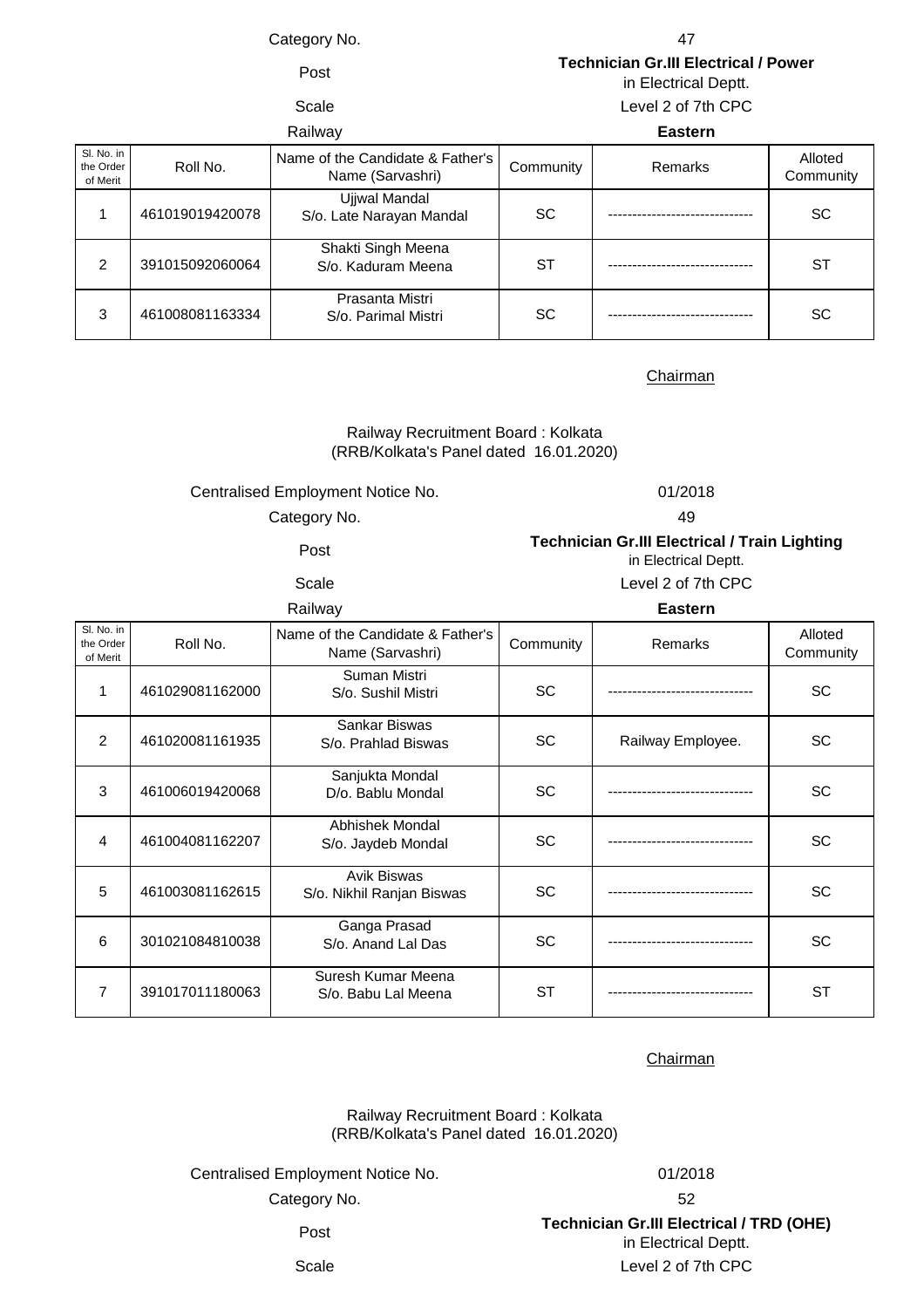| Railway                             |                 |                                                      | <b>Eastern</b> |                                                                                                                                               |                      |
|-------------------------------------|-----------------|------------------------------------------------------|----------------|-----------------------------------------------------------------------------------------------------------------------------------------------|----------------------|
| Sl. No. in<br>the Order<br>of Merit | Roll No.        | Name of the Candidate & Father's<br>Name (Sarvashri) | Community      | Remarks                                                                                                                                       | Alloted<br>Community |
| 1                                   | 461007028500025 | Akash Garain<br>S/o. Sadananda Garain                | OBC-NCL        |                                                                                                                                               | OBC                  |
| 2                                   | 301008084810076 | Pankaj Kumar Singh<br>S/o. Arun Singh                | OBC-NCL        |                                                                                                                                               | <b>OBC</b>           |
| 3                                   | 231002092450263 | Susheel Kumar Gurjar<br>S/o. Devi Sahai Gurjar       | OBC-NCL        |                                                                                                                                               | OBC                  |
| 4                                   | 441010080170021 | Sachin Kumar Verma<br>S/o. Ram Krishna Verma         | OBC-NCL        |                                                                                                                                               | OBC                  |
| 5                                   | 301020085760212 | <b>Bihari Lal Prasad</b><br>S/o. Yogendra Prasad     | OBC-NCL        | Govt. Employee.                                                                                                                               | <b>OBC</b>           |
| 6                                   | 441015080440481 | <b>Balvir Kumar</b><br>S/o. N Kumar                  | OBC-NCL        |                                                                                                                                               | OBC                  |
| 7                                   | 171017083870098 | Shailesh Kumar<br>S/o. Upendra Prasad Yadav          | OBC-NCL        |                                                                                                                                               | <b>OBC</b>           |
| 8                                   | 421011088260200 | Raviranjan Kumar<br>S/o. Ramanand Prasad             | OBC-NCL        | Subject to production of Fresh<br>OBC Certificate with proper sub-<br>caste from Competent Authority<br>in prescribed format before<br>apptt. | <b>OBC</b>           |
| 9                                   | 171021083870079 | <b>Anand Kumar</b><br>S/o. Manikant Sharma           | OBC-NCL        | Railway Employee.                                                                                                                             | OBC                  |
| 10                                  | 461005079320232 | <b>Bikram Behara</b><br>S/o. Prafulla Kumar Behara   | <b>SC</b>      |                                                                                                                                               | SC                   |

# Railway Recruitment Board : Kolkata (RRB/Kolkata's Panel dated 16.01.2020)

| Centralised Employment Notice No.   |                 |                                                      | 01/2018                                                                 |                      |                      |  |
|-------------------------------------|-----------------|------------------------------------------------------|-------------------------------------------------------------------------|----------------------|----------------------|--|
|                                     | Category No.    |                                                      |                                                                         | 52                   |                      |  |
| Post<br>Scale                       |                 |                                                      | <b>Technician Gr.III Electrical / TRD (OHE)</b><br>in Electrical Deptt. |                      |                      |  |
|                                     |                 |                                                      |                                                                         | Level 2 of 7th CPC   |                      |  |
|                                     |                 | Railway                                              |                                                                         | <b>South Eastern</b> |                      |  |
| Sl. No. in<br>the Order<br>of Merit | Roll No.        | Name of the Candidate & Father's<br>Name (Sarvashri) | Community                                                               | Remarks              | Alloted<br>Community |  |
| 1                                   | 361015079890019 | Mithilesh Kumar<br>S/o. Putilal Chaudhary            | OBC-NCL                                                                 |                      | <b>OBC</b>           |  |
| $\overline{2}$                      | 151016042730329 | Shashi Kumar<br>S/o. Anik Saw                        | OBC-NCL                                                                 |                      | <b>OBC</b>           |  |

**Chairman** 

Railway Recruitment Board : Kolkata (RRB/Kolkata's Panel dated 16.01.2020)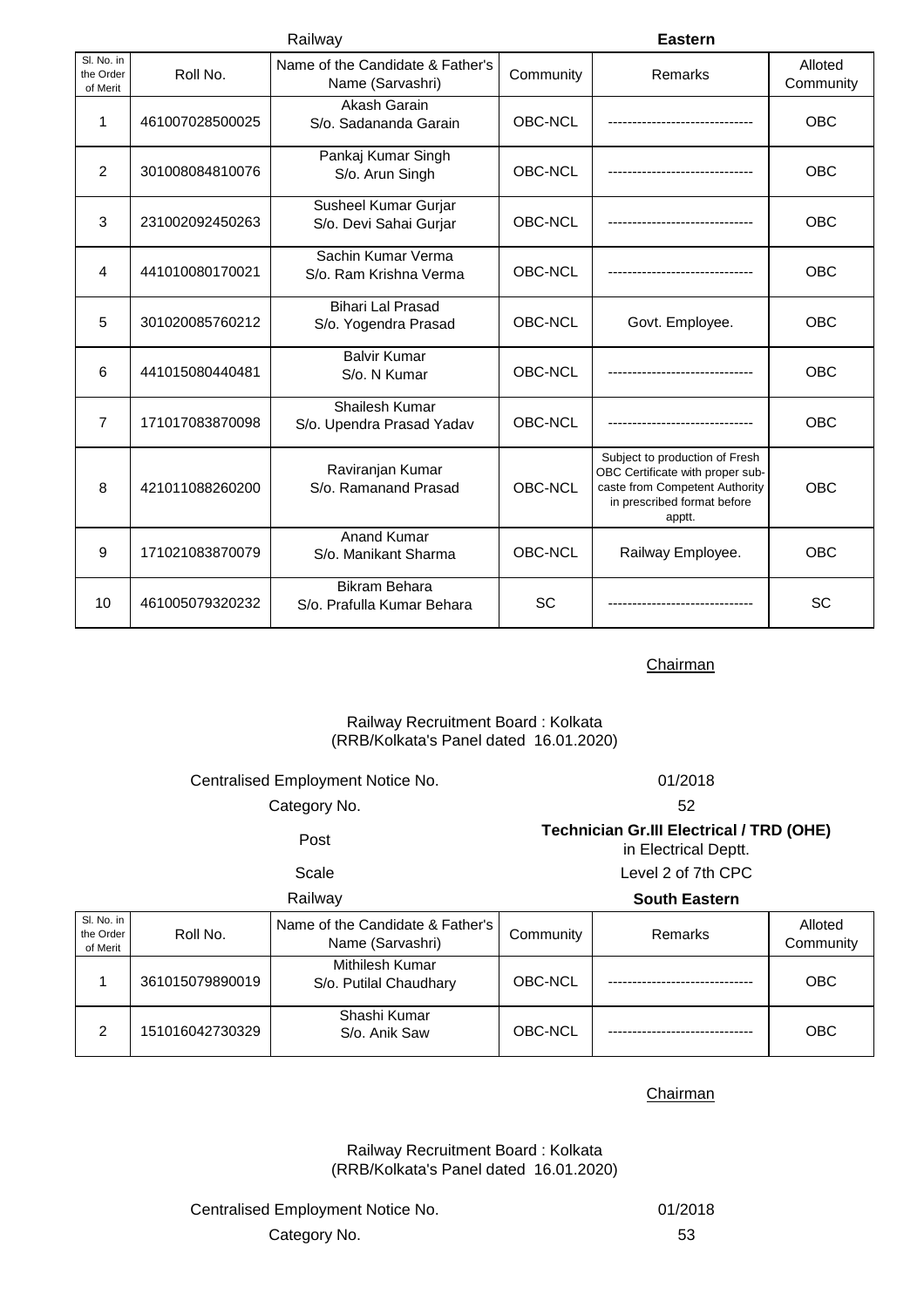# Post **Technician Gr.III Electrical / TRD (PSI)**

in Electrical Deptt.

Scale Level 2 of 7th CPC

| Railway                             |                 |                                                      | <b>Eastern</b> |         |                      |
|-------------------------------------|-----------------|------------------------------------------------------|----------------|---------|----------------------|
| SI. No. in<br>the Order<br>of Merit | Roll No.        | Name of the Candidate & Father's<br>Name (Sarvashri) | Community      | Remarks | Alloted<br>Community |
|                                     | 361021079070929 | Chandan Kumar<br>S/o. Jaynath Sav                    | OBC-NCL        |         | <b>OBC</b>           |
| ≘                                   | 381027087630961 | Mantosh Yadav<br>S/o. Nageena Yadav                  | OBC-NCL        |         | <b>OBC</b>           |

# Chairman

# (RRB/Kolkata's Panel dated 16.01.2020) Railway Recruitment Board : Kolkata

# Centralised Employment Notice No. 01/2018

Category No. 53

# Post **Technician Gr.III Electrical / TRD (PSI)**

in Electrical Deptt.

Scale Level 2 of 7th CPC

# Railway **South Eastern**

| SI. No. in            |                 |                                                        |           |                   |                      |
|-----------------------|-----------------|--------------------------------------------------------|-----------|-------------------|----------------------|
| the Order<br>of Merit | Roll No.        | Name of the Candidate & Father's  <br>Name (Sarvashri) | Community | Remarks           | Alloted<br>Community |
|                       | 301005086050087 | Satish Kumar Sharma<br>S/o. Kamleshwari Sharma         | OBC-NCL   | Railway Employee. | ОВС                  |

**Chairman** 

## Railway Recruitment Board : Kolkata (RRB/Kolkata's Panel dated 16.01.2020)

Centralised Employment Notice No. 01/2018

Category No. 54

Post **Technician Gr.III Electrical / TRS** in Elect. Deptt.

Scale Level 2 of 7th CPC Railway **Eastern**

| SI. No. in<br>the Order<br>of Merit | Roll No.        | Name of the Candidate & Father's<br>Name (Sarvashri) | Community | Remarks | Alloted<br>Community |
|-------------------------------------|-----------------|------------------------------------------------------|-----------|---------|----------------------|
|                                     | 391028086100761 | Ashok Kumar Meena<br>S/o. Kalu Ram Meena             | <b>ST</b> |         | <b>ST</b>            |
| $\mathfrak{p}$                      | 461020079290064 | Subham Das<br>S/o. Balaram Das                       | <b>SC</b> |         | <b>SC</b>            |
| 3                                   | 461010079290032 | Sudip Biswas<br>S/o. Nemai Biswas                    | <b>SC</b> |         | <b>SC</b>            |
| 4                                   | 461010079320305 | Goutam Nonia<br>S/o. Ashok Kumar Nonia               | <b>SC</b> |         | <b>SC</b>            |
| 5                                   | 461007079290058 | Sanjoy Biswas<br>S/o. Fatick Chandra Biswas          | <b>SC</b> |         | <b>SC</b>            |
| 6                                   | 461020081162166 | Deblal Halder<br>S/o. Dilip Kumar Halder             | <b>SC</b> |         | SC                   |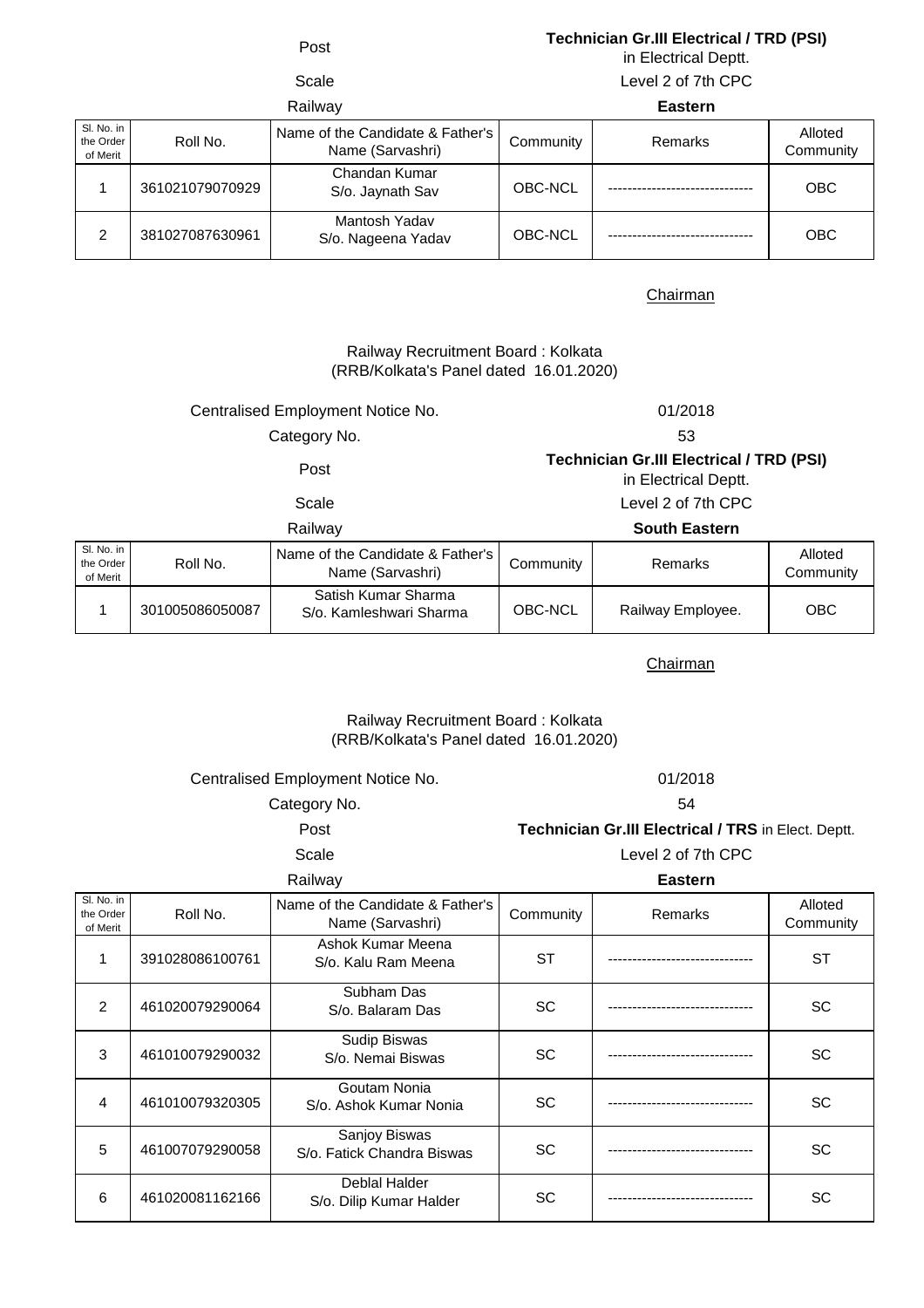| $\overline{7}$ | 301011092350264 | Umesh Kumar<br>S/o. Nand Kishor Tanti                | SC        | Subject to production of SC<br>Certificate from Competent<br>Authority in prescribed format<br>before apptt.                 | SC        |
|----------------|-----------------|------------------------------------------------------|-----------|------------------------------------------------------------------------------------------------------------------------------|-----------|
| 8              | 301030078720367 | Bijay Kumar Bhuia<br>S/o. Maharaj Bhuia              | SC        | Subject to production of SC<br>Certificate from Competent<br>Authority in prescribed format<br>before apptt.                 | SC        |
| 9              | 461030081162492 | Nityananda Sarkar<br>S/o. Tulsi Sarkar               | SC        | Govt. Employee.                                                                                                              | SC        |
| 10             | 461010081163039 | Shrikant Sharma<br>S/o. Surendra Sharma              | SC        |                                                                                                                              | SC        |
| 11             | 441023080440103 | Anjeet Kumar<br>S/o. Baidhyanath Ram                 | SC        |                                                                                                                              | SC        |
| 12             | 461004081162518 | <b>Sukdev Sarkar</b><br>S/o. Late Sunil Kumar Sarkar | SC        |                                                                                                                              | SC        |
| 13             | 391011084490121 | Ramesh Kumar<br>S/o. Hanuman                         | SC        |                                                                                                                              | SC        |
| 14             | 361023006030158 | Prabhat Kumar<br>S/o. Dinesh Paswan                  | SC        |                                                                                                                              | SC        |
| 15             | 461003019420193 | Sipra Das<br>D/o. Nares Das                          | SC        |                                                                                                                              | SC        |
| 16             | 461015013590030 | Loknath Sharma<br>S/o. Parshuram Sharma              | SC        |                                                                                                                              | SC        |
| 17             | 301020094650124 | Ravi Kumar Chaudhry<br>S/o. Satish Chaudhry          | SC        |                                                                                                                              | SC        |
| 18             | 391003085710531 | Jitendra Kumar Bairwa<br>S/o. Shyonandi Lal Bairwa   | SC        |                                                                                                                              | SC        |
| 19             | 461004081162149 | Anjan Haldar<br>S/o. Haran Chandra Haldar            | SC        |                                                                                                                              | SC        |
| 20             | 461025019420233 | <b>Suklal Mondal</b><br>S/o. Kishori Mondal          | SC        |                                                                                                                              | SC        |
| 21             | 461007018970183 | Dabi Sankar Saha<br>S/o. Santosh Kumar Saha          | <b>SC</b> | Subject to production of<br>(i) Affidavit regarding his name &<br>(ii) Affidavit regarding his Father's<br>namebefore apptt. | SC        |
| 22             | 461030079300143 | Samar Maji<br>S/o. Pralhad Chandra Maji              | SC        |                                                                                                                              | SC        |
| 23             | 461027019420031 | Avijit Sarkar<br>S/o. Late Ashutosh Sarkar           | SC        |                                                                                                                              | SC        |
| 24             | 301002079660345 | Krishnavatar Meena<br>S/o. Nand Kishor               | ST        |                                                                                                                              | <b>ST</b> |

Railway Recruitment Board : Kolkata (RRB/Kolkata's Panel dated 16.01.2020)

Centralised Employment Notice No. 01/2018

Category No. 54

Post **Technician Gr.III Electrical / TRS** in Elect. Deptt. Scale Level 2 of 7th CPC

|                                     |          | Railwav                                              |           | <b>South Eastern</b> |                      |
|-------------------------------------|----------|------------------------------------------------------|-----------|----------------------|----------------------|
| Sl. No. in<br>the Order<br>of Merit | Roll No. | Name of the Candidate & Father's<br>Name (Sarvashri) | Community | Remarks              | Alloted<br>Community |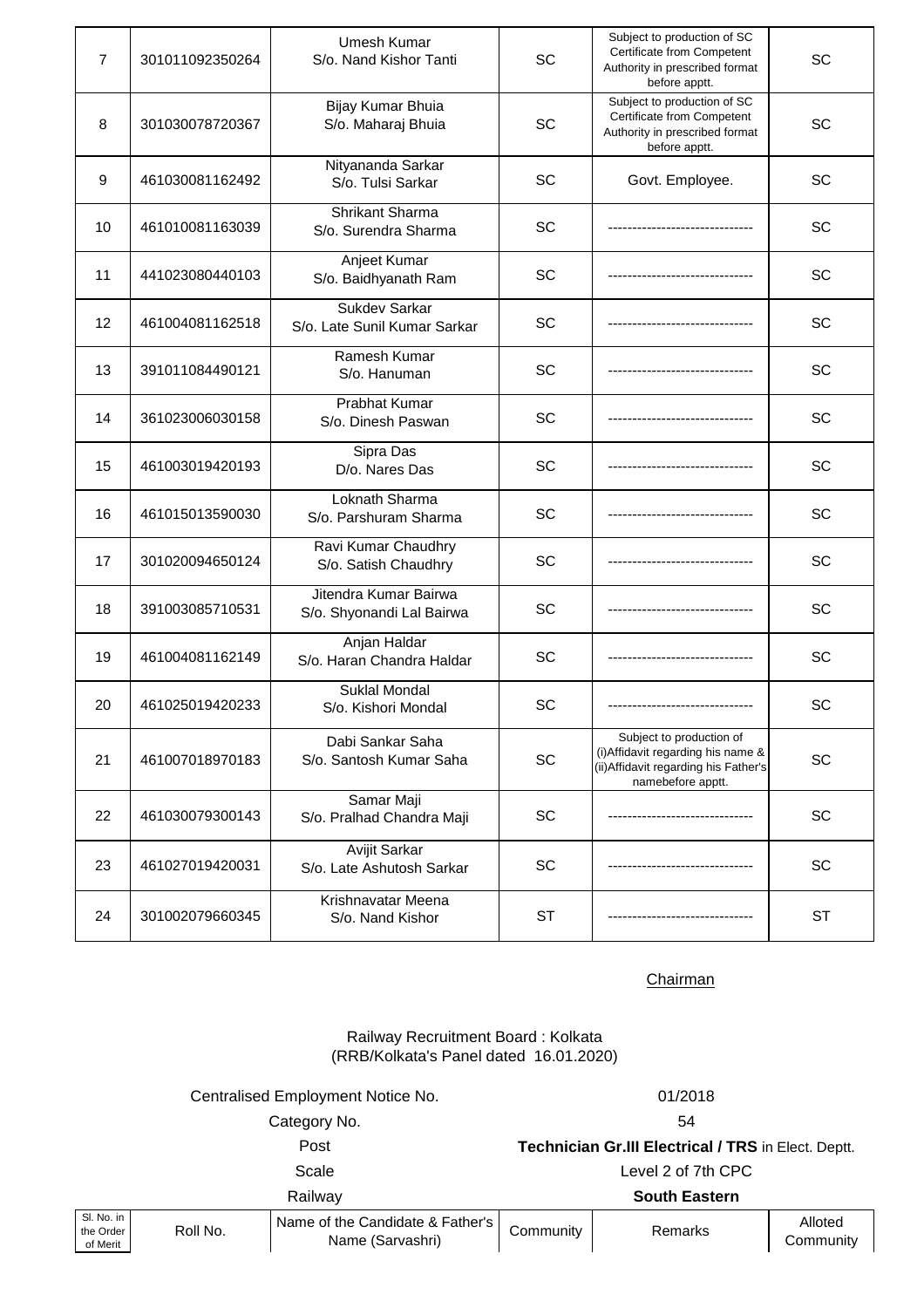|  | 361011079060041 | Nirmal Bachan Pal<br>S/o. Jagannath Pal | OBC-NCL | --------- | DВC |
|--|-----------------|-----------------------------------------|---------|-----------|-----|
|--|-----------------|-----------------------------------------|---------|-----------|-----|

### Railway Recruitment Board : Kolkata (RRB/Kolkata's Panel dated 16.01.2020)

Centralised Employment Notice No. 01/2018

Category No. 57

Post **Technician Gr.III EMU** in Electrical Deptt.

Scale Level 2 of 7th CPC

Railway **Eastern**

| Sl. No. in<br>the Order<br>of Merit | Roll No.        | Name of the Candidate & Father's<br>Name (Sarvashri) | Community | Remarks                                                                   | Alloted<br>Community |
|-------------------------------------|-----------------|------------------------------------------------------|-----------|---------------------------------------------------------------------------|----------------------|
| 1                                   | 261015079090163 | Manik Chandra Thakur<br>S/o. Devanand Thakur         | OBC-NCL   |                                                                           | <b>OBC</b>           |
| $\overline{2}$                      | 461028005700062 | Rony Dey<br>S/o. Ratan Dey                           | OBC-NCL   |                                                                           | OBC                  |
| 3                                   | 461029019420036 | Arpita Paul<br>D/o. Ashish Kumar Paul                | OBC-NCL   |                                                                           | OBC                  |
| 4                                   | 301015085730048 | Sumit Kumar<br>S/o. Surendra Prasad                  | OBC-NCL   | Subject to production of<br><b>SCVT/NCVT Certificate before</b><br>apptt. | OBC                  |
| 5                                   | 361018079070252 | Leelanand Kumar<br>S/o. Janardan Mehta               | OBC-NCL   | Railway Employee.                                                         | OBC                  |
| 6                                   | 381003088600598 | Sandeep Kumar<br>S/o. Bharat Lal                     | OBC-NCL   |                                                                           | <b>OBC</b>           |
| $\overline{7}$                      | 421006088260870 | Rajesh Kumar<br>S/o. Binod Kumar Singh               | OBC-NCL   |                                                                           | <b>OBC</b>           |
| 8                                   | 461002079310014 | Sudarshan Ghosh<br>S/o. Uttam Ghosh                  | OBC-NCL   |                                                                           | OBC                  |
| 9                                   | 461012019420066 | Md Danish Iqbal<br>S/o. Md Abdus Sami                | OBC-NCL   | Govt. Employee.                                                           | OBC                  |

**Chairman** 

# Railway Recruitment Board : Kolkata (RRB/Kolkata's Panel dated 16.01.2020)

# Centralised Employment Notice No. 01/2018

Category No. 59

Post **Technician Gr.III Fitter** in Electrical Deptt.

Scale Level 2 of 7th CPC

Railway **Eastern**

| SI. No. in<br>the Order<br>of Merit | Roll No.        | Name of the Candidate & Father's<br>Name (Sarvashri) | Community | Remarks | Alloted<br>Community |
|-------------------------------------|-----------------|------------------------------------------------------|-----------|---------|----------------------|
|                                     | 231012096920023 | Hawa Singh Yadav<br>S/o. Om Prakash Yadav            | OBC-NCL   |         | UR                   |
| 2                                   | 461017088000033 | Gulshan Kumar Singh<br>S/o. Tribhuwan Singh          | OBC-NCL   |         | UR                   |
| 3                                   | 461025081162488 | Surajit Das<br>S/o. Akhil Chandra Das                | <b>SC</b> |         | UR                   |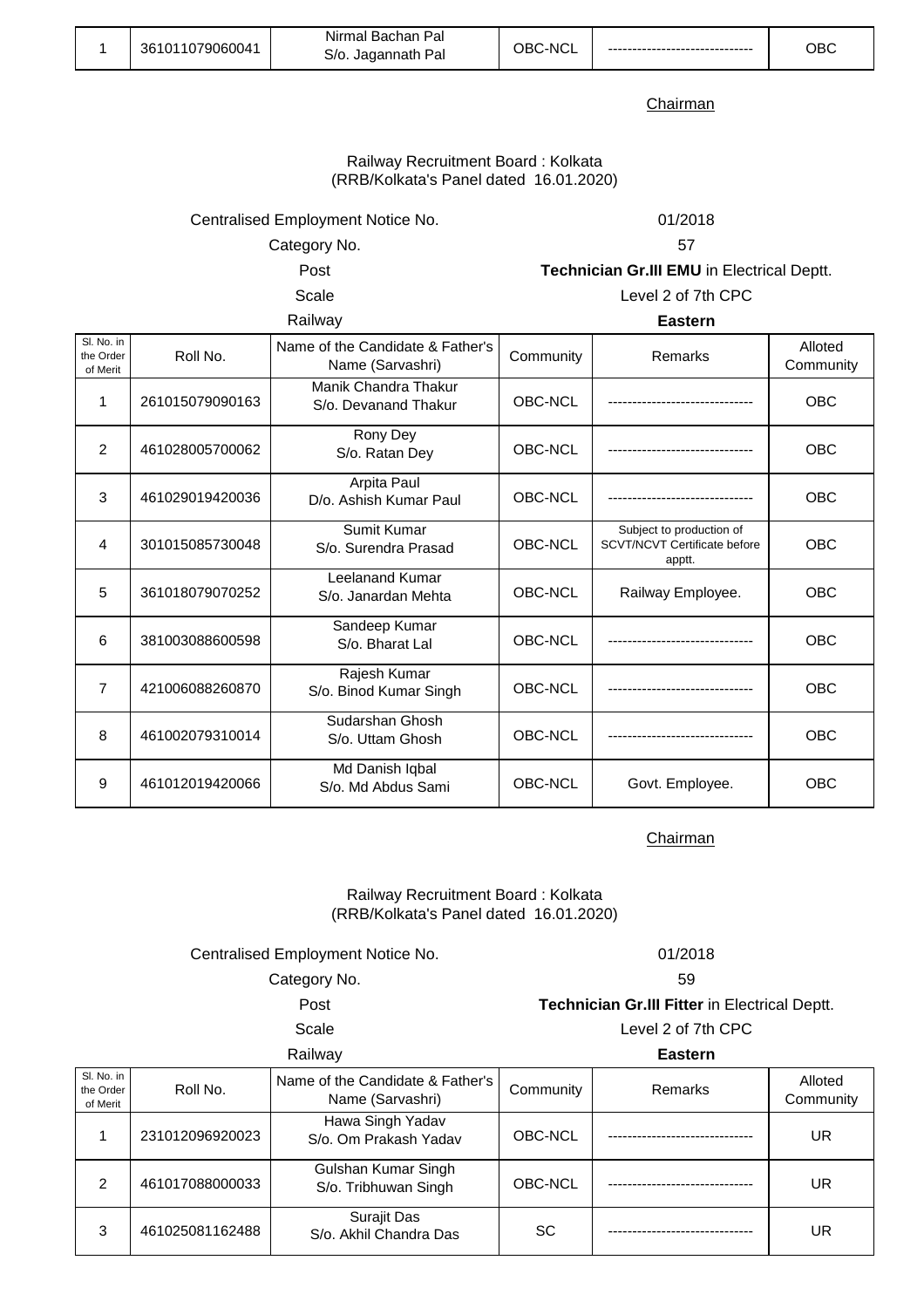| $\overline{4}$ | 461006088000139 | Madhusudan Kumar Yadav<br>S/o. Birendra Prasad Yadav | <b>OBC-NCL</b> |                   | <b>OBC</b> |
|----------------|-----------------|------------------------------------------------------|----------------|-------------------|------------|
| 5              | 461011018970130 | Chinmoy Lakshan<br>S/o. Asit Baran Lakshan           | OBC-NCL        |                   | OBC        |
| 6              | 461028079320164 | Gangadhar Mondal<br>S/o. Nimai Mondal                | OBC-NCL        | Railway Employee. | <b>OBC</b> |
| $\overline{7}$ | 361028079070014 | Praveen Kaushal<br>S/o. Ramanuj Prasad               | OBC-NCL        |                   | OBC        |
| 8              | 151020095170034 | Chhotan Kumar<br>S/o. Samroo Prasad                  | OBC-NCL        |                   | <b>OBC</b> |
| 9              | 461016081162389 | <b>Dulal Mondal</b><br>S/o. Rashamay Mondal          | <b>SC</b>      |                   | SC         |
| 10             | 421017093490184 | Ravindra Kumar<br>S/o. Upendra Mahto                 | OBC-NCL        |                   | <b>OBC</b> |
| 11             | 201026080410048 | Ram Bilash Meena<br>S/o. Bapu Lal Meena              | <b>ST</b>      |                   | <b>ST</b>  |
| 12             | 301027078720505 | Deepak Kumar<br>S/o. Rajendra Pandit                 | OBC-NCL        |                   | <b>OBC</b> |
| 13             | 381029079900260 | Chandan Kumar Singh<br>S/o. Raghuwansh Prasad Mehta  | OBC-NCL        |                   | <b>OBC</b> |
| 14             | 461004081162360 | Jafar Ali Ansari<br>S/o. Surat Ali Ansari            | OBC-NCL        |                   | <b>OBC</b> |
| 15             | 461014019420363 | Sudeb Sarkar<br>S/o. Late Jagannath Sarkar           | <b>SC</b>      |                   | SC         |

# Railway Recruitment Board : Kolkata (RRB/Kolkata's Panel dated 16.01.2020)

|                                     | Centralised Employment Notice No.<br>Category No.<br>Post<br>Scale<br>Railway |                                                      |           | 01/2018<br>60<br>Technician Gr.III Fitter in Electrical Deptt.<br>Level 2 of 7th CPC |                      |  |
|-------------------------------------|-------------------------------------------------------------------------------|------------------------------------------------------|-----------|--------------------------------------------------------------------------------------|----------------------|--|
|                                     |                                                                               |                                                      |           |                                                                                      |                      |  |
|                                     |                                                                               |                                                      |           |                                                                                      |                      |  |
|                                     |                                                                               |                                                      |           |                                                                                      |                      |  |
|                                     |                                                                               |                                                      |           | <b>Chittaranjan Locomotive Works</b>                                                 |                      |  |
| SI. No. in<br>the Order<br>of Merit | Roll No.                                                                      | Name of the Candidate & Father's<br>Name (Sarvashri) | Community | Remarks                                                                              | Alloted<br>Community |  |
|                                     | 231030087020065                                                               | Anil Kumar<br>S/o. Nand Lal                          | SC        |                                                                                      | SC                   |  |

**Chairman** 

Railway Recruitment Board : Kolkata (RRB/Kolkata's Panel dated 16.01.2020)

|                                                 | Centralised Employment Notice No.                    | 01/2018                                                     |         |                      |
|-------------------------------------------------|------------------------------------------------------|-------------------------------------------------------------|---------|----------------------|
|                                                 | Category No.                                         | 61                                                          |         |                      |
|                                                 | Post                                                 | <b>Technician Gr.III Fitter in Civil Engineering Deptt.</b> |         |                      |
|                                                 | Scale                                                | Level 2 of 7th CPC                                          |         |                      |
|                                                 | Railway                                              | <b>Eastern</b>                                              |         |                      |
| SI. No. in<br>Roll No.<br>the Order<br>of Merit | Name of the Candidate & Father's<br>Name (Sarvashri) | Community                                                   | Remarks | Alloted<br>Community |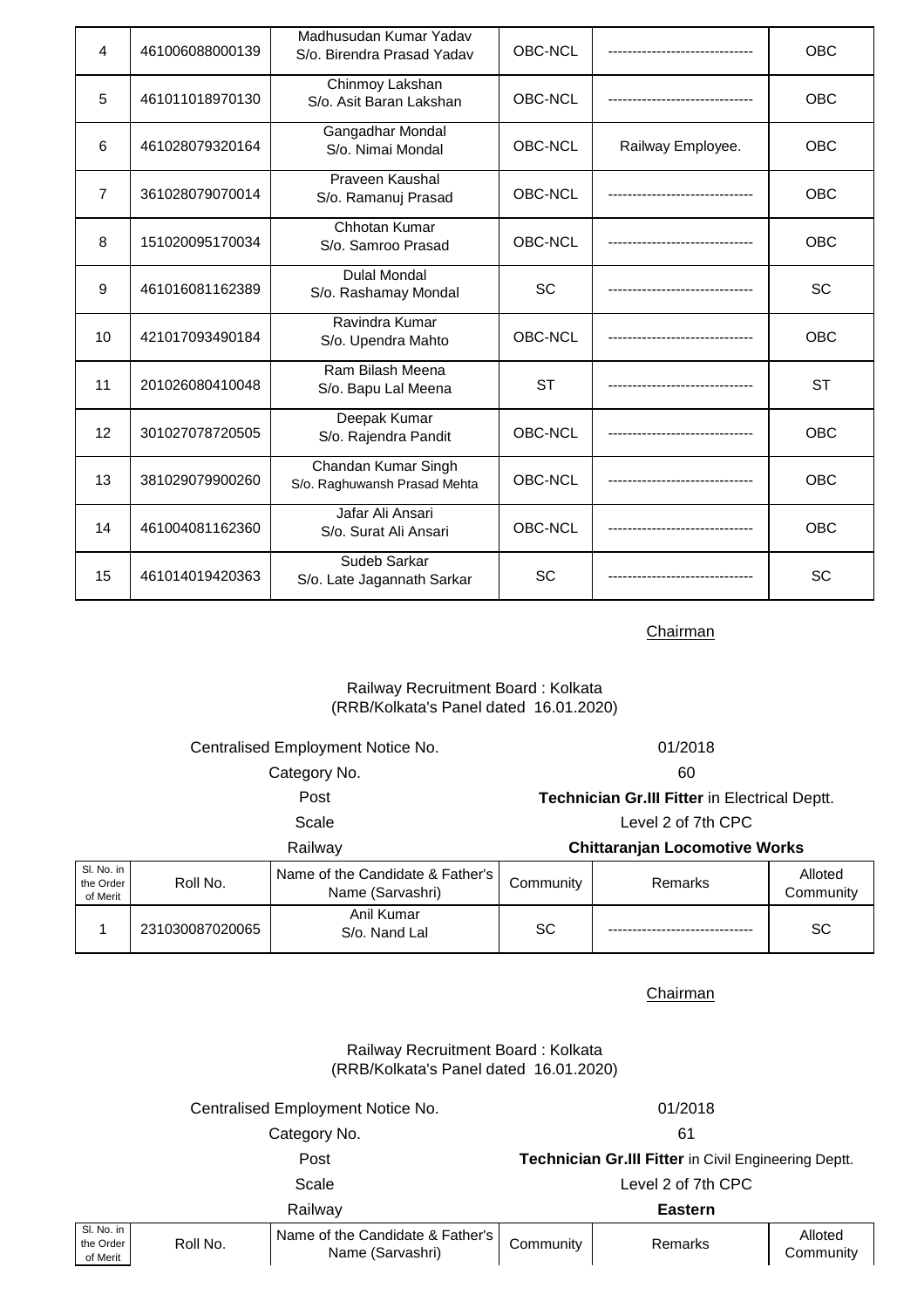|   | 381007087990498 | <b>Balbeer Singh</b><br>S/o. Digpal Singh      | UR      | UR  |
|---|-----------------|------------------------------------------------|---------|-----|
| 2 | 461008081162184 | Srimanta Singha Roy<br>S/o. Sridhar Singha Roy | UR      | UR  |
| 3 | 261030083200990 | Prem Kumar<br>S/o. Prabhu Yadav                | OBC-NCL | OBC |

# Railway Recruitment Board : Kolkata (RRB/Kolkata's Panel dated 16.01.2020)

# Centralised Employment Notice No. 01/2018

Category No. 62

# Post **Technician Gr.III Fitter** in Mechanical Deptt. Scale Level 2 of 7th CPC

Railway

 $\overline{\phantom{a}}$ 

| SI. No. in<br>the Order<br>of Merit | Roll No.        | Name of the Candidate & Father's<br>Name (Sarvashri)        | Community | Remarks | Alloted<br>Community |
|-------------------------------------|-----------------|-------------------------------------------------------------|-----------|---------|----------------------|
| 1                                   | 301003084810056 | <b>Bhanu Pratap Choudhary</b><br>S/o. Radhe Shyam Choudhary | <b>UR</b> |         | UR.                  |
| $\overline{2}$                      | 381027088600352 | Sunil Kumar<br>S/o. Banwari Lal                             | <b>UR</b> |         | <b>UR</b>            |
| 3                                   | 461028097160165 | Swarup Dey<br>S/o. Nimai Chand Dey                          | <b>UR</b> |         | <b>UR</b>            |
| 4                                   | 461007081160421 | Arun Sharma<br>S/o. Devendra Sharma                         | UR        |         | <b>UR</b>            |
| 5                                   | 461004013590053 | <b>Amar Prasad</b><br>S/o. Bhola Nath                       | <b>UR</b> |         | <b>UR</b>            |
| 6                                   | 461028081162838 | Debdas Biswas<br>S/o. Parimal Biswas                        | UR        |         | <b>UR</b>            |
| 7                                   | 441017080440124 | Abhishek Kumar<br>S/o. Vinod Singh                          | UR.       |         | <b>UR</b>            |
| 8                                   | 361026079840104 | <b>Bipin Kumar Nayak</b><br>S/o. Binaya Kumar Nayak         | <b>UR</b> |         | <b>UR</b>            |
| 9                                   | 461021081162506 | Sudip Kumar Maji<br>S/o. Chittaranjan Maji                  | <b>UR</b> |         | <b>UR</b>            |
| 10                                  | 261029106370215 | Pawan Kumar<br>S/o. Rajeshwar Mahto                         | OBC-NCL   |         | <b>UR</b>            |
| 11                                  | 461029079300233 | Sourav Dutta<br>S/o. Asish Dutta                            | <b>UR</b> |         | <b>UR</b>            |
| 12                                  | 461002018970133 | Sukhendu Roy<br>S/o. Gorachand Roy                          | <b>UR</b> |         | <b>UR</b>            |
| 13                                  | 461014081161979 | Sumit Banerjee<br>S/o. Samar Kumar Banerjee                 | <b>UR</b> |         | <b>UR</b>            |
| 14                                  | 171015083870151 | Rakesh Kumar<br>S/o. Madan Mandal                           | OBC-NCL   |         | <b>UR</b>            |
| 15                                  | 461017079310113 | <b>Shyamal Maity</b><br>S/o. Bimal Maity                    | <b>UR</b> |         | <b>UR</b>            |
| 16                                  | 461020081162882 | Tarak Jana<br>S/o. Satyacharan Jana                         | <b>UR</b> |         | <b>UR</b>            |
| 17                                  | 441023080440220 | Mani Bhushan Kumar Thakur<br>S/o. Mahendra Thakur           | <b>UR</b> |         | <b>UR</b>            |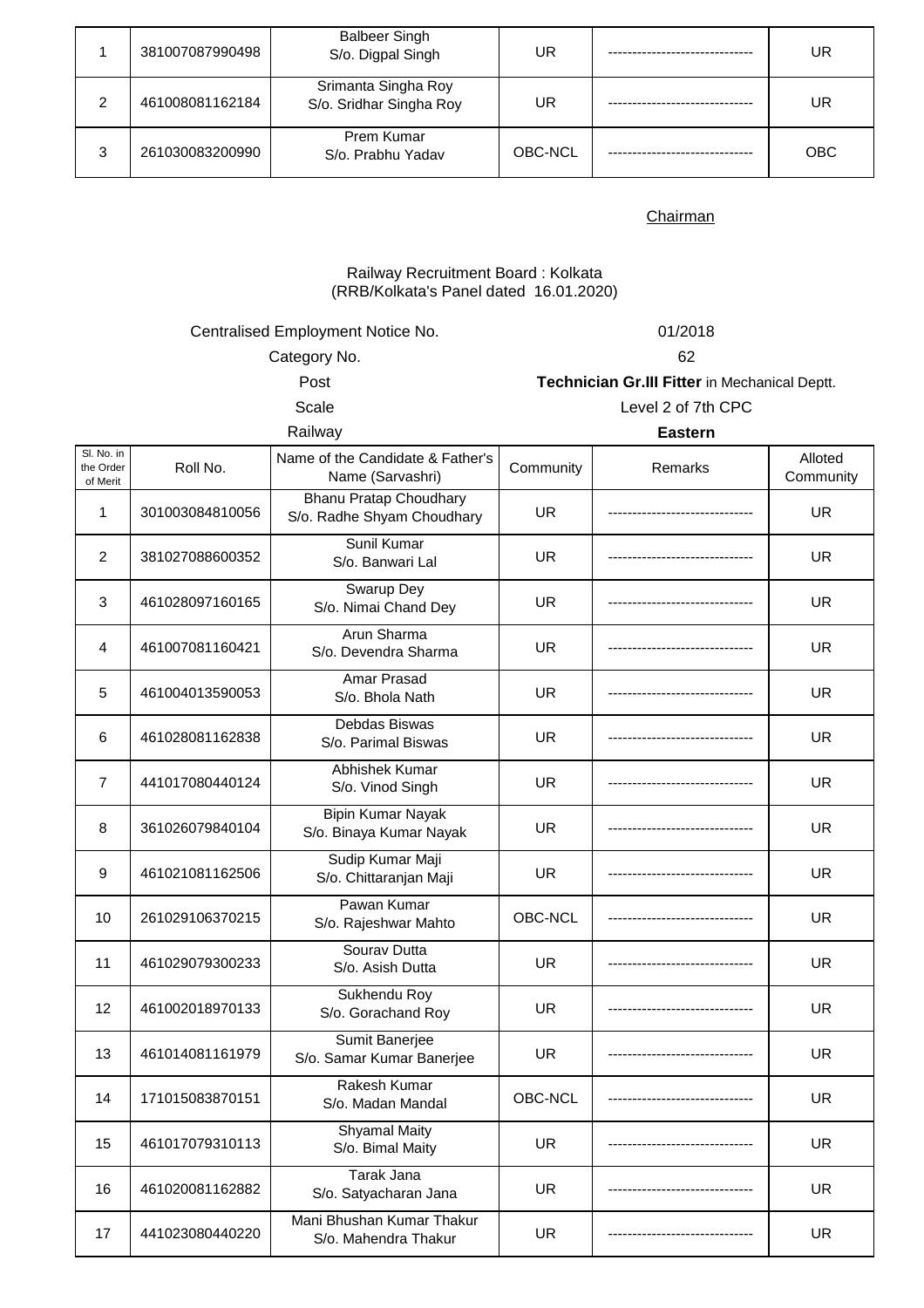| 18 | 361009079820079 | Anil Kumar Ojha<br>S/o. Narayan Ojha                 | OBC-NCL   |                                                                                                 | <b>UR</b> |
|----|-----------------|------------------------------------------------------|-----------|-------------------------------------------------------------------------------------------------|-----------|
| 19 | 361027005830016 | Pankaj Kumar Pradhan<br>S/o. Laxmidhar Pradhan       | <b>UR</b> |                                                                                                 | UR.       |
| 20 | 301024085970532 | Gaurav Kumar<br>S/o. Rajesh Tripathi                 | <b>UR</b> |                                                                                                 | <b>UR</b> |
| 21 | 301027041800001 | Ashish Kumar<br>S/o. Dhirendra Kumar Singh           | <b>UR</b> |                                                                                                 | <b>UR</b> |
| 22 | 361005079060147 | Ranjit Kumar Das<br>S/o. Rabindra Nath Das           | <b>UR</b> |                                                                                                 | <b>UR</b> |
| 23 | 301002026180165 | Akshay Kumar<br>S/o. Devendra Sharma                 | <b>UR</b> |                                                                                                 | UR.       |
| 24 | 361018079890113 | Pankaj Kumar Mishra<br>S/o. Bavan Bihari Mishra      | <b>UR</b> |                                                                                                 | <b>UR</b> |
| 25 | 171006083870223 | <b>Manish Kumar</b><br>S/o. Janardan Mandal          | OBC-NCL   |                                                                                                 | <b>UR</b> |
| 26 | 421027095770267 | Mukesh Kumar<br>S/o. Arum Kumar Sah                  | OBC-NCL   |                                                                                                 | <b>UR</b> |
| 27 | 201029093500135 | Shubham Chaudhary<br>S/o. Kamendra Chaudhary         | <b>UR</b> |                                                                                                 | <b>UR</b> |
| 28 | 461009081163023 | Prasenjit Mondal<br>S/o. Sahadev Mondal              | <b>UR</b> |                                                                                                 | <b>UR</b> |
| 29 | 421029088220704 | Rupak Kumar<br>S/o. Mishree Lalsaw                   | OBC-NCL   |                                                                                                 | <b>UR</b> |
| 30 | 301012084810342 | Pankaj Kumar<br>S/o. Surendra Roy                    | OBC-NCL   |                                                                                                 | UR.       |
| 31 | 261019083720169 | Sunil Kumar<br>S/o. Ramdhani Pandit                  | OBC-NCL   |                                                                                                 | <b>UR</b> |
| 32 | 301020085760144 | Aftab Ansari<br>S/o. Yunus Ansari                    | OBC-NCL   |                                                                                                 | <b>UR</b> |
| 33 | 301009085750874 | Paramhans Kumar<br>S/o. Parshuram Poddar             | OBC-NCL   |                                                                                                 | UR        |
| 34 | 461015081162366 | Anupam Das<br>S/o. Dipak Das                         | <b>UR</b> |                                                                                                 | <b>UR</b> |
| 35 | 421015088260453 | Vinit Kumar<br>S/o. Dineshwar Pandey                 | <b>UR</b> |                                                                                                 | <b>UR</b> |
| 36 | 421014088220865 | Chandra Shekhar Giri<br>S/o. Bipin Bihari Giri       | <b>UR</b> |                                                                                                 | UR.       |
| 37 | 441013080440102 | Raj Kumar Mahto<br>S/o. Shivnath Mahto               | OBC-NCL   |                                                                                                 | <b>UR</b> |
| 38 | 461030003620086 | Swarnendu Paul<br>S/o. Nihar Ranjan Paul             | <b>UR</b> |                                                                                                 | <b>UR</b> |
| 39 | 441008079490200 | Pawan Kumar Gupta<br>S/o. Lal Dev Gupta              | <b>UR</b> |                                                                                                 | UR.       |
| 40 | 301001086060432 | Raj Kumar<br>S/o. Umesh Prasad                       | OBC-NCL   | Railway Employee.                                                                               | OBC       |
| 41 | 461021079300149 | Prabir Sen<br>S/o. Prahlad Sen                       | <b>UR</b> | Employee of Delhi Metro<br>Rail Corporation Ltd.                                                | UR.       |
| 42 | 451018087500207 | Deepak Pal<br>S/o. Janeshwar Prasad                  | OBC-NCL   |                                                                                                 | <b>UR</b> |
| 43 | 461012018970610 | <b>Probhat Maity</b><br>S/o. Sudhangshu Shekar Maity | <b>UR</b> |                                                                                                 | UR.       |
| 44 | 441020084330606 | Arjun Gupta<br>S/o. Amarjeet Gupta                   | OBC-NCL   | Subject to production of National<br>Apprenticeship Certificate from<br>SCVT/NCVT before apptt. | <b>UR</b> |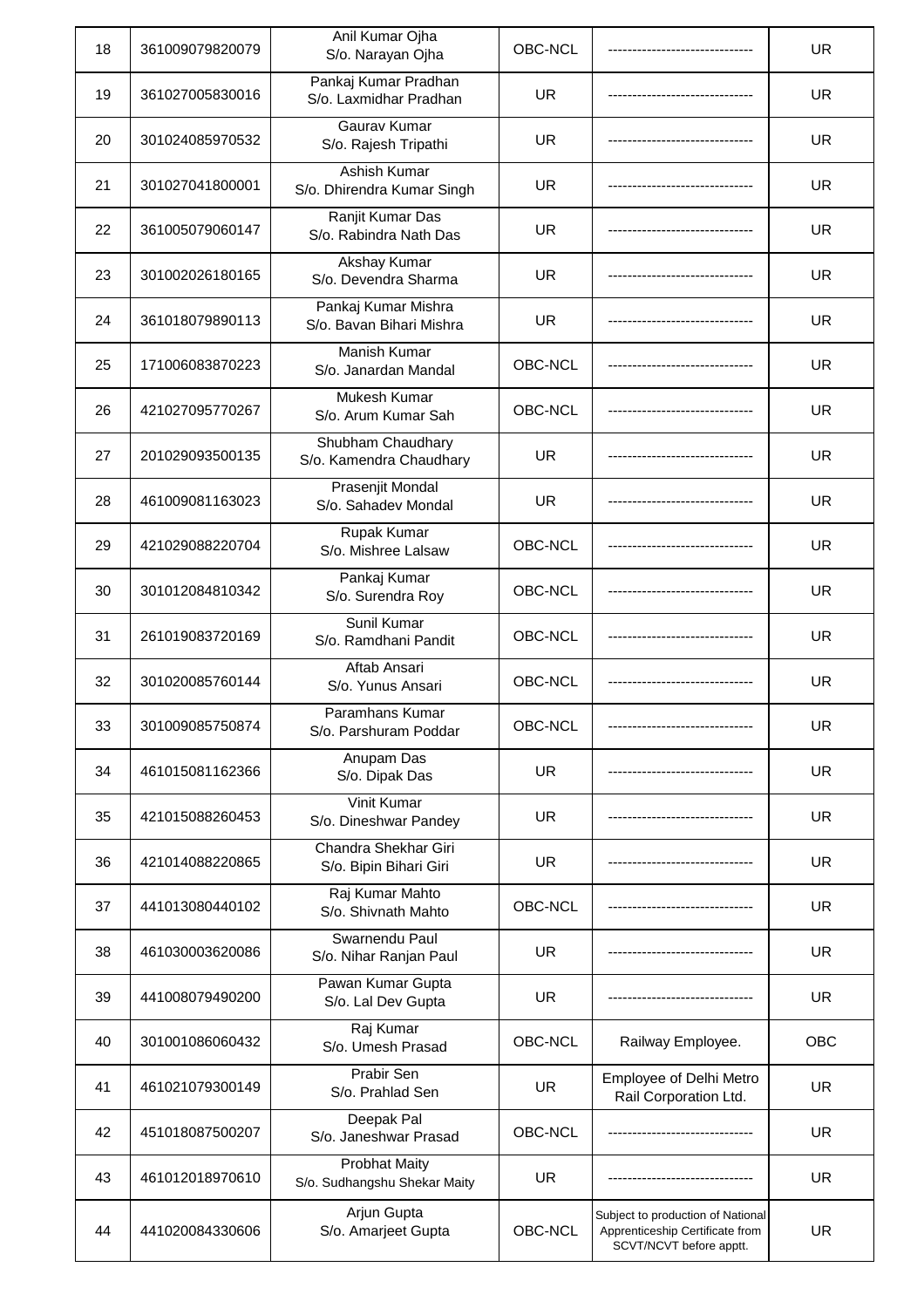| 45 | 461008079300396 | Kalyan Mandal<br>S/o. Gopal Chandra Mandal           | <b>UR</b> | <b>UR</b>  |
|----|-----------------|------------------------------------------------------|-----------|------------|
| 46 | 461018079300223 | Maniklal Maji<br>S/o. Biswanath Maji                 | OBC-NCL   | <b>OBC</b> |
| 47 | 381001087630758 | Amit Kumar Singh<br>S/o. Brijraj Singh               | OBC-NCL   | OBC        |
| 48 | 461023081162225 | Suman Paul<br>S/o. Ashim Paul                        | OBC-NCL   | <b>UR</b>  |
| 49 | 221015083480544 | Hanuman Prasad Sahu<br>S/o. Amar Lal Sahu            | OBC-NCL   | OBC        |
| 50 | 461024081160236 | Amitesh Kumar<br>S/o. Devendra Kumar Singh           | OBC-NCL   | UR.        |
| 51 | 461013081162975 | Nur Habib<br>S/o. Asraf Ali                          | OBC-NCL   | <b>UR</b>  |
| 52 | 441025079390253 | Vipin Kumar Thakur<br>S/o. Lal Sahab Thakur          | OBC-NCL   | <b>UR</b>  |
| 53 | 271012089740043 | Sanjay Kumar<br>S/o. Akhileshwar Prasad Singh        | OBC-NCL   | <b>UR</b>  |
| 54 | 301009085750385 | Rajesh Kumar<br>S/o. Sudhir Pandit                   | OBC-NCL   | <b>OBC</b> |
| 55 | 301025085760150 | Vijay Kumar Kushawaha<br>S/o. Ambika Prasad Kushwaha | OBC-NCL   | <b>UR</b>  |
| 56 | 441011066870077 | Krishna Prajapati<br>S/o. Umanath Prajjapati         | OBC-NCL   | <b>UR</b>  |
| 57 | 421015088220165 | Raviranjan Kumar<br>S/o. Alakhdev Prasad             | OBC-NCL   | <b>UR</b>  |
| 58 | 151005090070057 | Nitesh Kumar Singh<br>S/o. Sikandar Singh            | OBC-NCL   | <b>UR</b>  |
| 59 | 461009079300115 | Nityananda Maity<br>S/o. Mahadeb Maity               | UR.       | <b>UR</b>  |
| 60 | 151002086690077 | <b>Pramod Kumar</b><br>S/o. Madan Pandit             | OBC-NCL   | UR         |
| 61 | 461026081162571 | Suraj Kr Shaw<br>S/o. Raghu Nath Shaw                | <b>UR</b> | <b>UR</b>  |
| 62 | 461022081162221 | Sourav Shaw<br>S/o. Om Prakash Shaw                  | <b>UR</b> | <b>UR</b>  |
| 63 | 311006085540005 | Akash Sahu<br>S/o. Rajendra Sahu                     | OBC-NCL   | <b>OBC</b> |
| 64 | 151028086960079 | Ajit Kumar<br>S/o. Arvind Singh                      | <b>UR</b> | <b>UR</b>  |
| 65 | 301027078720087 | Sandeep Sah<br>S/o. Ram Pukar Sah                    | OBC-NCL   | <b>UR</b>  |
| 66 | 361009048740047 | Karuna Khamari<br>S/o. Chudamani Khamari             | OBC-NCL   | OBC        |
| 67 | 231030017060116 | Ajit<br>S/o. Hoshiyar Singh                          | OBC-NCL   | OBC        |
| 68 | 461019028500014 | Dinabandhu Gorai<br>S/o. Naran Ch Gorai              | OBC-NCL   | <b>UR</b>  |
| 69 | 361015014310031 | Dinesh Prasad Chhatoi<br>S/o. Brundaban Chhatoi      | <b>UR</b> | <b>UR</b>  |
| 70 | 461011019420166 | Roni Das<br>S/o. Krishna Kumar Das                   | <b>UR</b> | <b>UR</b>  |
| 71 | 461012018970139 | Animesh Kundu<br>S/o. Dharani Kundu                  | <b>UR</b> | <b>UR</b>  |
| 72 | 461005018970067 | Nandan Nayek<br>S/o. Biswajit Nayek                  | <b>UR</b> | <b>UR</b>  |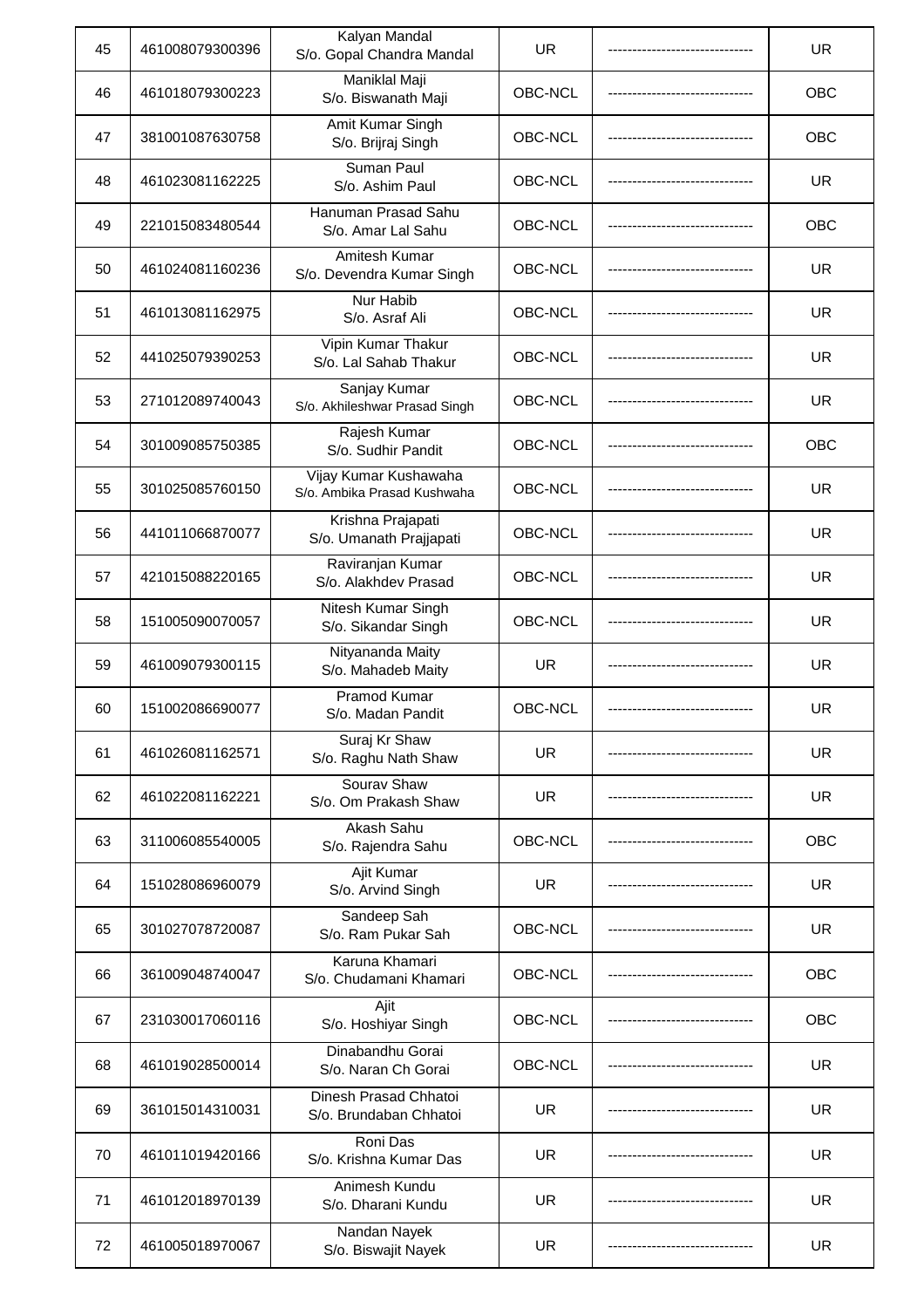| 73 | 461015019420205 | Ajay Kumar Tiwari<br>S/o. Krishna Tiwari  | UR      | UR         |
|----|-----------------|-------------------------------------------|---------|------------|
| 74 | 461010079300060 | Abhijit Santra<br>S/o. Asit Kumar Santra  | UR      | UR         |
| 75 | 301011078720655 | Yogendra Kumar<br>S/o. Kailash Yadav      | OBC-NCL | UR         |
| 76 | 301017085750223 | Rajnish Kumar<br>S/o. Bambam Prasad Singh | OBC-NCL | <b>OBC</b> |

## Railway Recruitment Board : Kolkata (RRB/Kolkata's Panel dated 16.01.2020)

# Centralised Employment Notice No. 01/2018

Category No. 64

Post **Technician Gr.III Fitter (Workshop)**  in Electrical Deptt.

Scale Level 2 of 7th CPC

| Railway                             |                 |                                                      | <b>Eastern</b> |                                                                        |                      |
|-------------------------------------|-----------------|------------------------------------------------------|----------------|------------------------------------------------------------------------|----------------------|
| Sl. No. in<br>the Order<br>of Merit | Roll No.        | Name of the Candidate & Father's<br>Name (Sarvashri) | Community      | Remarks                                                                | Alloted<br>Community |
| $\mathbf{1}$                        | 461004081161995 | Saurov Mondal<br>S/o. Sagar Mondal                   | UR.            | Govt. Employee.                                                        | UR.                  |
| 2                                   | 461003013590095 | Saleha Nemat<br>D/o. Md Nematullah                   | UR.            |                                                                        | <b>UR</b>            |
| 3                                   | 441026080440134 | Aman Kumar<br>S/o. Krityanand Yadav                  | <b>OBC-NCL</b> |                                                                        | <b>UR</b>            |
| 4                                   | 361025006030104 | Niteesh Kumar<br>S/o. Shyam Kishor Singh             | <b>OBC-NCL</b> |                                                                        | <b>UR</b>            |
| 5                                   | 151009095640030 | Deepak Kumar<br>S/o. Avadhesh Singh                  | UR             |                                                                        | <b>UR</b>            |
| 6                                   | 301012085750344 | Kundan Kumar Jha<br>S/o. Hridya Narayan Jha          | UR             |                                                                        | <b>UR</b>            |
| $\overline{7}$                      | 121028085800013 | Amartya Raj<br>S/o. Shilanath Sah                    | OBC-NCL        |                                                                        | <b>OBC</b>           |
| 8                                   | 151023092870059 | <b>Priyesh Kumar</b><br>S/o. Vikau Ray               | OBC-NCL        |                                                                        | OBC                  |
| 9                                   | 171028083870075 | <b>Anand Kumar</b><br>S/o. Radhe Shyam Sah           | OBC-NCL        |                                                                        | OBC                  |
| 10                                  | 441022080440597 | <b>Vivek Kumar</b><br>S/o. Arun Kumar Gupta          | OBC-NCL        |                                                                        | <b>OBC</b>           |
| 11                                  | 231017092610126 | Sandeep<br>S/o. Lila Ram                             | OBC-NCL        |                                                                        | OBC                  |
| 12                                  | 381025095370028 | <b>Manish Kumar</b><br>S/o. Uma Shankar Vishavkarma  | <b>OBC-NCL</b> |                                                                        | <b>OBC</b>           |
| 13                                  | 461020081160823 | Kundan Kumar<br>S/o. Nawal Kishor Mehta              | OBC-NCL        |                                                                        | <b>OBC</b>           |
| 14                                  | 361013025780129 | Pitambar Gouda<br>S/o. Shyamghan Gouda               | OBC-NCL        |                                                                        | OBC                  |
| 15                                  | 151018042730335 | Aaditya Raj<br>S/o. Subhash Chandra Sahu             | OBC-NCL        | Subject to production of Affidavit<br>regarding his name before apptt. | <b>OBC</b>           |
| 16                                  | 261011027900107 | Aftab Ansari<br>S/o. Sajid Ansari                    | OBC-NCL        |                                                                        | <b>OBC</b>           |
| 17                                  | 311009080030638 | Gabhane Satyawan Mahadev<br>S/o. Mahadev Gabhane     | OBC-NCL        | ----------------------------                                           | OBC                  |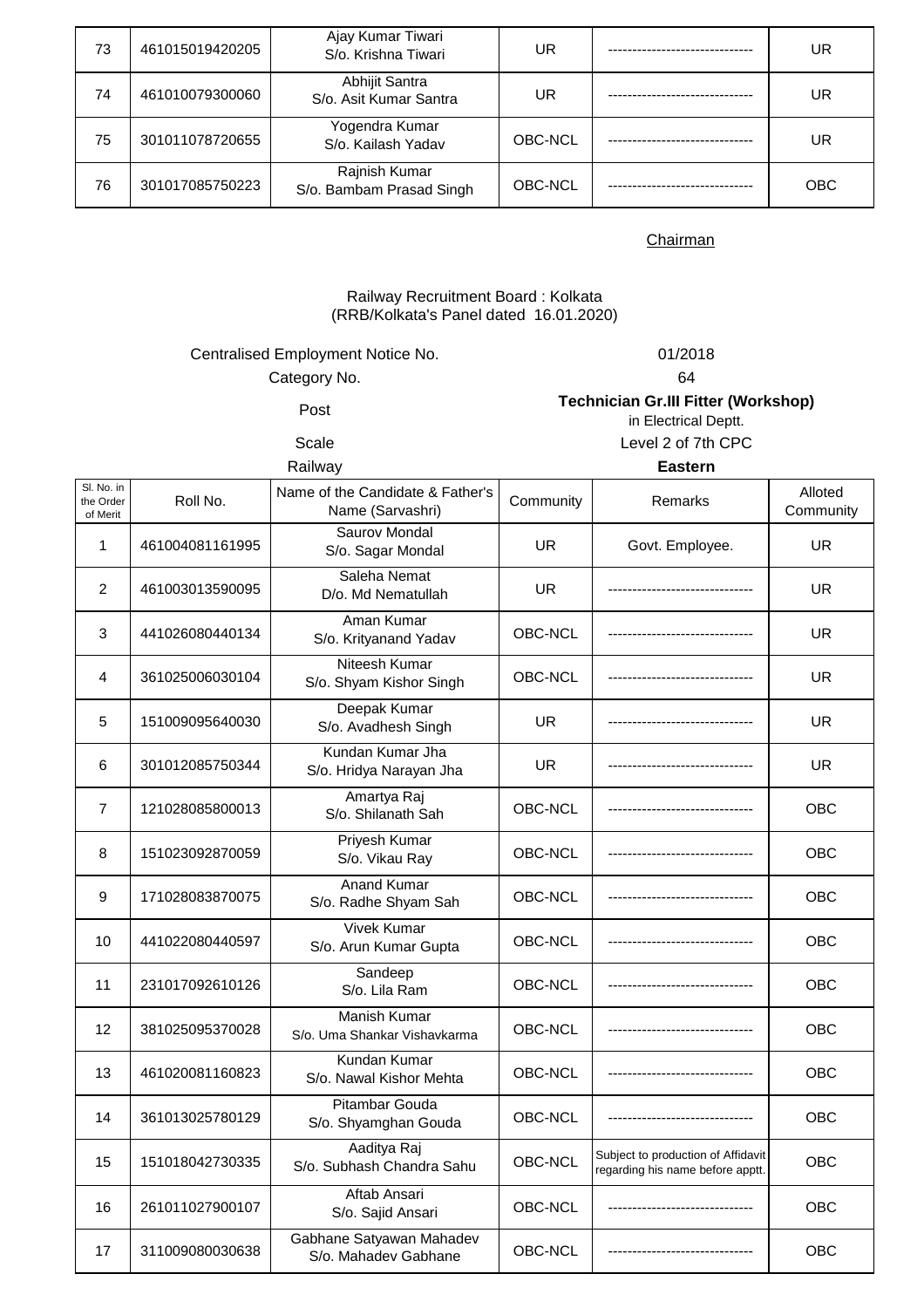| 18 | 361022079860029 | Nitish Kumar<br>S/o. Ranjeet Kr Yadav            | OBC-NCL   |                   | OBC        |
|----|-----------------|--------------------------------------------------|-----------|-------------------|------------|
| 19 | 461008079300283 | Amit Pal<br>S/o. Nemai Chandra Pal               | OBC-NCL   |                   | <b>OBC</b> |
| 20 | 461005081162129 | Palanjan Sadhukhan<br>S/o. Rabin Sadhukhan       | OBC-NCL   |                   | OBC        |
| 21 | 301030077590135 | Sumit Kumar<br>S/o. Vinod Pandit                 | OBC-NCL   |                   | OBC        |
| 22 | 441018080440197 | Suraj Kumar<br>S/o. Satish Prasad Singh          | OBC-NCL   |                   | OBC        |
| 23 | 461008079310037 | Panchu Gopal Biswas<br>S/o. Subal Biswas         | OBC-NCL   |                   | OBC        |
| 24 | 301006085970275 | Tesh Lal Yadav<br>S/o. Lakshman Yadav            | OBC-NCL   |                   | OBC        |
| 25 | 261015083201011 | Mithun Kumar Mandal<br>S/o. Ashwini Kumar Mandal | OBC-NCL   | Railway Employee. | OBC        |
| 26 | 151009092870051 | Nathuni Kumar<br>S/o. Yogi Mahto                 | OBC-NCL   |                   | OBC        |
| 27 | 441030094790093 | Rajesh Kumar Munna<br>S/o. Bhupendra Yadav       | OBC-NCL   |                   | OBC        |
| 28 | 301023078720051 | Kumar Satyam<br>S/o. Anup Mandal                 | OBC-NCL   |                   | <b>OBC</b> |
| 29 | 441029090520019 | <b>Mohd Shareef</b><br>S/o. Mohd Rafeek          | OBC-NCL   |                   | OBC        |
| 30 | 461013018970577 | Indrajit Swarnakar<br>S/o. Kalyan Swarnakar      | OBC-NCL   |                   | OBC        |
| 31 | 151014095170019 | Abhishek Kumar<br>S/o. Upendra Prasad            | OBC-NCL   |                   | <b>OBC</b> |
| 32 | 301009085750291 | Sachin Kumar<br>S/o. Subodh Singh                | OBC-NCL   |                   | OBC        |
| 33 | 151002095160082 | Sanjay Kumar<br>S/o. Sambhu Prasad Singh         | OBC-NCL   |                   | OBC        |
| 34 | 441002084330360 | Aniket Kumar Singh<br>S/o. Byas Kumar Singh      | OBC-NCL   |                   | OBC        |
| 35 | 461023079290204 | <b>Biplab Biswas</b><br>S/o. Bijoy Biswas        | OBC-NCL   |                   | OBC        |
| 36 | 461023081160127 | Ram Kumar<br>S/o. Balmukund Pandit               | OBC-NCL   |                   | OBC        |
| 37 | 301010077590028 | <b>Pritam Kumar</b><br>S/o. Hira Mandal          | OBC-NCL   |                   | OBC        |
| 38 | 461019019420116 | Pronab Samajpati<br>S/o. Subal Samajpati         | <b>SC</b> |                   | SC         |
| 39 | 151017092870074 | Rudra Narain Kumar<br>S/o. Chandeshwar Ray       | OBC-NCL   |                   | <b>OBC</b> |
| 40 | 461021079290131 | Subhankar Biswas<br>S/o. Sufal Biswas            | OBC-NCL   | Railway Employee. | <b>OBC</b> |
| 41 | 261009106370236 | Subhash Kumar<br>S/o. Bhrigu Prasad Mehta        | OBC-NCL   |                   | OBC        |
| 42 | 301026092390176 | Chandan Kumar<br>S/o. Hari Nandan Sharma         | OBC-NCL   |                   | OBC        |
| 43 | 461013079300310 | Avishek Ghosh<br>S/o. Kartick Chandra Ghosh      | OBC-NCL   |                   | OBC        |
| 44 | 151011032810108 | Ashutosh Kumar<br>S/o. Narendra Singh            | OBC-NCL   |                   | OBC        |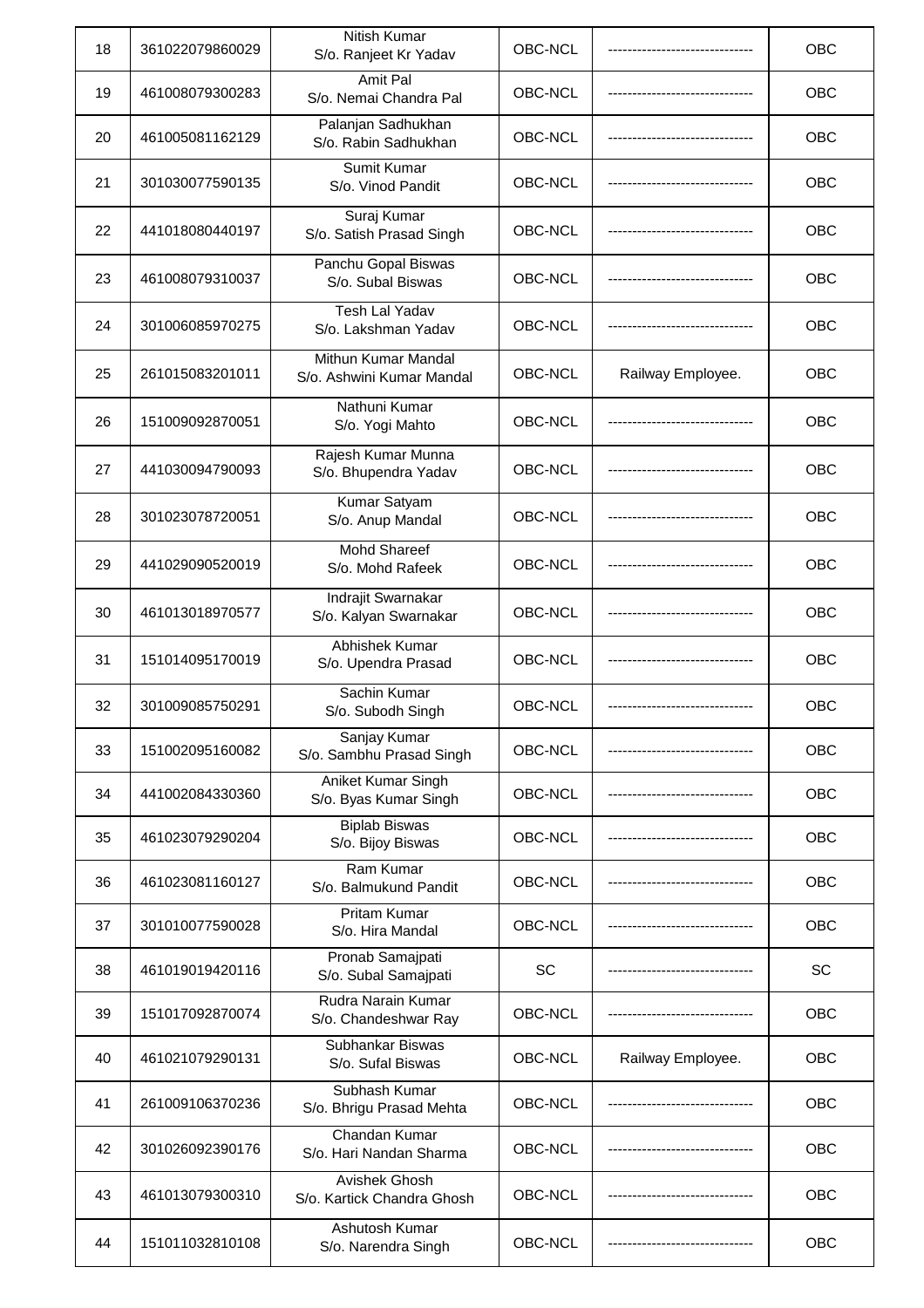| 45 | 301018086050120 | Rishi Kapoor<br>S/o. Shivkumar Prajapat        | OBC-NCL |                            | OBC        |
|----|-----------------|------------------------------------------------|---------|----------------------------|------------|
| 46 | 151020092860046 | Satyam Tanuja<br>D/o. Surendra Prasad          | OBC-NCL |                            | OBC        |
| 47 | 441007080430497 | Dharamendra Yadav<br>S/o. Salik Nath Yadav     | OBC-NCL |                            | <b>OBC</b> |
| 48 | 301030013860337 | <b>Arvind Kumar</b><br>S/o. Raj Narayan Prasad | OBC-NCL |                            | OBC        |
| 49 | 441015090440034 | Anup Maurya<br>S/o. Bodh Nath Maurya           | OBC-NCL |                            | OBC        |
| 50 | 461011019420148 | <b>Tanmay Ghosh</b><br>S/o. Late Kartick Ghosh | OBC-NCL |                            | OBC        |
| 51 | 461018079320012 | Aloknath Mahato<br>S/o. Dilip Kumar Mahato     | OBC-NCL |                            | OBC        |
| 52 | 301025077590018 | Sunil Kumar<br>S/o. Sanjay Kumar Singh         | OBC-NCL |                            | OBC        |
| 53 | 461019081163116 | Souvik Ghosh<br>S/o. Ganesh Ghosh              | OBC-NCL |                            | OBC        |
| 54 | 151024042730066 | Anil Kumar<br>S/o. Jay Mangal Prasad           | OBC-NCL |                            | OBC        |
| 55 | 461018079300062 | Amarjit Kumar Ray<br>S/o. Meghnath Ray         | OBC-NCL |                            | <b>OBC</b> |
| 56 | 461019081160542 | Nandan Kumar<br>S/o. Awadhesh Prasad Singh     | OBC-NCL |                            | OBC        |
| 57 | 301006086050896 | Rajiv Ranjan<br>S/o. Sunil Kumar               | OBC-NCL |                            | OBC        |
| 58 | 461018079320102 | Pappu Ray<br>S/o. Dineshwar Ray                | OBC-NCL |                            | OBC        |
| 59 | 441028080440112 | Pintu Kumar<br>S/o. Virendra Sah               | OBC-NCL | -------------------------- | OBC        |
| 60 | 151004087880056 | Navin Kumar<br>S/o. Kishori Sah                | OBC-NCL |                            | OBC        |
| 61 | 301013077590148 | Phutish Kumar<br>S/o. Kishori Yadav            | OBC-NCL | Railway Employee.          | OBC        |
| 62 | 151027086690043 | <b>Randhir Kumar</b><br>S/o. Ramekbal Ray      | OBC-NCL | Railway Employee.          | <b>OBC</b> |
| 63 | 461014013590065 | Md Izharul Haque<br>S/o. Md Ziaul Haque        | OBC-NCL |                            | OBC        |
| 64 | 171015083870111 | Sanjeev Kumar<br>S/o. Indradeo Yadav           | OBC-NCL |                            | OBC        |
| 65 | 441004080440249 | Nitish Kumar<br>S/o. Suresh Prasad Sharma      | OBC-NCL |                            | OBC        |
| 66 | 361025079080088 | Sonu Kumar<br>S/o. Madan Sonar                 | OBC-NCL |                            | <b>OBC</b> |
| 67 | 441030080170171 | Ajay Babu<br>S/o. Narain Das                   | OBC-NCL |                            | OBC        |
| 68 | 221030083480205 | Mahendra Saini<br>S/o. Hari Ram Saini          | OBC-NCL |                            | OBC        |
| 69 | 151012090000084 | <b>Babloo Kumar</b><br>S/o. Chhotan Mahto      | OBC-NCL |                            | OBC        |
| 70 | 361024079820078 | Soumyaranjan Sahoo<br>S/o. Nityananda Sahoo    | OBC-NCL |                            | OBC        |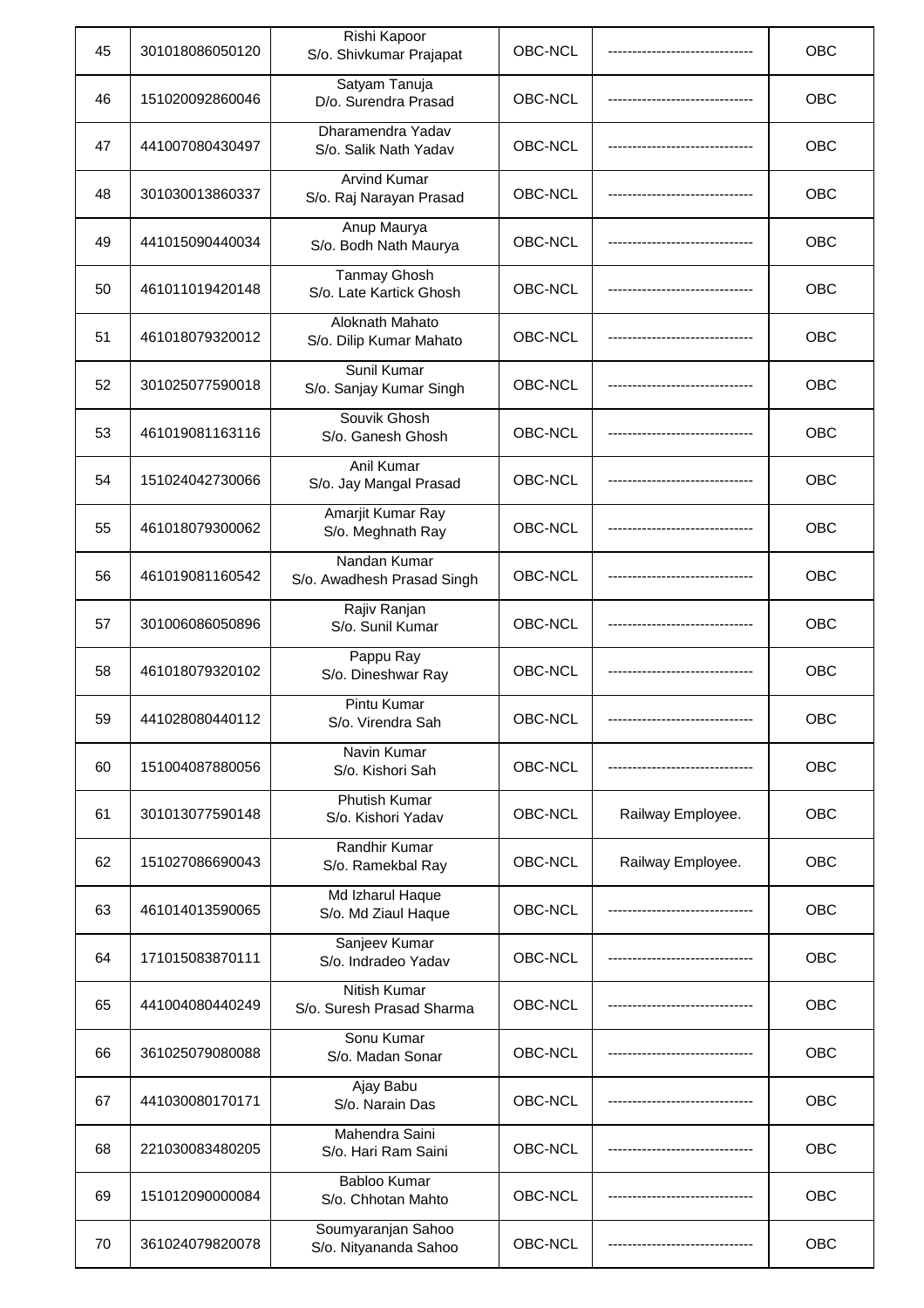| 71 | 461013079320029 | Manish Kumar<br>S/o. Madanmohan Kumar         | OBC-NCL   | <b>OBC</b> |
|----|-----------------|-----------------------------------------------|-----------|------------|
| 72 | 381011087630593 | <b>Arvind Pal</b><br>S/o. Vikram Pal          | OBC-NCL   | <b>OBC</b> |
| 73 | 421012093490848 | Ranjeet Kumar<br>S/o. Bhuneshwar Ray          | OBC-NCL   | <b>OBC</b> |
| 74 | 461017081162371 | Palash Bepari<br>S/o. Late Sadananda Bepari   | <b>SC</b> | <b>SC</b>  |
| 75 | 461008079300249 | Subrata Malik<br>S/o. Mansa Charan Malik      | SC.       | <b>SC</b>  |
| 76 | 461026019420084 | <b>Tanup Golder</b><br>S/o. Kartick Kr Golder | <b>SC</b> | SC         |

Railway Recruitment Board : Kolkata (RRB/Kolkata's Panel dated 16.01.2020)

Centralised Employment Notice No. 01/2018

Category No. 66

Post **Technician Gr.III Fiitter (Workshop)** 

Railway **Eastern**

in Mechanical Deptt. Scale Level 2 of 7th CPC

| SI. No. in<br>the Order | Roll No.        | Name of the Candidate & Father's            | Community      | Remarks           | Alloted    |
|-------------------------|-----------------|---------------------------------------------|----------------|-------------------|------------|
| of Merit                |                 | Name (Sarvashri)                            |                |                   | Community  |
| 1                       | 301007078720032 | Ravi Shankar Kumar<br>S/o. Kapil Deo Das    | SC             | Railway Employee. | SC         |
| 2                       | 461007081162418 | <b>Biswajit Biswas</b><br>S/o. Gokol Biswas | SC             |                   | SC         |
| 3                       | 301009084810309 | Avinash Kumar<br>S/o. Dilip Kumar Ray       | <b>OBC-NCL</b> |                   | <b>OBC</b> |
| 4                       | 151023032810165 | Vinay Kumar Pal<br>S/o. Dinanath Pal        | OBC-NCL        |                   | OBC        |
| 5                       | 301015085760151 | Karn Kumar<br>S/o. Mahanand Mandal          | OBC-NCL        |                   | <b>OBC</b> |
| 6                       | 171024083870418 | Ganesh Bagendra<br>S/o. Udelal Bagendra     | SC             |                   | SC         |
| $\overline{7}$          | 261014006920008 | Ganga Sagar<br>S/o. Valmiki Chourasiya      | OBC-NCL        |                   | <b>OBC</b> |
| 8                       | 381016090600051 | Satish Kumar<br>S/o. Deepchandra Sah        | OBC-NCL        |                   | <b>OBC</b> |
| 9                       | 381012078210428 | Chandra Bhushan Singh<br>S/o. Jokhu Singh   | OBC-NCL        |                   | <b>OBC</b> |
| 10                      | 261022113290152 | Akash Layek<br>S/o. Santosh Kumar Layek     | OBC-NCL        |                   | OBC        |
| 11                      | 151019092870477 | <b>Amit Kumar</b><br>S/o. Uttam Prasad      | OBC-NCL        |                   | <b>OBC</b> |
| 12                      | 441021088310030 | Anish Kumar Singh<br>S/o. Kamala Patel      | OBC-NCL        |                   | <b>OBC</b> |
| 13                      | 391004086101228 | Matadin Banyala<br>S/o. Prahalad Ram        | SC             |                   | SC         |
| 14                      | 461016079320186 | Mantu Pandit<br>S/o. Anil Pandit            | OBC-NCL        |                   | <b>OBC</b> |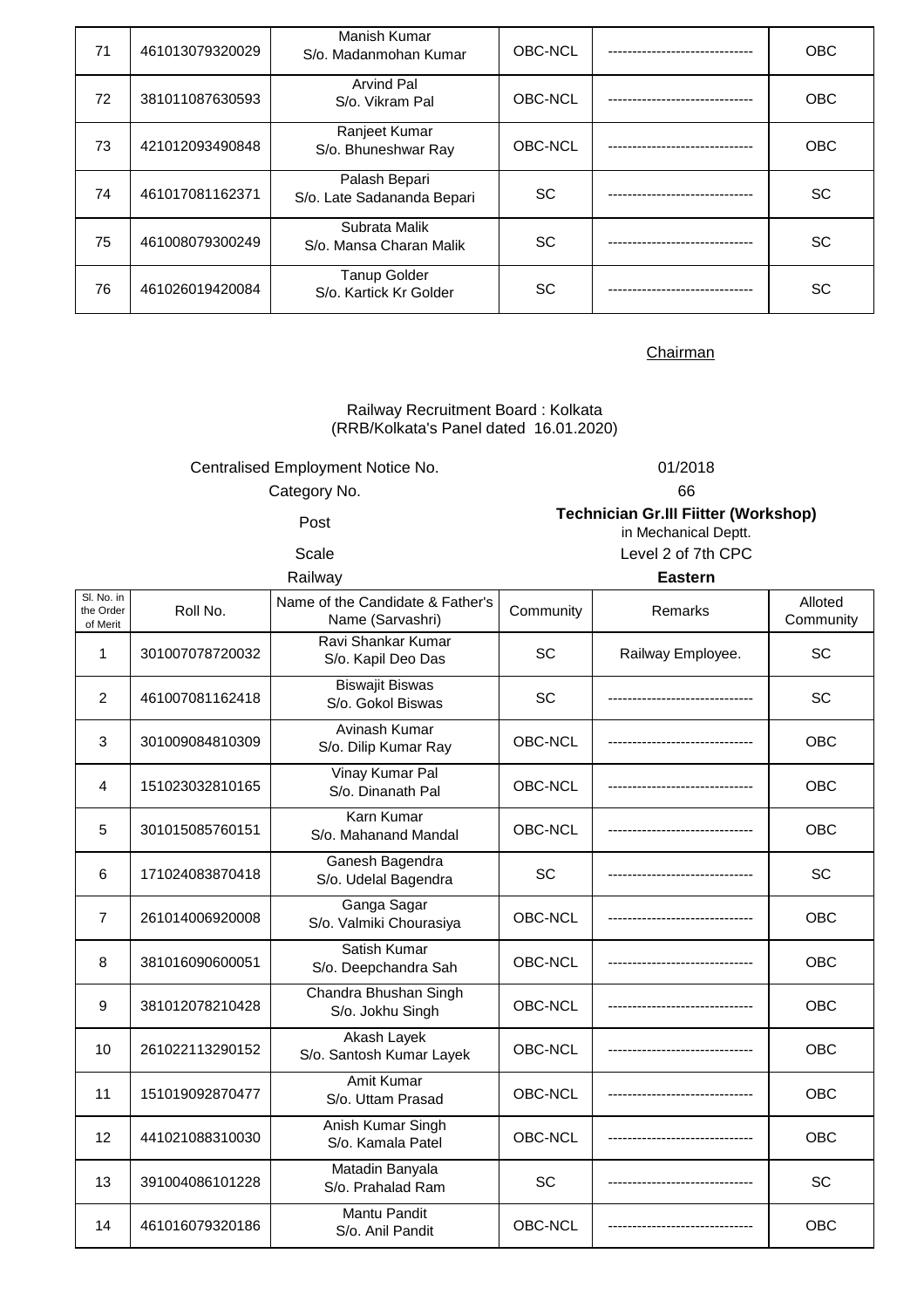| 15 | 461009079320006 | Abhijit Karmakar<br>S/o. Madan Karmakar           | OBC-NCL/HI |                   | OBC/HI     |
|----|-----------------|---------------------------------------------------|------------|-------------------|------------|
| 16 | 461014081160913 | Mukesh Kumar<br>S/o. Kapildeo Mandal              | OBC-NCL    |                   | <b>OBC</b> |
| 17 | 461019081163050 | Rahul Kumar Verma<br>S/o. Naresh Prasad Verma     | OBC-NCL    |                   | OBC        |
| 18 | 461011081162325 | Suraj Baidya<br>S/o. Samir Baidya                 | SC         |                   | SC         |
| 19 | 421030088220040 | <b>Vishal Kumar</b><br>S/o. Chandrashekhar Prasad | OBC-NCL    |                   | OBC        |
| 20 | 301004078720170 | Rupesh Kumar<br>S/o. Shyam Sundar Gupta           | OBC-NCL    |                   | OBC        |
| 21 | 301029085970481 | Manish Kumar Sharma<br>S/o. Binod Kumar Sharma    | OBC-NCL    |                   | OBC        |
| 22 | 151017090020059 | Chandan Kumar Sinha<br>S/o. Jai Kumar Sinha       | OBC-NCL    |                   | OBC        |
| 23 | 261006083200266 | Rajesh Kumar Pandit<br>S/o. Rup Lal Pandit        | OBC-NCL    |                   | <b>OBC</b> |
| 24 | 151010090070064 | Braj Bhushan Kumar<br>S/o. Lalan Prasad           | OBC-NCL    |                   | OBC        |
| 25 | 361019079071296 | Abhay Kumar<br>S/o. Uday Kumar Singh              | OBC-NCL    | Railway Employee. | OBC        |
| 26 | 461022079290057 | Mangaldip Sharma<br>S/o. Durgapada Sharma         | OBC-NCL    | Railway Employee. | OBC        |
| 27 | 461023018970220 | Amitava Dutta<br>S/o. Arun Kumar Dutta            | OBC-NCL    |                   | OBC        |
| 28 | 391022094860059 | Ashish Kumar Meena<br>S/o. Prabhu Dayal Meena     | <b>ST</b>  |                   | ST         |
| 29 | 301011085970028 | <b>Twinkle Kumar</b><br>S/o. Surendra Prasad      | OBC-NCL    |                   | OBC        |
| 30 | 361027079071755 | Aman Prasad Singh<br>S/o. Lalan Prasad Singh      | OBC-NCL    |                   | <b>OBC</b> |
| 31 | 261007083720191 | Ramdeo Verma<br>S/o. Bharat Mahto                 | OBC-NCL    | Railway Employee. | <b>OBC</b> |
| 32 | 361017048690115 | Sudhanshu Ranjan<br>S/o. Suresh Prasad Singh      | OBC-NCL    |                   | OBC        |
| 33 | 461030084450107 | <b>Bijoy Mondal</b><br>S/o. Nitai Mondal          | OBC-NCL    |                   | OBC        |
| 34 | 461008088000375 | Jairam Oraon<br>S/o. Parna Oraon                  | <b>ST</b>  |                   | ST         |
| 35 | 121024090610007 | Rupiti Bhaskara Rao<br>S/o. Rupiti Adinarayana    | OBC-NCL    |                   | OBC        |
| 36 | 301020085970205 | Yogesh Kumar<br>S/o. Binod Kumar Singh            | OBC-NCL    |                   | OBC        |
| 37 | 441030080440218 | Santosh Kumar<br>S/o. Kashi Mahto                 | OBC-NCL    |                   | OBC        |
| 38 | 421011088220465 | Amod Singh<br>S/o. Suresh Prasad Singh            | OBC-NCL    |                   | OBC        |
| 39 | 461023079320184 | Manmohan Mahato<br>S/o. Dolgobinda Mahato         | OBC-NCL    |                   | <b>OBC</b> |
| 40 | 461010079320374 | <b>Tapas Mondal</b><br>S/o. Kartick Mondal        | OBC-NCL    |                   | OBC        |
| 41 | 261004083890282 | Jagbandhu Mahto<br>S/o. Kalishankar Mahto         | OBC-NCL    |                   | <b>OBC</b> |
| 42 | 461008081162548 | Subhadip Biswas<br>S/o. Joydeb Biswas             | SC         |                   | SC         |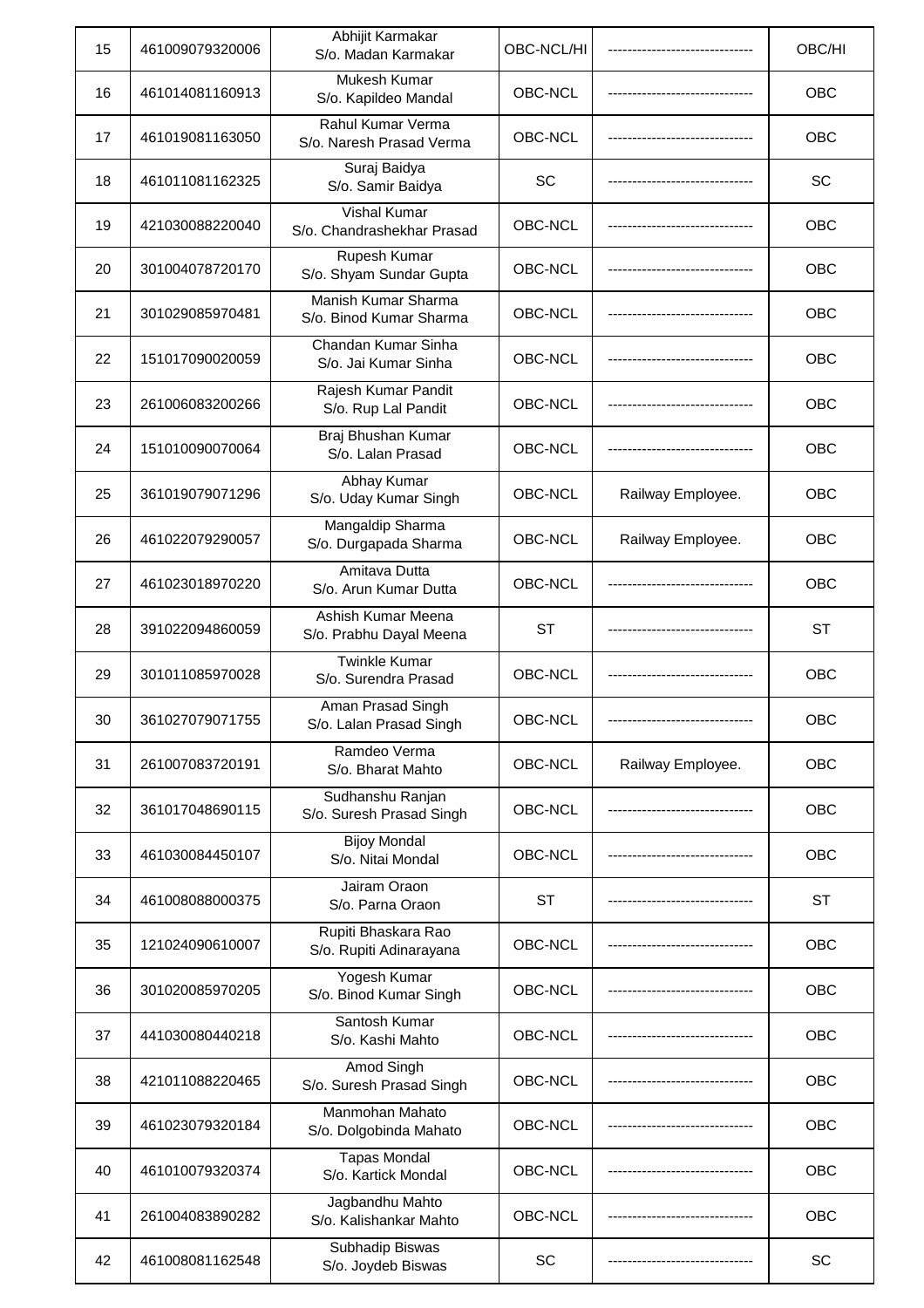| 43 | 461024003620204 | Gopal Haldar<br>S/o. Samarendra Haldar               | SC        |                   | SC        |
|----|-----------------|------------------------------------------------------|-----------|-------------------|-----------|
| 44 | 461009081162581 | Debojyoti Biswas<br>S/o. Debabrata Biswas            | SC        |                   | SC        |
| 45 | 461026081162378 | Rabindra Nath Biswas<br>S/o. Gobinda Biswas          | SC        |                   | SC        |
| 46 | 261001034930123 | Ramesh Kujur<br>S/o. Chandar Kujur                   | <b>ST</b> |                   | <b>ST</b> |
| 47 | 461013081163307 | Sunil Chaudhary<br>S/o. Indradeo Chaudhary           | SC        |                   | SC        |
| 48 | 461015079300217 | Subhajit Sarkar<br>S/o. Manoranjan Sarkar            | SC        |                   | SC        |
| 49 | 261019113290040 | Govind Singh Munda<br>S/o. Rampad Singh Munda        | <b>ST</b> |                   | <b>ST</b> |
| 50 | 461001081162120 | Santu Saha<br>S/o. Swapan Saha                       | SC        |                   | SC        |
| 51 | 301015085760107 | Sonu Kumar<br>S/o. Murari Gond                       | <b>ST</b> |                   | <b>ST</b> |
| 52 | 461009079300421 | Anil Kumar Sharma<br>S/o. Rama Shankar Sharma        | SC        |                   | SC        |
| 53 | 461013081162661 | <b>Bijoy Das</b><br>S/o. Radheshyam Das              | SC        |                   | SC        |
| 54 | 461006079300243 | Ranojit Biswas<br>S/o. Tapan Kumar Biswas            | <b>SC</b> |                   | SC        |
| 55 | 461012086660062 | Subham Soren<br>S/o. Nirmal Soren                    | <b>ST</b> |                   | <b>ST</b> |
| 56 | 461025079290144 | Amalindu Sarkar<br>S/o. Ashok Sarkar                 | SC        |                   | SC        |
| 57 | 461020019420124 | <b>Manitosh Biswas</b><br>S/o. Sailendra Nath Biswas | SC        | Railway Employee. | SC        |
| 58 | 461004018970178 | Pradyut Mondal<br>S/o. Kanuranjan Mondal             | SC        | Govt. Employee.   | SC        |
| 59 | 441025079460045 | Sunil Kumar<br>S/o. Shiv Singh                       | SC        |                   | SC        |
| 60 | 461023018970168 | <b>Pratik Mal</b><br>S/o. Ajit Mal                   | SC        |                   | SC        |
| 61 | 461024019420039 | Jayanta Sarkar<br>S/o. Jiban Sarkar                  | SC        |                   | SC        |
| 62 | 441003096400109 | Awadhesh Kumar<br>S/o. Raj Kumar                     | SC        |                   | SC        |
| 63 | 421020095770807 | Rohit Kumar<br>S/o. Ram Dev Tanti                    | SC        |                   | SC        |
| 64 | 461011019420249 | <b>Tarak Roy</b><br>S/o. Tapan Kumar Roy             | SC        |                   | SC        |
| 65 | 461020081162731 | Pabitra Sikder<br>S/o. Sushil Sikder                 | SC        |                   | SC        |
| 66 | 361010003640049 | Gopal Chandra Behera<br>S/o. Raula Behera            | SC        |                   | <b>SC</b> |
| 67 | 441007084330005 | Arun Kumar Prasad<br>S/o. Sukesh Prasad              | <b>ST</b> |                   | <b>ST</b> |
| 68 | 381018087990456 | Kailash Chand Verma<br>S/o. Prahlad Ray Verma        | SC        |                   | SC        |
| 69 | 461017081163301 | Sekhar Adhikari<br>S/o. Sudhansu Adhikari            | SC        |                   | SC        |
| 70 | 461022081162197 | Shyam Sundar Barui<br>S/o. Ratan Barui               | <b>SC</b> | Govt. Employee.   | SC        |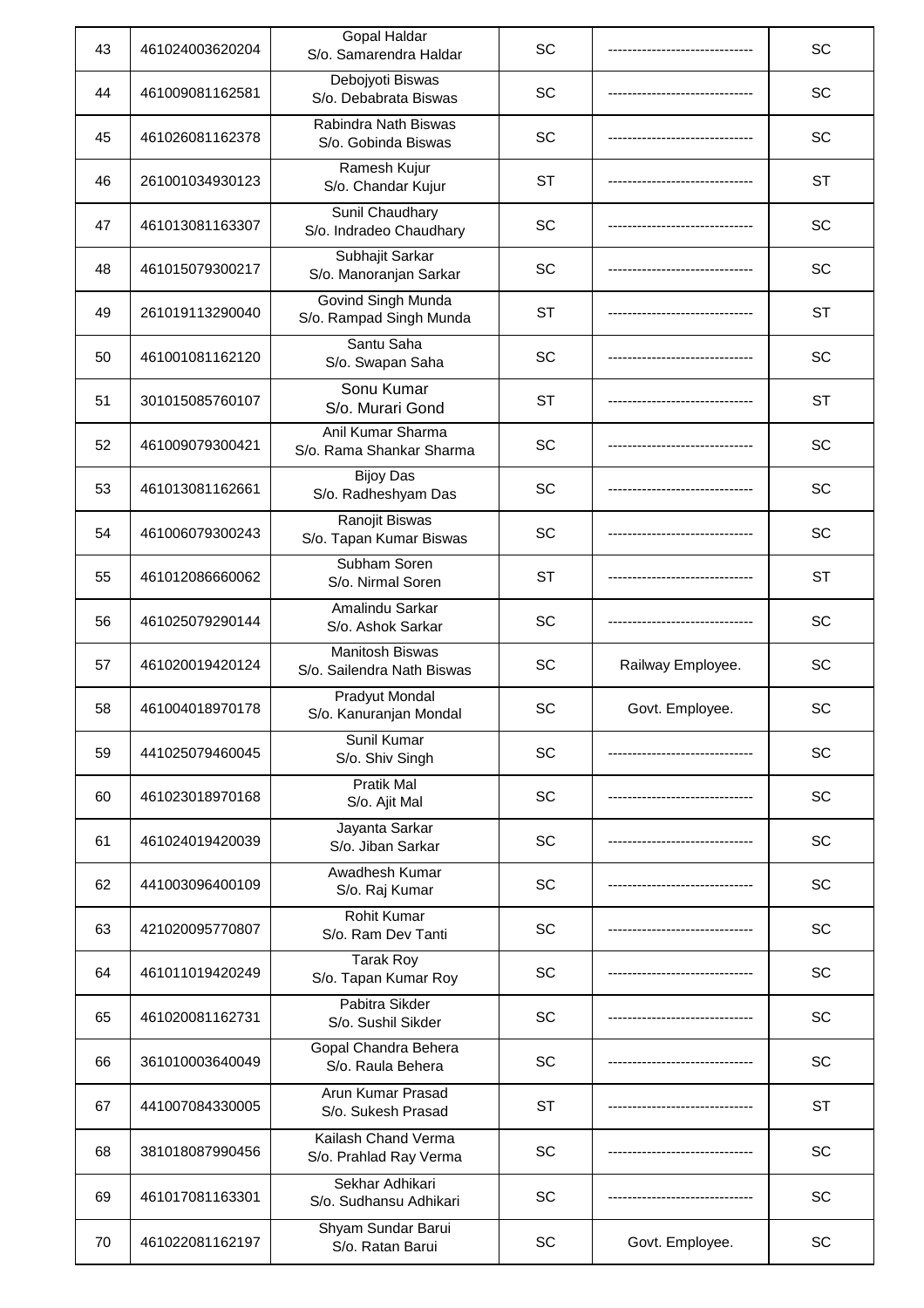| 71 | 461023019420292 | Ganesh Sarkar<br>S/o. Subodh Sarkar              | SC                 | Govt. Employee.                                                                                              | SC         |
|----|-----------------|--------------------------------------------------|--------------------|--------------------------------------------------------------------------------------------------------------|------------|
| 72 | 461015079320317 | Sisir Layek<br>S/o. Dol Gobinda Layek            | SC                 |                                                                                                              | SC         |
| 73 | 461022018970227 | Apurba Halder<br>S/o. Chittaranjan Halder        | SC                 |                                                                                                              | SC         |
| 74 | 391020011180500 | Mukesh Kumar<br>S/o. Jagdish Prashad             | SC                 |                                                                                                              | SC         |
| 75 | 461027081162890 | Nitai Ray<br>S/o. Gobinda Chandra Ray            | SC                 | Subject to production of SC<br>Certificate from Competent<br>Authority in prescribed format<br>before apptt. | SC         |
| 76 | 441029004430042 | Arun Kumar<br>S/o. Ram Singh                     | SC                 |                                                                                                              | SC         |
| 77 | 461011003620190 | Dibakar Naskar<br>S/o. Sailendra Nath Naskar     | SC                 | Employee of Jadavpur<br>University.                                                                          | SC         |
| 78 | 461018088000553 | Sanjit Kumar Biswas<br>S/o. Jiten Chandra Biswas | SC                 |                                                                                                              | SC         |
| 79 | 461014081162410 | Srikanta Dolui<br>S/o. Bijoy Dolui               | SC                 |                                                                                                              | SC         |
| 80 | 461002019420182 | Sima Sarkar<br>D/o. Maran Sarkar                 | SC                 |                                                                                                              | SC         |
| 81 | 461010081163151 | Vicky Kumar Singh<br>S/o. Awadh Bihari Singh     | <b>ST</b>          |                                                                                                              | <b>ST</b>  |
| 82 | 461003079310215 | Debangshu Saha<br>S/o. Deshbandhu Saha           | SC                 |                                                                                                              | SC         |
| 83 | 461021097160101 | Bijay Kumar Shankar<br>S/o. Uttam Kumar Shankar  | SC                 |                                                                                                              | SC         |
| 84 | 261011006920141 | Sumir Majhi<br>S/o. Pradhan Majhi                | <b>ST</b>          |                                                                                                              | <b>ST</b>  |
| 85 | 461021079320470 | Shuvendu Mondal<br>S/o. Ujjwal Kanti Mondal      | SC                 | Govt. Employee.                                                                                              | SC         |
| 86 | 261030083200993 | Subhash Kumar Rajak<br>S/o. Shyam Sunder Rajak   | <b>SC</b>          |                                                                                                              | <b>SC</b>  |
| 87 | 461006079290028 | Pranab Sarkar<br>S/o. Baidyanath Sarkar          | SC                 |                                                                                                              | SC         |
| 88 | 301013078120073 | Saroj Akhilesh Kumar<br>S/o. Chhote Lal          | SC                 |                                                                                                              | SC         |
| 89 | 151030092860010 | Abhishek Kumar<br>S/o. Abhimanyu Chourasia       | OBC-NCL/<br>LD(BL) | Govt. Employee.                                                                                              | OBC/LD(BL) |
| 90 | 461027079320169 | Amar Bouri<br>S/o. Naran Bouri                   | SC                 |                                                                                                              | SC         |
| 91 | 461024081163017 | Mohan Mandi<br>S/o. Mukunda Mandi                | ST                 | Govt. Employee.                                                                                              | ST         |
| 92 | 461014079290030 | Apu Biswas<br>S/o. Parimal Biswas                | SC                 |                                                                                                              | SC         |
| 93 | 261027083890204 | Bikash Kumar Nayak<br>S/o. Harekrishna Nayak     | <b>ST</b>          |                                                                                                              | <b>ST</b>  |

Railway Recruitment Board : Kolkata (RRB/Kolkata's Panel dated 16.01.2020)

Centralised Employment Notice No. 01/2018 Category No. 66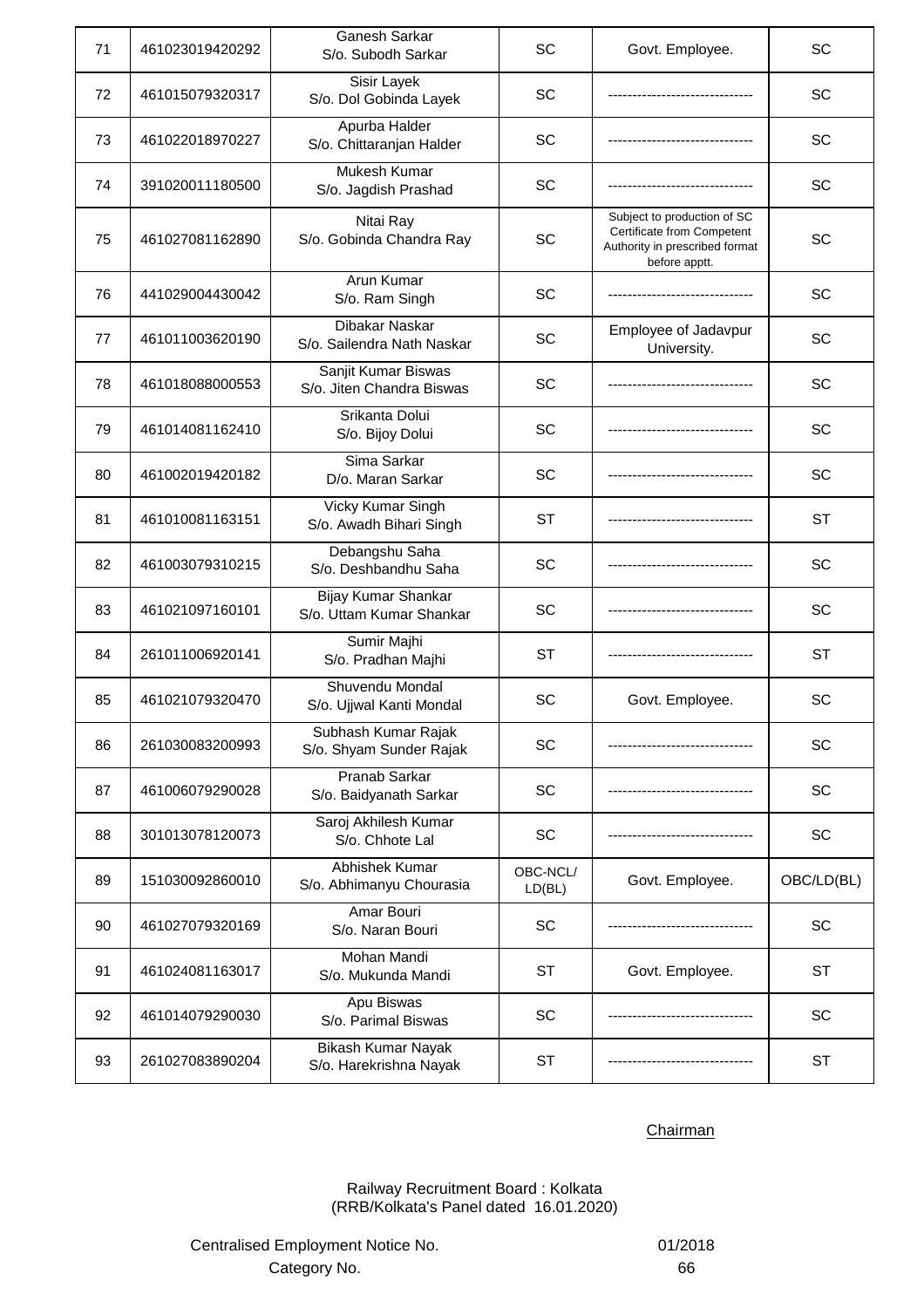# Post **Technician Gr.III Fiitter (Workshop)**

Scale Level 2 of 7th CPC in Mechanical Deptt.

| Railway                             |                 |                                                      | <b>South Eastern</b> |                                                                         |                      |
|-------------------------------------|-----------------|------------------------------------------------------|----------------------|-------------------------------------------------------------------------|----------------------|
| SI. No. in<br>the Order<br>of Merit | Roll No.        | Name of the Candidate & Father's<br>Name (Sarvashri) | Community            | Remarks                                                                 | Alloted<br>Community |
| 1                                   | 461002079320170 | Nisith Kumar Gorai<br>S/o. Kalyan Gorai              | OBC-NCL              |                                                                         | <b>UR</b>            |
| 2                                   | 381029087630777 | Ranjeet Kumar Singh<br>S/o. Jitendra Singh           | <b>UR</b>            |                                                                         | <b>UR</b>            |
| 3                                   | 361029017730040 | Sudhanshu Jena<br>S/o. Ullas Jena                    | <b>UR</b>            | Railway Employee.                                                       | UR.                  |
| 4                                   | 301010092350068 | Amresh Kumar<br>S/o. Ramesh Vishwakarma              | <b>UR</b>            |                                                                         | UR.                  |
| 5                                   | 361029079070203 | Sidhnath Kumar<br>S/o. Rampukar Singh                | OBC-NCL              | Railway Employee.                                                       | <b>UR</b>            |
| 6                                   | 461022081162339 | Law Kumar<br>S/o. Dinesh Kumar Singh                 | <b>UR</b>            |                                                                         | <b>UR</b>            |
| $\overline{7}$                      | 461013088000400 | Pappu Kumar<br>S/o. Uma Shankar Ojha                 | <b>UR</b>            |                                                                         | <b>UR</b>            |
| 8                                   | 301003078720026 | Md Parwez Alam<br>S/o. Gulam Asgar                   | OBC-NCL              | Railway Employee.                                                       | UR.                  |
| 9                                   | 441020085690023 | Chittu Pandey<br>S/o. Ashok Kumar Pandey             | <b>UR</b>            | Railway Employee.                                                       | <b>UR</b>            |
| 10                                  | 151014090580168 | Raju Kumar<br>S/o. Nagendra Poddar                   | <b>UR</b>            | ---------------------                                                   | <b>UR</b>            |
| 11                                  | 461023018970259 | Sagar Mahato<br>S/o. Nil Kamal Mahato                | OBC-NCL              | <b>Employee of West Bengal</b><br>Power Development<br>Corporation Ltd. | <b>UR</b>            |
| 12                                  | 461008079300241 | Prosenjit Ghosh<br>S/o. Nishakar Ghosh               | <b>UR</b>            |                                                                         | <b>UR</b>            |
| 13                                  | 361011014310066 | Tapan Kumar Sahoo<br>S/o. Madhab Sahoo               | OBC-NCL              |                                                                         | UR.                  |
| 14                                  | 261024079091045 | <b>Bipin Kumar Gope</b><br>S/o. Baijnath Gope        | OBC-NCL              |                                                                         | <b>UR</b>            |
| 15                                  | 461019079290154 | <b>Milan Biswas</b><br>S/o. Haran Biswas             | OBC-NCL              |                                                                         | UR.                  |
| 16                                  | 171007083870223 | Santosh Yadav<br>S/o. Sitaram Yadav                  | OBC-NCL              |                                                                         | <b>UR</b>            |
| 17                                  | 171023087470155 | Amresh Kumar<br>S/o. Ram Ashray Prasad               | OBC-NCL              |                                                                         | <b>UR</b>            |
| 18                                  | 261015079090204 | Sanjay Kumar Singh<br>S/o. Arun Kumar Singh          | <b>UR</b>            |                                                                         | <b>UR</b>            |
| 19                                  | 461006079320340 | Soumitra Maji<br>S/o. Sandip Kumar Maji              | <b>UR</b>            |                                                                         | UR.                  |
| 20                                  | 461021081163114 | Krishanu Maji<br>S/o. Debaprasad Maji                | <b>UR</b>            |                                                                         | <b>UR</b>            |
| 21                                  | 301009086060037 | Pappu Kumar<br>S/o. Uma Kant Mishra                  | <b>UR</b>            |                                                                         | <b>UR</b>            |
| 22                                  | 361016021350011 | Ajit Kumar Das<br>S/o. Damodar Das                   | <b>UR</b>            |                                                                         | <b>UR</b>            |
| 23                                  | 461026081162699 | <b>Manik Biswas</b><br>S/o. Ramen Biswas             | SC                   |                                                                         | SC                   |
| 24                                  | 361025079071191 | Manish Kumar<br>S/o. Nawal Kishor Sah                | OBC-NCL              |                                                                         | <b>OBC</b>           |
| 25                                  | 221008083480626 | Bhawani Singh Meena<br>S/o. Riddhi Chand Meena       | ST                   |                                                                         | UR.                  |
| 26                                  | 221023081580234 | Rajveer<br>S/o. Munshi Ram                           | OBC-NCL              |                                                                         | UR.                  |
| 27                                  | 461008081162975 | Dipnarayan Debnath<br>S/o. Santosh Debnath           | OBC-NCL              |                                                                         | <b>UR</b>            |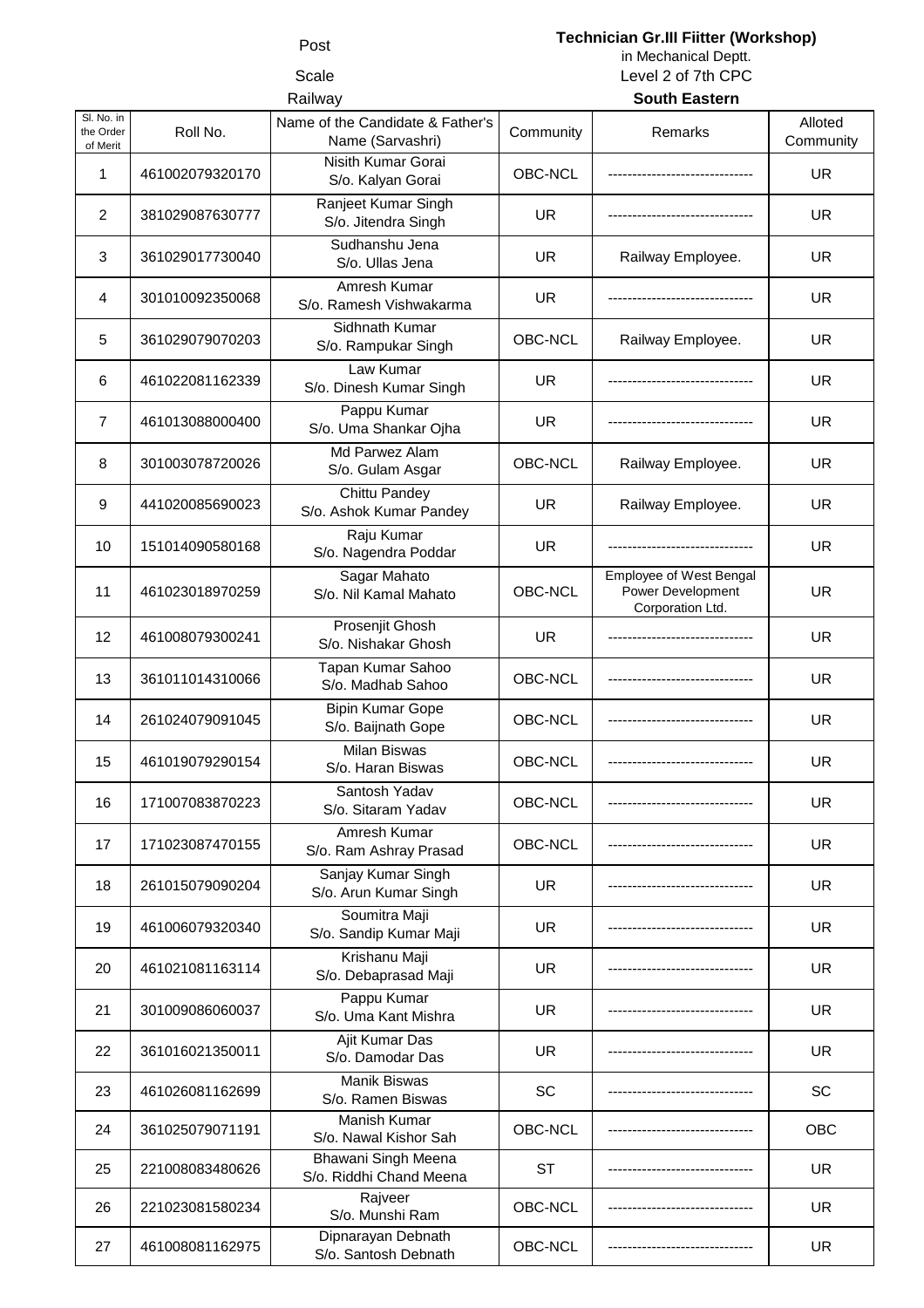| 28 | 261004083890021 | Jaykishan Mahato<br>S/o. Chhutu Mahato         | OBC-NCL |                   | <b>UR</b>  |
|----|-----------------|------------------------------------------------|---------|-------------------|------------|
| 29 | 441001088310103 | Ranjeet Kumar Patel<br>S/o. Ramnath Patel      | OBC-NCL |                   | <b>UR</b>  |
| 30 | 301010078720466 | Ramranjan Kumar<br>S/o. Vijay Kumar Bhartiy    | OBC-NCL |                   | OBC        |
| 31 | 461026081160200 | <b>Tunu Kumar</b><br>S/o. Nawal Kishor Prasad  | OBC-NCL |                   | OBC        |
| 32 | 301017078720377 | Pawan Kumar<br>S/o. Ramdeo Yadav               | OBC-NCL |                   | OBC        |
| 33 | 301003078720338 | Sanjeet Kumar Yadav<br>S/o. Chhedi Yadav       | OBC-NCL |                   | OBC        |
| 34 | 301002078720079 | <b>Vikram Mahato</b><br>S/o. Antoo Mahato      | OBC-NCL |                   | <b>OBC</b> |
| 35 | 461019081161886 | <b>Biswajeet Shaw</b><br>S/o. Kundan Shaw      | OBC-NCL |                   | <b>OBC</b> |
| 36 | 421014093490325 | Jitendra Kumar Singh<br>S/o. Jawahir Singh     | OBC-NCL |                   | OBC        |
| 37 | 261004027900079 | <b>Haldhar Mahto</b><br>S/o. Paresh Nath Mahto | OBC-NCL |                   | OBC        |
| 38 | 261024083200347 | Suman Kumar<br>S/o. Pramod Kumar               | OBC-NCL |                   | OBC        |
| 39 | 361025019710020 | Sharat Maharna<br>S/o. Dinabandhu Maharna      | OBC-NCL |                   | OBC        |
| 40 | 461017079320010 | Rupesh Kumar Sharma<br>S/o. Ram Prakash Sharma | OBC-NCL |                   | OBC        |
| 41 | 461019013590072 | Manoj Kumar Yadav<br>S/o. Barhamdev Yadav      | OBC-NCL |                   | OBC        |
| 42 | 421016088220909 | <b>Trived Kumar</b><br>S/o. Ramchandra Prasad  | OBC-NCL |                   | OBC        |
| 43 | 461024079300138 | Abhishek Ghosh<br>S/o. Bablu Ghosh             | OBC-NCL |                   | OBC        |
| 44 | 461004079320010 | Rupesh Kumar Yadav<br>S/o. Anil Kr Yadav       | OBC-NCL | Railway Employee. | OBC        |
| 45 | 461021081162698 | Suman Kumar Das<br>S/o. Swapan Kumar Das       | OBC-NCL |                   | <b>OBC</b> |
| 46 | 421020095770292 | Pal Chandankumar<br>S/o. Nand Kumar            | OBC-NCL |                   | OBC        |
| 47 | 461019081160263 | Pankaj Kumar<br>S/o. Ram Charitra Thakur       | OBC-NCL |                   | OBC        |
| 48 | 361006079070111 | <b>Vivek Kumar</b><br>S/o. Sushil Sharma       | OBC-NCL |                   | OBC        |
| 49 | 361027021350022 | Manoj Kumar Pradhan<br>S/o. Giridhari Pradhan  | OBC-NCL |                   | OBC        |

# Railway Recruitment Board : Kolkata (RRB/Kolkata's Panel dated 16.01.2020)

Centralised Employment Notice No. 01/2018

Category No. 67

Post **Technician Gr.III Fiitter (Workshop)** in S&T Deptt. Scale Level 2 of 7th CPC

Railway **Eastern**

| Sl. No. in<br>the Order<br>of Merit | Roll No.        | Name of the Candidate & Father's<br>Name (Sarvashri) | Community | <b>Remarks</b>  | Alloted<br>Communitv |
|-------------------------------------|-----------------|------------------------------------------------------|-----------|-----------------|----------------------|
|                                     | 461007079310096 | <b>Biswajit Biswas</b><br>S/o. Mana Biswas           | SC        | Govt. Employee. | SC                   |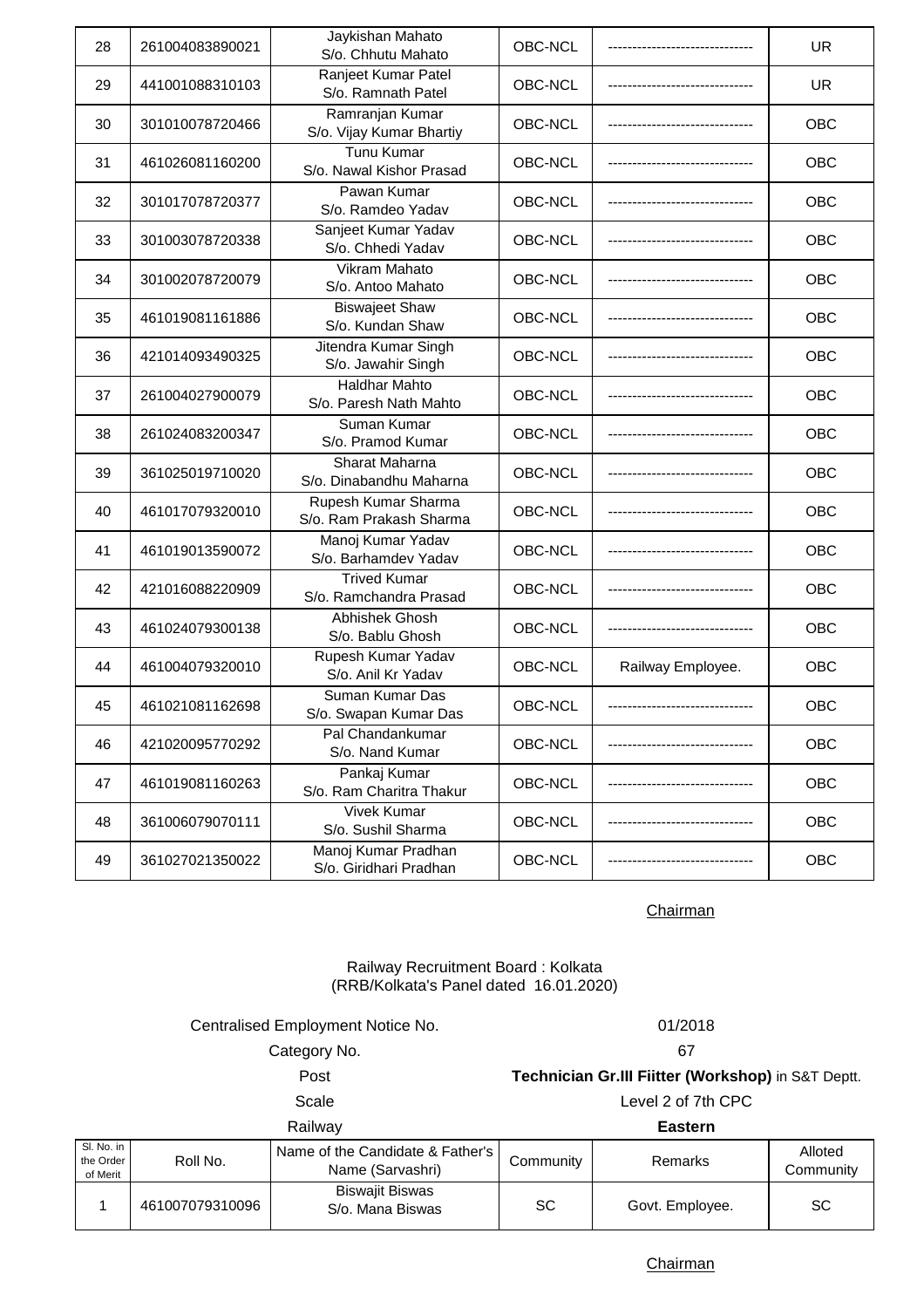### Railway Recruitment Board : Kolkata (RRB/Kolkata's Panel dated 16.01.2020)

Centralised Employment Notice No. 01/2018

# Category No. 682

# Post **Technician Gr.III Machinist (Workshop)**

in Electrical Deptt.

Scale Level 2 of 7th CPC

# Railway **Eastern**

| SI, No. in<br>the Order<br>of Merit | Roll No.        | Name of the Candidate & Father's<br>Name (Sarvashri) | Community | Remarks         | Alloted<br>Community |
|-------------------------------------|-----------------|------------------------------------------------------|-----------|-----------------|----------------------|
|                                     | 461009079290088 | Supriyo Mondal<br>S/o. Sukharanjan Mondal            | SC        | Govt. Employee. | <b>SC</b>            |

**Chairman** 

### (RRB/Kolkata's Panel dated 16.01.2020) Railway Recruitment Board : Kolkata

Centralised Employment Notice No.

01/2018

Category No. 64

Post

# **Technician Gr.III Machinist (Workshop)**

in Mechanical Deptt.

Scale Level 2 of 7th CPC

### Railway **Eastern**

| Sl. No. in<br>the Order<br>of Merit | Roll No.        | Name of the Candidate & Father's<br>Name (Sarvashri)    | Community | Remarks | Alloted<br>Community |
|-------------------------------------|-----------------|---------------------------------------------------------|-----------|---------|----------------------|
| 1                                   | 261009082200019 | Om Prakash<br>S/o. Raj Kishor Prasad                    | OBC-NCL   |         | <b>OBC</b>           |
| $\overline{2}$                      | 261026083720337 | Laxman Mahato<br>S/o. Mukteshwar Mahato                 | OBC-NCL   |         | <b>OBC</b>           |
| 3                                   | 261016079090190 | Md Khushnawaz Alam<br>S/o. Abdul Rashid Ansari          | OBC-NCL   |         | <b>OBC</b>           |
| 4                                   | 441008004430259 | <b>Punit Kumar</b><br>S/o. Pramod Kumar                 | OBC-NCL   |         | <b>OBC</b>           |
| 5                                   | 441007093220030 | Dileep Kumar Vishwakarma<br>S/o. Ram Prasad Vishwakarma | OBC-NCL   |         | <b>OBC</b>           |
| 6                                   | 261013083200278 | Ram Grihi Singh<br>S/o. Hareshwar Yadav                 | OBC-NCL   |         | <b>OBC</b>           |
| $\overline{7}$                      | 461008019420151 | Rahul Swarnakar<br>S/o. Bharat Pd Swarnakar             | OBC-NCL   |         | <b>OBC</b>           |
| 8                                   | 261016091370033 | Ram Pravesh Thakur<br>S/o. Ram Lakhan Thakur            | OBC-NCL   |         | <b>OBC</b>           |
| 9                                   | 271015089740056 | Rajan Kumar<br>S/o. Ram Kishor Prasad                   | OBC-NCL   |         | OBC                  |
| 10                                  | 461027019420263 | Subrata Pal<br>S/o. Ashok Pal                           | OBC-NCL   |         | <b>OBC</b>           |
| 11                                  | 441001079460534 | Rahul Kumar Pal<br>S/o. Keshav Singh                    | OBC-NCL   |         | OBC                  |
| 12                                  | 461021079320306 | <b>Nitesh Khatik</b><br>S/o. Bijay Khatik               | SC        |         | SC                   |
| 13                                  | 461002018970378 | Md Shanewaz Mollah<br>S/o. Md Shajahan Mollah           | OBC-NCL   |         | <b>OBC</b>           |
| 14                                  | 441016080590201 | Raghavendra Kumar<br>S/o. Ram Babu Kamal                | SC        |         | SC                   |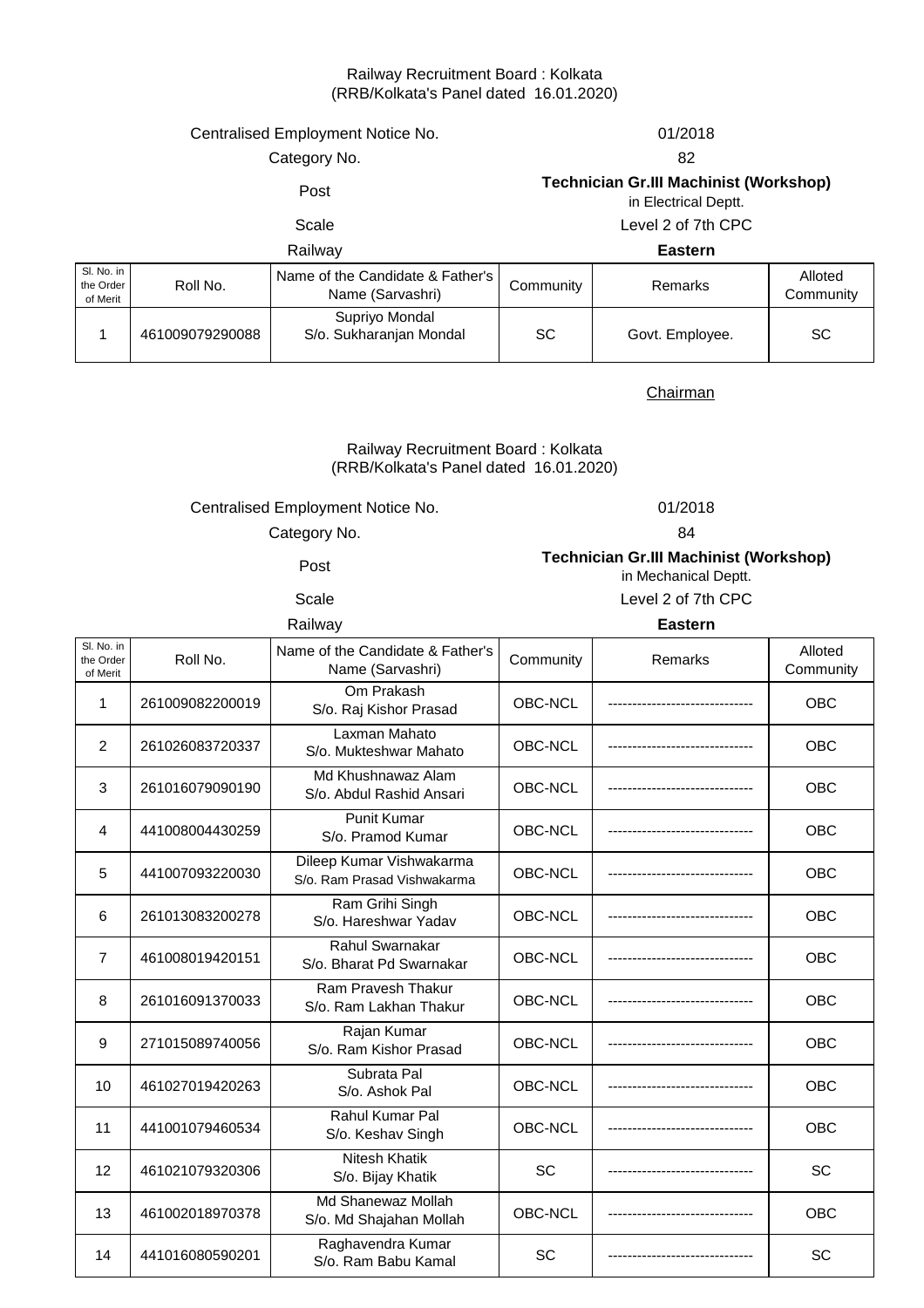| 15 | 301006088610126 | Aman Sharma<br>S/o. Prem Chandra Sharma             | OBC-NCL   |                                                                                                                  | <b>OBC</b> |
|----|-----------------|-----------------------------------------------------|-----------|------------------------------------------------------------------------------------------------------------------|------------|
| 16 | 461002081161761 | Laltu Majumdar<br>S/o. Amal Majumdar                | SC        |                                                                                                                  | SC         |
| 17 | 361028079280023 | Ankit Kumar Singh<br>S/o. Ram Awatar Singh          | OBC-NCL   |                                                                                                                  | OBC        |
| 18 | 391005023980058 | Tej Pal Khandeliya<br>S/o. Sharvan Lal              | OBC-NCL   |                                                                                                                  | OBC        |
| 19 | 261027079090667 | Shailesh Kumar Mehta<br>S/o. Santu Kumar Mehta      | OBC-NCL   |                                                                                                                  | OBC        |
| 20 | 151019006730174 | Pintoo Kumar<br>S/o. Ramishwar Ray                  | OBC-NCL   |                                                                                                                  | OBC        |
| 21 | 461011081160150 | Niranjan Kumar<br>S/o. Rajendra Pandit              | OBC-NCL   |                                                                                                                  | OBC        |
| 22 | 261020079090569 | Bablu Kumar Rana<br>S/o. Binod Rana                 | OBC-NCL   |                                                                                                                  | OBC        |
| 23 | 461024079300070 | Dipu Kumar Bhagat<br>S/o. Janak Deo Bhagat          | OBC-NCL   |                                                                                                                  | <b>OBC</b> |
| 24 | 461028081160534 | Sanjeet Kumar<br>S/o. Soman Mandal                  | OBC-NCL   |                                                                                                                  | <b>OBC</b> |
| 25 | 461003081162125 | Bikash Baidya<br>S/o. Hari Pada Baidya              | SC        |                                                                                                                  | SC         |
| 26 | 261019083720221 | Md Shahbaz Ansari<br>S/o. Md Mumtaz Ansari          | OBC-NCL   |                                                                                                                  | OBC        |
| 27 | 261004082200196 | Sandeep Kumar Dey<br>S/o. Manu Dey                  | OBC-NCL   |                                                                                                                  | OBC        |
| 28 | 461009019420469 | Uma Sen<br>D/o. Ujjal Sen                           | OBC-NCL   |                                                                                                                  | OBC        |
| 29 | 261005079090129 | Sandeep Kumar Mahato<br>S/o. Laxmi Narayan Mahato   | OBC-NCL   |                                                                                                                  | OBC        |
| 30 | 261010079090929 | Gouri Shankar Mahato<br>S/o. Abilash Mahato         | OBC-NCL   | Railway Employee.<br>Subject to production of No<br>Objection Certificate from<br>Compt. Authority before apptt. | OBC        |
| 31 | 301014086050130 | Avinas Ranjan<br>S/o. Mahendra Kumar                | OBC-NCL   |                                                                                                                  | <b>OBC</b> |
| 32 | 441011005080181 | Vikram Singh<br>S/o. Shiv Sampat Singh              | OBC-NCL   |                                                                                                                  | OBC        |
| 33 | 311002085540275 | Shelaki Swapnil Vijay<br>S/o. Vijay Shelaki         | SC        |                                                                                                                  | SC         |
| 34 | 461009079290089 | <b>Prosenjit Biswas</b><br>S/o. Krishna Pada Biswas | SC        | Govt. Employee.                                                                                                  | SC         |
| 35 | 301002078720318 | Ranveer Yadav<br>S/o. Mahendra Yadav                | OBC-NCL   |                                                                                                                  | OBC        |
| 36 | 231023092450195 | Sunil Kumar Jatav<br>S/o. Sitaram                   | SC        |                                                                                                                  | SC         |
| 37 | 461012079290056 | Priyam Pal<br>S/o. Pasupati Pal                     | OBC-NCL   |                                                                                                                  | OBC        |
| 38 | 461028081162970 | <b>Bijoy Biswas</b><br>S/o. Bishnupada Biswas       | <b>SC</b> |                                                                                                                  | SC         |
| 39 | 361008080460085 | Bhojaraj Melli<br>S/o. Prahallad Melli              | OBC-NCL   |                                                                                                                  | OBC        |
| 40 | 461014081162788 | Joydip Paramanik<br>S/o. Arup Paramanik             | OBC-NCL   |                                                                                                                  | OBC        |
| 41 | 261007079090241 | Vikash Kumar Mahto<br>S/o. Parmanand Mahto          | OBC-NCL   |                                                                                                                  | OBC        |
| 42 | 461017081160379 | Jitendra Kumar Sharma<br>S/o. Mahendra Sharma       | OBC-NCL   |                                                                                                                  | OBC        |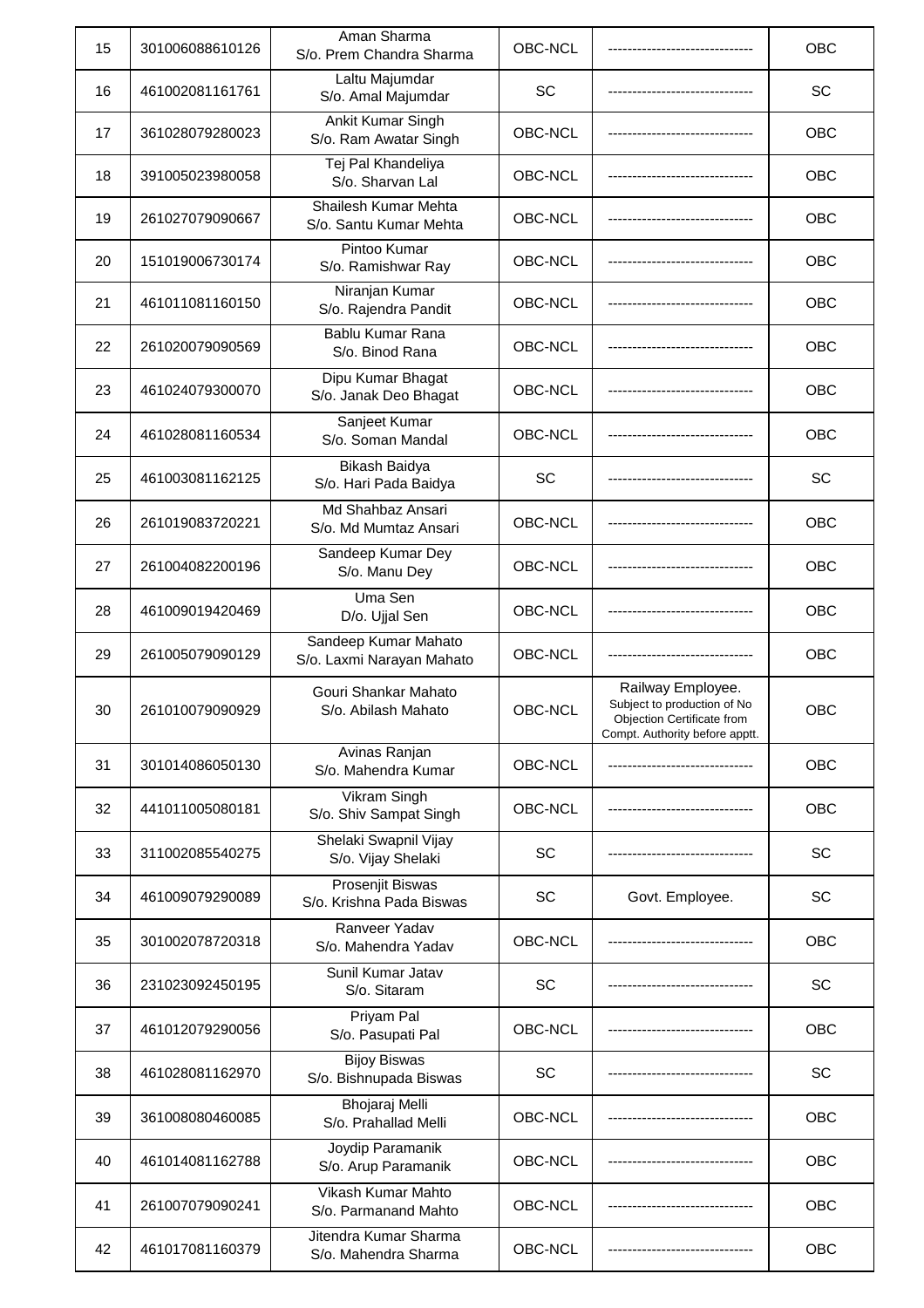| 43 | 461013079310046 | Dibyendu Barman<br>S/o. Chandan Barman | SC      | Govt. Employee. | SC  |
|----|-----------------|----------------------------------------|---------|-----------------|-----|
| 44 | 301017034690038 | Nirai Kumar<br>S/o. Lakshman Pandit    | OBC-NCL |                 | ОВС |

# (RRB/Kolkata's Panel dated 16.01.2020) Railway Recruitment Board : Kolkata

# Centralised Employment Notice No. 01/2018

Category No. 64

**Technician Gr.III Machinist (Workshop)** 

Post

### Scale

| in Mechanical Deptt. |  |  |  |  |
|----------------------|--|--|--|--|
| Level 2 of 7th CPC   |  |  |  |  |

| Railway                             |                 |                                                      | <b>South Eastern</b> |                |                      |
|-------------------------------------|-----------------|------------------------------------------------------|----------------------|----------------|----------------------|
| SI. No. in<br>the Order<br>of Merit | Roll No.        | Name of the Candidate & Father's<br>Name (Sarvashri) | Community            | <b>Remarks</b> | Alloted<br>Community |
|                                     | 261019083890139 | Bikash Kumar Mahato<br>S/o. Kartik Chandra Mahato    | OBC-NCL              |                | <b>OBC</b>           |
| 2                                   | 151013088340035 | Chandraket Singh<br>S/o. Brijkishore Singh           | OBC-NCL              |                | <b>OBC</b>           |
| 3                                   | 261004006920183 | Manoj Kumar<br>S/o. Sunil Saw                        | OBC-NCL              |                | <b>OBC</b>           |

# Chairman

## Railway Recruitment Board : Kolkata (RRB/Kolkata's Panel dated 16.01.2020)

# Centralised Employment Notice No. 01/2018

Category No. 686

| $\sim$<br>۰.<br>۰, |
|--------------------|
|--------------------|

Scale Level 2 of 7th CPC **Technician Gr.III Mason** in Civil Engineering Deptt.

# Railway **Eastern**

| SI. No. in<br>the Order<br>of Merit | Roll No.        | Name of the Candidate & Father's<br>Name (Sarvashri) | Community | Remarks | Alloted<br>Community |
|-------------------------------------|-----------------|------------------------------------------------------|-----------|---------|----------------------|
|                                     | 461007019420267 | Surajit Sarkar<br>S/o. Netai Sarkar                  | SC        |         | UR.                  |

Chairman

Railway Recruitment Board : Kolkata (RRB/Kolkata's Panel dated 16.01.2020)

# Centralised Employment Notice No. 01/2018

Category No. 2008 2012 115

# Post **Technician Gr.III Painter (Workshop)**  in Mechanical Deptt.

|                                     | Scale    |                                                      | Level 2 of 7th CPC |         |                      |
|-------------------------------------|----------|------------------------------------------------------|--------------------|---------|----------------------|
| Railwav                             |          |                                                      | <b>Eastern</b>     |         |                      |
| Sl. No. in<br>the Order<br>of Merit | Roll No. | Name of the Candidate & Father's<br>Name (Sarvashri) | Community          | Remarks | Alloted<br>Community |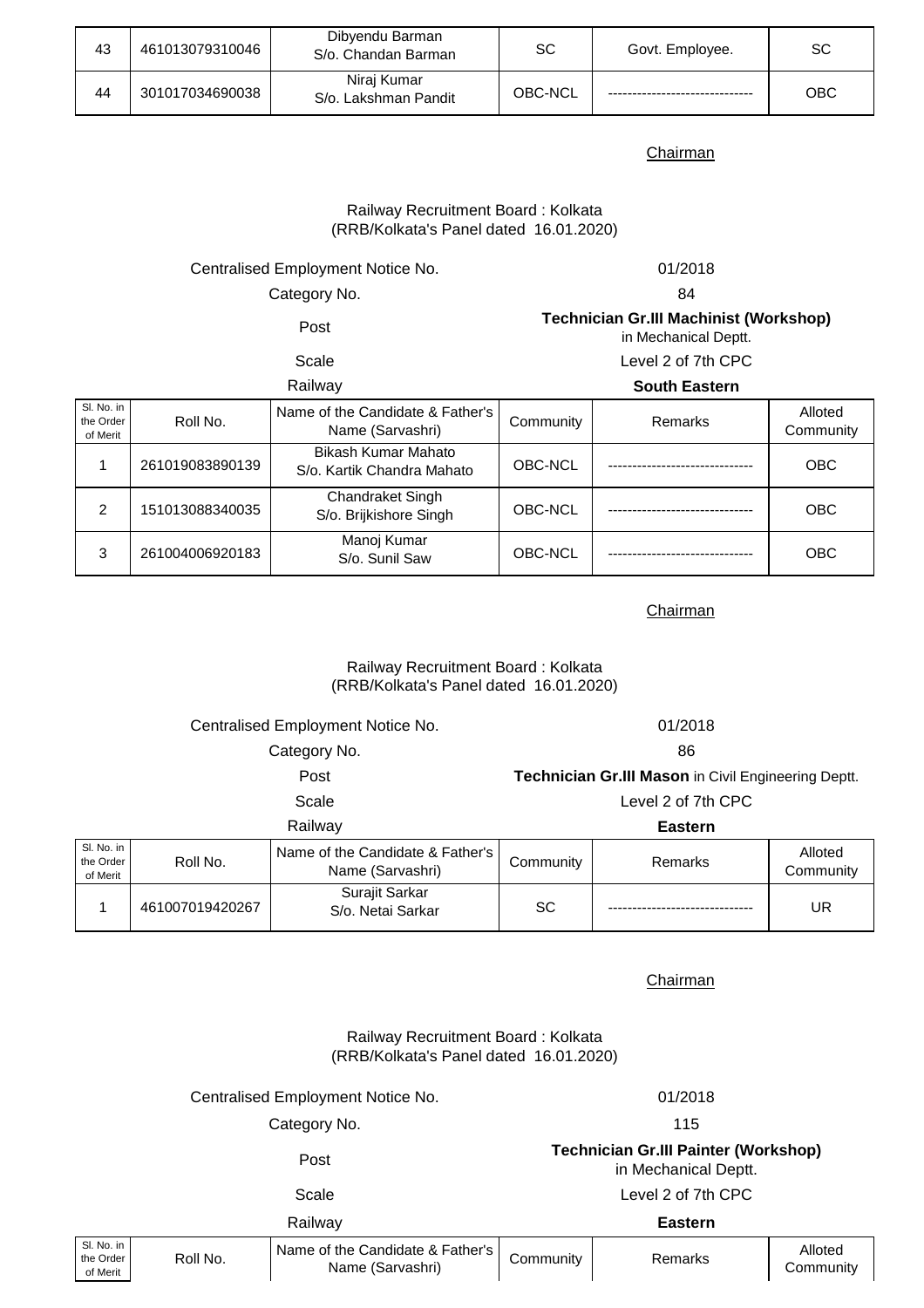|                 | Rahul Kumar Verma                |               |                          |    |
|-----------------|----------------------------------|---------------|--------------------------|----|
| 441014079410134 | $S/\alpha$ .<br>Shatrohan<br>∟al | `-NCL<br>าR∩- | ------------------------ | UR |

# Railway Recruitment Board : Kolkata (RRB/Kolkata's Panel dated 16.01.2020)

Centralised Employment Notice No. 01/2018

Category No.

121

Post **Technician Gr.III Plumber / Pipe Fitter**  in Civil Engineering Deptt.

Scale Level 2 of 7th CPC

Railway **South Eastern**

| Sl. No. in<br>the Order<br>of Merit | Roll No.        | Name of the Candidate & Father's<br>Name (Sarvashri) | Community | Remarks | Alloted<br>Community |
|-------------------------------------|-----------------|------------------------------------------------------|-----------|---------|----------------------|
|                                     | 361019079060040 | Harekrushna Giri<br>S/o. Gopinath Giri               | OBC-NCL   |         | OBC                  |

**Chairman** 

## (RRB/Kolkata's Panel dated 16.01.2020) Railway Recruitment Board : Kolkata

Centralised Employment Notice No. 01/2018

Category No. 226

Post **Technician Gr.III Refrigeration & Air Conditioning**  in Electrical Deptt.

Scale Level 2 of 7th CPC

Railway **Eastern**

| 114111144                           |                 |                                                      | ------    |                                                     |                      |  |
|-------------------------------------|-----------------|------------------------------------------------------|-----------|-----------------------------------------------------|----------------------|--|
| SI. No. in<br>the Order<br>of Merit | Roll No.        | Name of the Candidate & Father's<br>Name (Sarvashri) | Community | <b>Remarks</b>                                      | Alloted<br>Community |  |
|                                     | 421024095770344 | Vipul Kumar<br>S/o. Ram Uday Chaurasia               | OBC-NCL   |                                                     | <b>OBC</b>           |  |
| 2                                   | 461017081162455 | Rajat Saha<br>S/o. Rabi Saha                         | SC        | <b>Employee of Steel</b><br>Authority of India Ltd. | <b>SC</b>            |  |
| 3                                   | 461021019420163 | Debu Biswas<br>S/o. Goutam Biswas                    | <b>SC</b> |                                                     | <b>SC</b>            |  |

**Chairman** 

Railway Recruitment Board : Kolkata (RRB/Kolkata's Panel dated 16.01.2020)

Centralised Employment Notice No. 01/2018

Category No. 226

in Electrical Deptt.

Post **Technician Gr.III Refrigeration & Air Conditioning** 

Scale Level 2 of 7th CPC

Railway **South Eastern**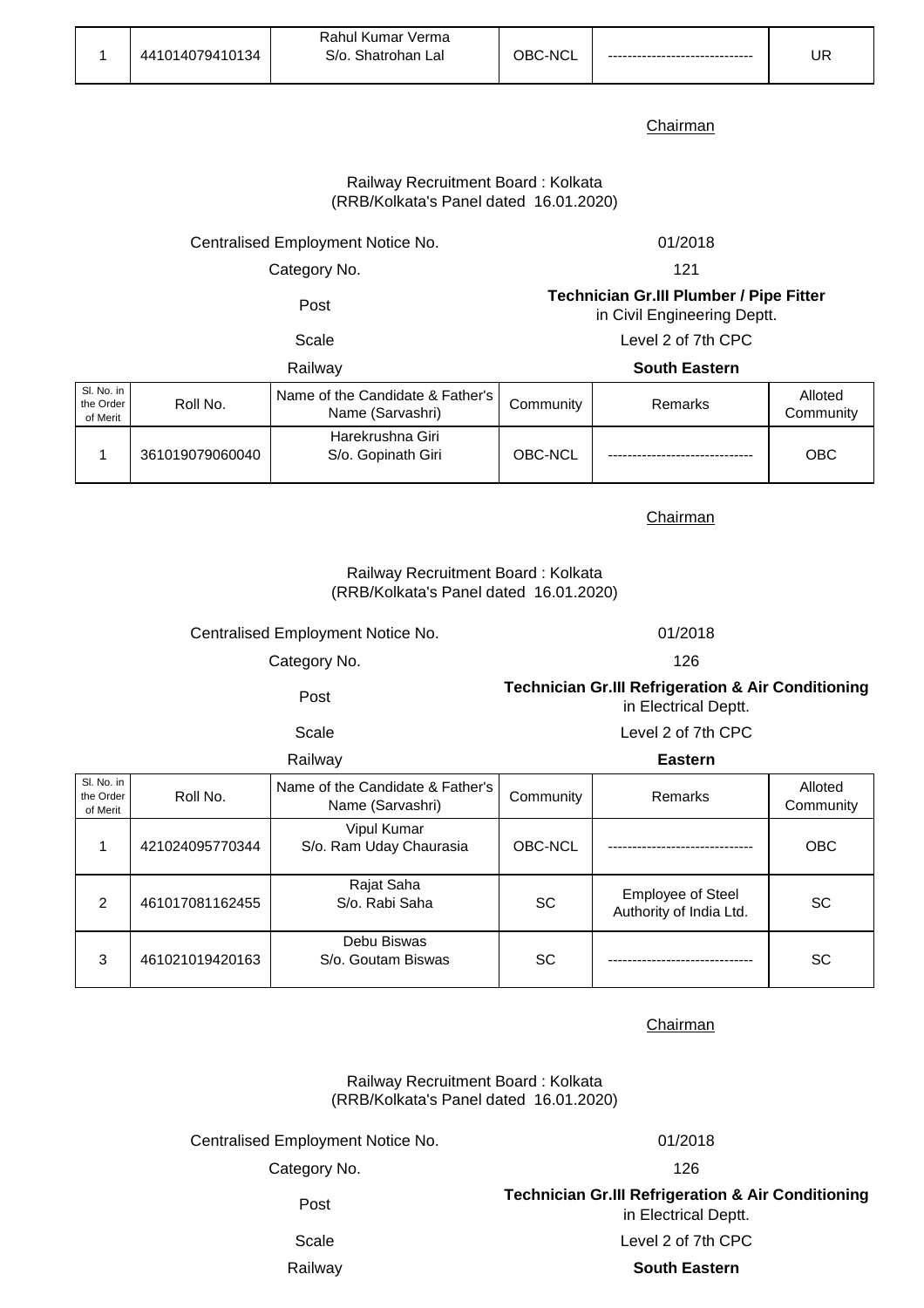| Sl. No. in<br>the Order<br>of Merit | Roll No.        | Name of the Candidate & Father's<br>Name (Sarvashri) | Community | Remarks | Alloted<br>Community |
|-------------------------------------|-----------------|------------------------------------------------------|-----------|---------|----------------------|
| 1                                   | 461024079290021 | Alip Biswas<br>S/o. Gopal Chandra Biswas             | OBC-NCL   |         | <b>OBC</b>           |
| 2                                   | 271017089740050 | Abhishek Kumar<br>S/o. Braj Kishor Prasad            | OBC-NCL   |         | OBC                  |
| 3                                   | 461029088000008 | Pawan Kumar<br>S/o. Ramesh Singh                     | OBC-NCL   |         | <b>OBC</b>           |
| 4                                   | 391030023980046 | Sharwan Kumar Takar<br>S/o. Rameshwar Lal Takar      | OBC-NCL   |         | <b>OBC</b>           |
| 5                                   | 461010081162356 | Rajib Sarkar<br>S/o. Bhanupada Sarkar                | <b>SC</b> |         | SC                   |
| 6                                   | 461029084450052 | Bapi Mondal<br>S/o. Adhir Mondal                     | <b>SC</b> |         | <b>SC</b>            |
| 7                                   | 461024005700025 | Tanmay Haldar<br>S/o. Prabhanjan Haldar              | <b>SC</b> |         | <b>SC</b>            |
| 8                                   | 461018084450105 | Abhimanyu Biswas<br>S/o. Ananta Biswas               | SC        |         | SC                   |

# Railway Recruitment Board : Kolkata (RRB/Kolkata's Panel dated 16.01.2020)

Roll No. Name of the Candidate & Father's Community Remarks Remarks Removement Communi Community Anil Kumar Scale Level 2 of 7th CPC Railway **Eastern** Category No. 131 Post **Technician Gr.III Rigger** in Mechanical Deptt. Centralised Employment Notice No. 01/2018

Sl. No. in the Order of Merit

1 301009077590001

Chairman

S/o. Uday Sah OBC-NCL ------------------------------ OBC

# Railway Recruitment Board : Kolkata (RRB/Kolkata's Panel dated 16.01.2020)

| Railway                           | <b>Chittaranjan Locomotive Works</b>          |  |  |
|-----------------------------------|-----------------------------------------------|--|--|
| Scale                             | Level 2 of 7th CPC                            |  |  |
| Post                              | Technician Gr.III Welder in Mechanical Deptt. |  |  |
| Category No.                      | 151                                           |  |  |
| Centralised Employment Notice No. | 01/2018                                       |  |  |

| SI. No. in<br>the Order<br>of Merit | Roll No.        | Name of the Candidate & Father's<br>Name (Sarvashri) | Community | Remarks | Alloted<br>Community |
|-------------------------------------|-----------------|------------------------------------------------------|-----------|---------|----------------------|
|                                     | 461015081162434 | Tanmoy Biswas<br>S/o. Basudeb Biswas                 | SC        |         | SC                   |

**Chairman**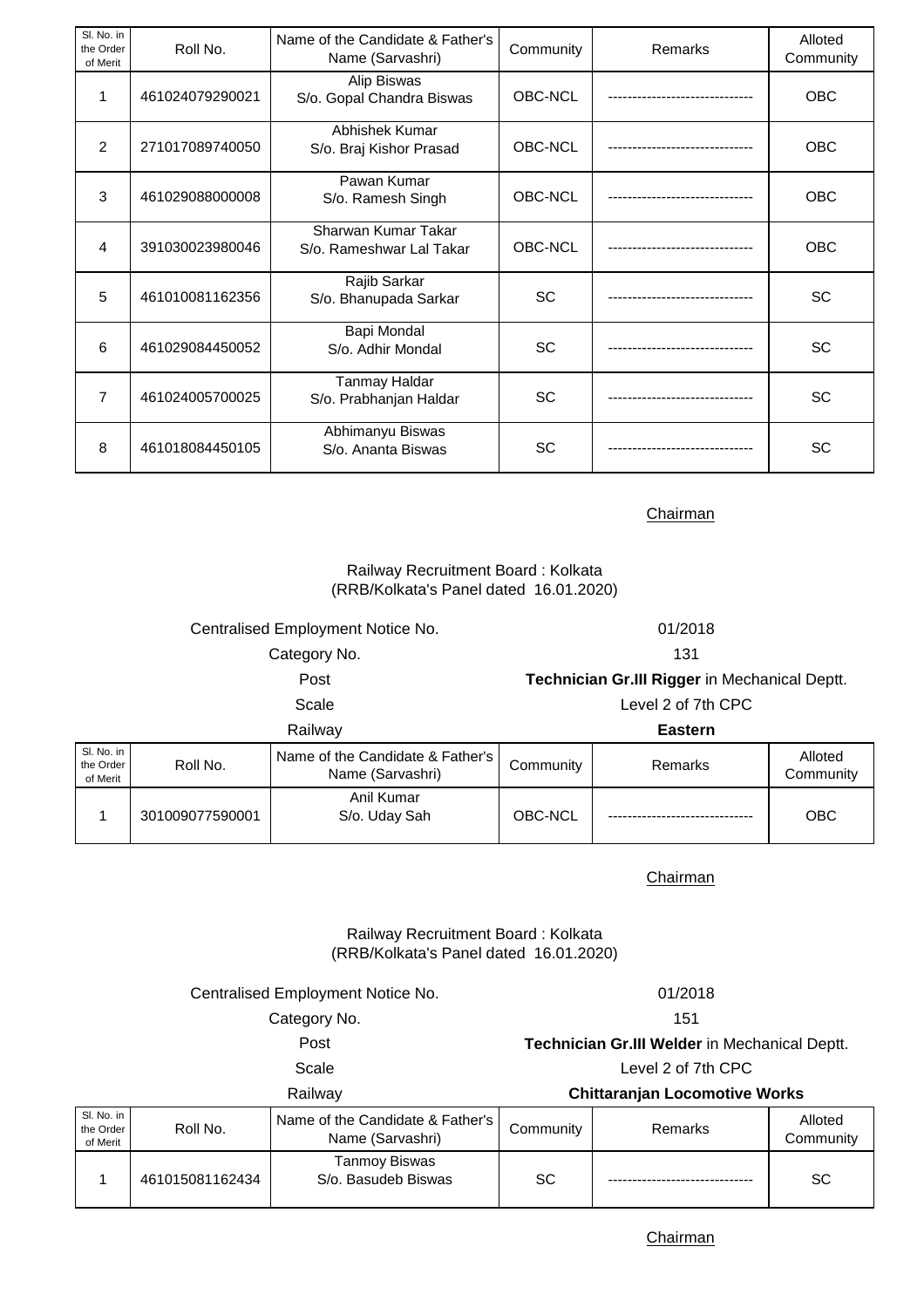## Railway Recruitment Board : Kolkata (RRB/Kolkata's Panel dated 16.01.2020)

# Centralised Employment Notice No. 01/2018

Category No.

155

# Post **Technician Gr.III Welder (Workshop)**  in Mechanical Deptt.

# Scale Level 2 of 7th CPC

Railway **Eastern**

| SI. No. in<br>the Order<br>of Merit | Roll No.        | Name of the Candidate & Father's<br>Name (Sarvashri)  | Community               | Remarks           | Alloted<br>Community |
|-------------------------------------|-----------------|-------------------------------------------------------|-------------------------|-------------------|----------------------|
| 1                                   | 361025079840028 | Jaydev Das<br>S/o. Gauranga Das                       | <b>UR</b>               |                   | <b>UR</b>            |
| $\overline{2}$                      | 151001006730127 | Arun Kumar<br>S/o. Bijendra Singh                     | OBC-NCL                 |                   | <b>UR</b>            |
| 3                                   | 441004093130006 | Rajesh Kumar Yadav<br>S/o. Ramkeval Yadav             | OBC-NCL                 |                   | <b>UR</b>            |
| 4                                   | 301012078720276 | Sajan Kumar<br>S/o. Raghuvir Prasad                   | OBC-NCL                 |                   | OBC                  |
| 5                                   | 301006085970152 | <b>Banti Kumar</b><br>S/o. Basudev Pandit             | OBC-NCL                 |                   | UR.                  |
| 6                                   | 461014081163084 | Prosenjit Ghosh<br>S/o. Ajay Kumar Ghosh              | OBC-NCL                 |                   | <b>UR</b>            |
| $\overline{7}$                      | 461022081162229 | Mrinmoy Chakraborty<br>S/o. Tarapada Chakraborty      | UR                      | Govt. Employee.   | UR.                  |
| 8                                   | 461011081162736 | <b>Avik Howlader</b><br>S/o. Late Asim Kumar Howlader | SC                      |                   | <b>UR</b>            |
| 9                                   | 421024095770288 | Mukesh Kumar<br>S/o. Kailash Singh                    | OBC-NCL                 |                   | <b>UR</b>            |
| 10                                  | 441021096690107 | Shravan Kumar Maurya<br>S/o. Ram Raj Maurya           | OBC-NCL                 |                   | <b>UR</b>            |
| 11                                  | 461014018970500 | Dibakar Mondal<br>S/o. Tarakeswar Mondal              | <b>UR</b>               |                   | <b>UR</b>            |
| 12                                  | 301001094660055 | <b>Gopal Kumar</b><br>S/o. Lakshman Prasad            | OBC-NCL/<br><b>ExSM</b> |                   | OBC/ExSM             |
| 13                                  | 461006081162255 | Swapan Paul<br>S/o. Nitai Paul                        | SC                      | Railway Employee. | SC                   |
| 14                                  | 261003082200374 | <b>Biswajeet Paul</b><br>S/o. Madan Paul              | OBC-NCL                 |                   | UR.                  |
| 15                                  | 171010083870201 | Md Rashed Ansari<br>S/o. Md Shamim Akhter Ansari      | OBC-NCL                 |                   | UR.                  |
| 16                                  | 461004081162160 | Chironjit Mondal<br>S/o. Robindra Nath Mondal         | SC                      |                   | <b>UR</b>            |
| 17                                  | 441030087650237 | Narendra Singh Rajpoot<br>S/o. Udai Bhan Rajpoot      | OBC-NCL                 |                   | <b>UR</b>            |
| 18                                  | 461030019420267 | Arun Biswas<br>S/o. Dulal Chandra Biswas              | SC                      |                   | UR.                  |
| 19                                  | 461028018970063 | Banamali Mahata<br>S/o. Harekrishna Mahata            | OBC-NCL                 |                   | OBC                  |
| 20                                  | 301011085750714 | Mithun Kumar<br>S/o. Bhavesh Kumar                    | OBC-NCL                 |                   | UR.                  |
| 21                                  | 381024087630919 | Mutur Chauhan<br>S/o. Lalita Chauhan                  | OBC-NCL                 |                   | <b>UR</b>            |
| 22                                  | 261024083200491 | Suman Saurav<br>S/o. Shambhu Prasad                   | OBC-NCL                 |                   | <b>UR</b>            |